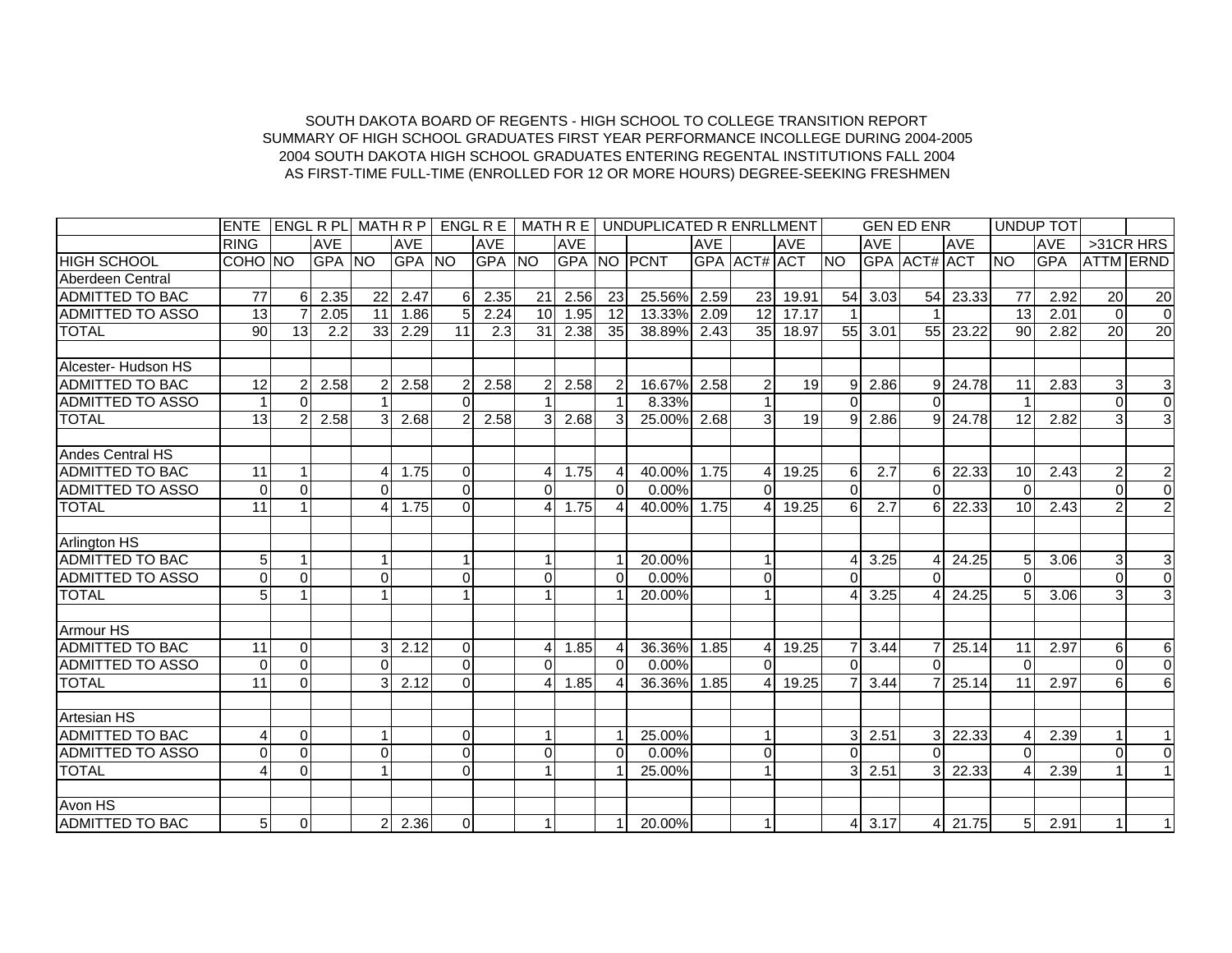| <b>IADMITTED TO ASSO</b> | $\overline{0}$  | $\Omega$       |      | Οl             |      | $\Omega$       |      | $\Omega$       |                | 0                      | $0.00\%$    |      | $\overline{0}$         |                 | $\Omega$        |                | $\Omega$                 |                 | $\Omega$        |      | $\Omega$ | $\overline{0}$ |
|--------------------------|-----------------|----------------|------|----------------|------|----------------|------|----------------|----------------|------------------------|-------------|------|------------------------|-----------------|-----------------|----------------|--------------------------|-----------------|-----------------|------|----------|----------------|
| <b>TOTAL</b>             | 5               | $\overline{0}$ |      | $\overline{2}$ | 2.36 | $\Omega$       |      |                |                |                        | 20.00%      |      | $\mathbf{1}$           |                 | $\overline{4}$  | 3.17           | $\Delta$                 | 21.75           | 5               | 2.91 |          | $\mathbf{1}$   |
|                          |                 |                |      |                |      |                |      |                |                |                        |             |      |                        |                 |                 |                |                          |                 |                 |      |          |                |
| <b>Baltic HS</b>         |                 |                |      |                |      |                |      |                |                |                        |             |      |                        |                 |                 |                |                          |                 |                 |      |          |                |
| ADMITTED TO BAC          | 13              | $\overline{0}$ |      | 8              | 2.24 | $\overline{0}$ |      | 8              | 2.24           | 8                      | 61.54%      | 2.24 | 8                      | 19.5            |                 | $5 \vert 3.37$ | 5                        | 25.2            | 13              | 2.77 | 2        | $\mathbf{2}$   |
| <b>ADMITTED TO ASSO</b>  | $\mathbf 0$     | $\Omega$       |      | $\Omega$       |      | $\Omega$       |      | $\Omega$       |                | $\Omega$               | 0.00%       |      | $\Omega$               |                 | $\Omega$        |                | $\Omega$                 |                 | $\Omega$        |      | $\Omega$ | $\overline{0}$ |
| <b>TOTAL</b>             | 13              | $\Omega$       |      | 8              | 2.24 | $\Omega$       |      | 8 <sup>1</sup> | 2.24           | 8                      | 61.54%      | 2.24 | 8                      | 19.5            | 5 <sup>1</sup>  | 3.37           | 5                        | 25.2            | 13              | 2.77 |          | $\overline{2}$ |
|                          |                 |                |      |                |      |                |      |                |                |                        |             |      |                        |                 |                 |                |                          |                 |                 |      |          |                |
| Belle Fouche HS          |                 |                |      |                |      |                |      |                |                |                        |             |      |                        |                 |                 |                |                          |                 |                 |      |          |                |
| <b>ADMITTED TO BAC</b>   | 21              | 4              | 2.47 |                | 2.37 | $\overline{4}$ | 2.47 | $\overline{7}$ | 2.37           | 8                      | 40.00%      | 2.39 | 8                      | 19              | 12 <sup>2</sup> | 2.66           | 12                       | 21.5            | 20              | 2.56 | 3        | 3              |
| <b>ADMITTED TO ASSO</b>  | $\mathbf{0}$    | $\Omega$       |      | $\Omega$       |      | $\Omega$       |      | $\Omega$       |                | $\Omega$               | 0.00%       |      | $\Omega$               |                 | $\Omega$        |                | $\Omega$                 |                 | $\Omega$        |      | $\Omega$ | $\overline{0}$ |
| <b>TOTAL</b>             | $\overline{21}$ | $\overline{4}$ | 2.47 |                | 2.37 | $\overline{4}$ | 2.47 | $\overline{7}$ | 2.37           | 8                      | 40.00%      | 2.39 | 8                      | $\overline{19}$ | 12              | 2.66           | $\overline{12}$          | 21.5            | $\overline{20}$ | 2.56 | 3        | 3              |
|                          |                 |                |      |                |      |                |      |                |                |                        |             |      |                        |                 |                 |                |                          |                 |                 |      |          |                |
| <b>Bennett County HS</b> |                 |                |      |                |      |                |      |                |                |                        |             |      |                        |                 |                 |                |                          |                 |                 |      |          |                |
| <b>ADMITTED TO BAC</b>   | 6               | $\Omega$       |      | $\overline{c}$ | 2.51 | $\Omega$       |      | $\overline{2}$ | 2.51           | $\overline{2}$         | 33.33%      | 2.51 | $\overline{2}$         | 18.5            | $\overline{4}$  | 1.35           | 4                        | 24.25           | 6               | 1.79 | $\Omega$ | $\Omega$       |
| <b>ADMITTED TO ASSO</b>  | $\Omega$        | $\Omega$       |      | $\Omega$       |      | $\Omega$       |      | $\Omega$       |                | $\Omega$               | 0.00%       |      | $\Omega$               |                 | $\Omega$        |                | $\Omega$                 |                 | $\Omega$        |      | $\Omega$ | $\Omega$       |
| <b>TOTAL</b>             | 6               | $\Omega$       |      |                | 2.51 | $\Omega$       |      |                | 2.51           | 2                      | 33.33%      | 2.51 | $\overline{2}$         | 18.5            | 41              | 1.35           | Δ                        | 24.25           | 6               | 1.79 | 0        | $\Omega$       |
|                          |                 |                |      |                |      |                |      |                |                |                        |             |      |                        |                 |                 |                |                          |                 |                 |      |          |                |
| Beresford HS             |                 |                |      |                |      |                |      |                |                |                        |             |      |                        |                 |                 |                |                          |                 |                 |      |          |                |
| <b>ADMITTED TO BAC</b>   | 19              | $\overline{2}$ | 1.93 | 4              | 2.53 | $\Omega$       |      |                | 2.53           | $\overline{4}$         | 21.05%      | 2.53 | 4                      | 18              | 15 <sup>1</sup> | 2.9            | 15                       | 23.07           | 19              | 2.84 | 5        | 5              |
| <b>ADMITTED TO ASSO</b>  | $\Omega$        | $\Omega$       |      | $\Omega$       |      | $\Omega$       |      | $\Omega$       |                | $\Omega$               | 0.00%       |      | $\mathbf 0$            |                 | $\Omega$        |                | $\Omega$                 |                 | $\Omega$        |      | $\Omega$ | $\overline{0}$ |
| <b>TOTAL</b>             | $\overline{19}$ | $\overline{2}$ | 1.93 | 4              | 2.53 | $\Omega$       |      | $\overline{4}$ | 2.53           | $\overline{4}$         | 21.05%      | 2.53 | $\overline{4}$         | $\overline{18}$ | 15              | 2.9            | 15                       | 23.07           | $\overline{19}$ | 2.84 | 5        | $\overline{5}$ |
|                          |                 |                |      |                |      |                |      |                |                |                        |             |      |                        |                 |                 |                |                          |                 |                 |      |          |                |
| <b>Bison HS</b>          |                 |                |      |                |      |                |      |                |                |                        |             |      |                        |                 |                 |                |                          |                 |                 |      |          |                |
| <b>ADMITTED TO BAC</b>   | 4               | $\Omega$       |      | 2              | 2.07 | $\Omega$       |      | $\overline{2}$ | 2.07           | $\overline{2}$         | 66.67%      | 2.07 | $\overline{2}$         | 19.5            | $\mathbf{1}$    |                | $\overline{\phantom{a}}$ |                 | 3               | 2.88 |          | $\mathbf{1}$   |
| <b>ADMITTED TO ASSO</b>  | $\Omega$        | $\Omega$       |      | $\Omega$       |      | $\Omega$       |      | $\Omega$       |                | $\Omega$               | 0.00%       |      | $\Omega$               |                 | $\Omega$        |                | $\Omega$                 |                 | $\Omega$        |      | $\Omega$ | $\Omega$       |
| <b>TOTAL</b>             | 4               | $\Omega$       |      | $\overline{2}$ | 2.07 | $\Omega$       |      | 21             | 2.07           | $\overline{2}$         | 66.67% 2.07 |      | $\overline{2}$         | 19.5            | 1               |                |                          |                 |                 | 2.88 |          | $\mathbf{1}$   |
|                          |                 |                |      |                |      |                |      |                |                |                        |             |      |                        |                 |                 |                |                          |                 |                 |      |          |                |
| Bon Homme HS             |                 |                |      |                |      |                |      |                |                |                        |             |      |                        |                 |                 |                |                          |                 |                 |      |          |                |
| ADMITTED TO BAC          | 16              | $\mathbf{1}$   |      | $\overline{2}$ | 1.87 | $\overline{2}$ | 0.89 | 3 <sup>1</sup> | 1.68           | $\overline{4}$         | 25.00%      | 1.52 | 4                      | 20              | 12              | 3.2            | 12                       | 25.25           | 16              | 2.91 |          | $\overline{7}$ |
| <b>ADMITTED TO ASSO</b>  | $\Omega$        | $\Omega$       |      | $\Omega$       |      | $\Omega$       |      | $\Omega$       |                | $\Omega$               | 0.00%       |      | $\mathbf 0$            |                 | $\Omega$        |                | $\Omega$                 |                 | $\Omega$        |      | $\Omega$ | $\overline{0}$ |
| <b>TOTAL</b>             | 16              | $\mathbf{1}$   |      | $\overline{2}$ | 1.87 | $\overline{2}$ | 0.89 |                | $3 \quad 1.68$ | $\boldsymbol{\Lambda}$ | 25.00%      | 1.52 | $\boldsymbol{\Lambda}$ | 20              | 12              | 3.2            | 12                       | 25.25           | 16              | 2.91 |          | $\overline{7}$ |
|                          |                 |                |      |                |      |                |      |                |                |                        |             |      |                        |                 |                 |                |                          |                 |                 |      |          |                |
| <b>Bonesteel HS</b>      |                 |                |      |                |      |                |      |                |                |                        |             |      |                        |                 |                 |                |                          |                 |                 |      |          |                |
| <b>ADMITTED TO BAC</b>   | 4               | $\Omega$       |      | $\overline{c}$ | 2.96 | $\overline{0}$ |      | $\overline{2}$ | 2.96           | $\overline{2}$         | 50.00%      | 2.96 | $\overline{2}$         | 20.5            | 2               | 2.62           | 2                        | 22              | 4               | 2.79 |          | $\mathbf{1}$   |
| <b>ADMITTED TO ASSO</b>  | $\Omega$        | $\Omega$       |      | $\Omega$       |      | $\Omega$       |      | $\Omega$       |                | $\Omega$               | 0.00%       |      | $\Omega$               |                 | $\Omega$        |                | $\Omega$                 |                 | $\Omega$        |      | $\Omega$ | $\overline{0}$ |
| <b>TOTAL</b>             | 4               | $\Omega$       |      |                | 2.96 | $\Omega$       |      |                | 2.96           | $\overline{2}$         | 50.00% 2.96 |      | $\overline{2}$         | 20.5            |                 | 2.62           | $\overline{2}$           | $\overline{22}$ |                 | 2.79 |          | $\mathbf{1}$   |
|                          |                 |                |      |                |      |                |      |                |                |                        |             |      |                        |                 |                 |                |                          |                 |                 |      |          |                |
| <b>Bowdle HS</b>         |                 |                |      |                |      |                |      |                |                |                        |             |      |                        |                 |                 |                |                          |                 |                 |      |          |                |
| <b>ADMITTED TO BAC</b>   |                 | $\Omega$       |      | 2              | 2.84 | $\overline{0}$ |      | 31             | 3.04           | 3                      | 37.50%      | 3.04 | 3                      | 21              |                 | 2.29           |                          | 23.5            |                 | 2.59 |          |                |
| <b>ADMITTED TO ASSO</b>  |                 | $\Omega$       |      | $\Omega$       |      | $\Omega$       |      | $\Omega$       |                | $\Omega$               | 0.00%       |      | $\Omega$               |                 | $\mathbf{1}$    |                |                          |                 |                 |      | $\Omega$ | $\Omega$       |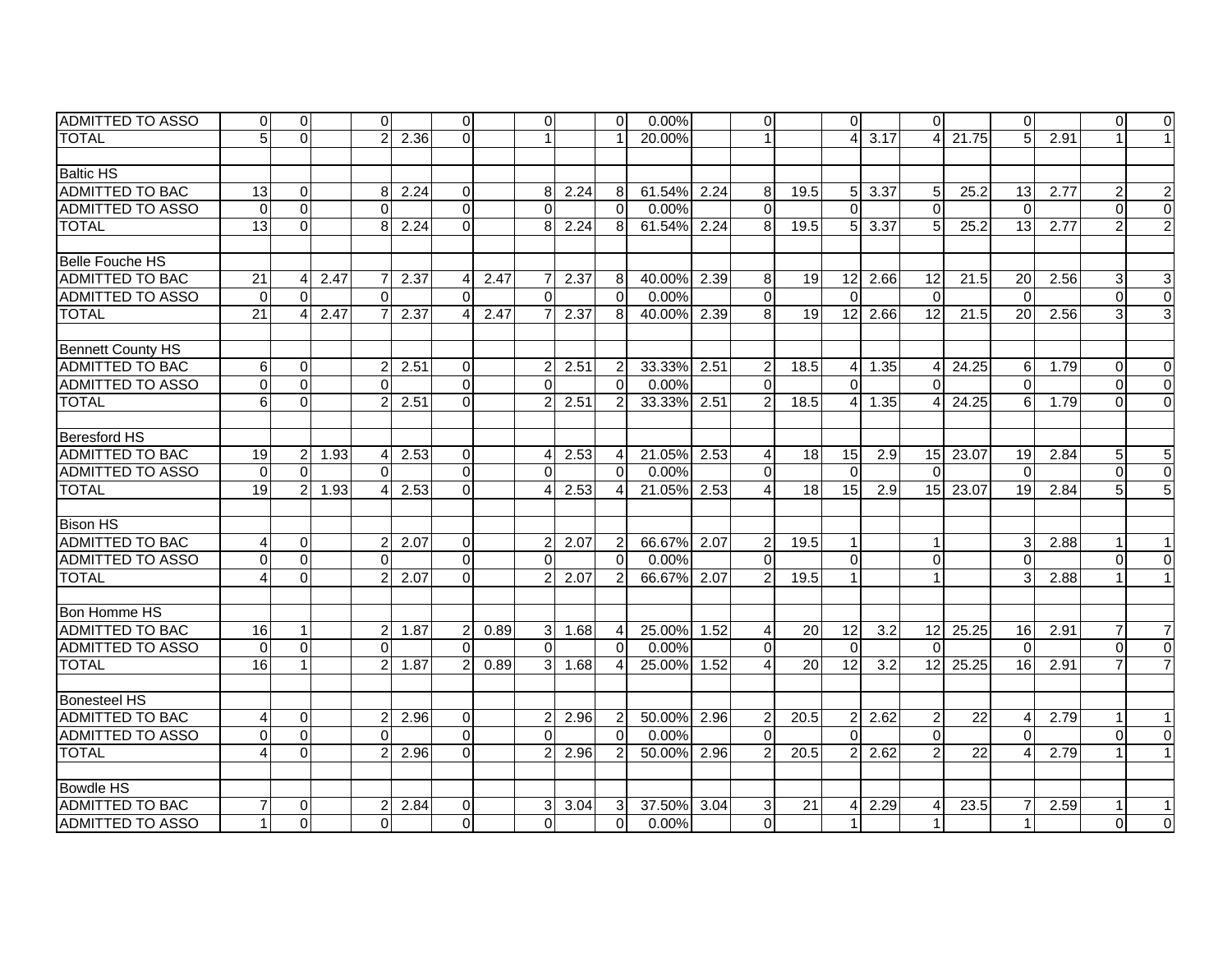| <b>TOTAL</b>             | 8               | $\Omega$     |      | 2           | 2.84 | $\Omega$             |      | $\overline{3}$ | 3.04 | $\overline{3}$         | 37.50% | 3.04 | 3              | 21    | 5 <sup>1</sup> | 2.23          | 5 <sup>1</sup> | 23    | 8               | 2.53 |                | $\mathbf{1}$            |
|--------------------------|-----------------|--------------|------|-------------|------|----------------------|------|----------------|------|------------------------|--------|------|----------------|-------|----------------|---------------|----------------|-------|-----------------|------|----------------|-------------------------|
|                          |                 |              |      |             |      |                      |      |                |      |                        |        |      |                |       |                |               |                |       |                 |      |                |                         |
| <b>Brandon Valley HS</b> |                 |              |      |             |      |                      |      |                |      |                        |        |      |                |       |                |               |                |       |                 |      |                |                         |
| <b>ADMITTED TO BAC</b>   | 49              | 3            | 2.15 | 5           | 2.31 | 3 <sup>1</sup>       | 2.15 | Δ              | 1.83 | 7                      | 14.58% | 1.99 | 7              | 19.57 | 40             | 2.91          | 40             | 24.2  | 47              | 2.81 | 16             | 15                      |
| ADMITTED TO ASSO         |                 | $\mathbf 0$  |      |             |      | $\Omega$             |      | $\Omega$       |      | $\Omega$               | 0.00%  |      | $\Omega$       |       |                |               |                |       |                 |      | $\Omega$       | $\Omega$                |
| <b>TOTAL</b>             | 50              | 3            | 2.15 | 6           | 2.2  | 3 <sup>1</sup>       | 2.15 | 4              | 1.83 | $\overline{7}$         | 14.58% | 1.99 | $\overline{7}$ | 19.57 | 41             | 2.88          | 41             | 24.12 | 48              | 2.79 | 16             | $\overline{15}$         |
|                          |                 |              |      |             |      |                      |      |                |      |                        |        |      |                |       |                |               |                |       |                 |      |                |                         |
| <b>Bristol HS</b>        |                 |              |      |             |      |                      |      |                |      |                        |        |      |                |       |                |               |                |       |                 |      |                |                         |
| <b>ADMITTED TO BAC</b>   | 5               | $\mathbf 0$  |      | $\Omega$    |      | $\overline{0}$       |      | $\Omega$       |      | $\Omega$               | 0.00%  |      | $\mathbf 0$    |       | 5 <sup>1</sup> | 3.27          | 5 <sub>l</sub> | 24.6  | $5\overline{)}$ | 3.27 |                | $\overline{4}$          |
| <b>ADMITTED TO ASSO</b>  |                 | $\mathbf 0$  |      |             |      | $\Omega$             |      |                |      | $\overline{1}$         | 16.67% |      | $\mathbf{1}$   |       | $\Omega$       |               | $\Omega$       |       |                 |      | ∩              | $\Omega$                |
| <b>TOTAL</b>             | 6               | $\Omega$     |      |             |      | $\Omega$             |      |                |      | $\mathbf 1$            | 16.67% |      | $\mathbf{1}$   |       | 5              | 3.27          | 5              | 24.6  | 6               | 2.86 |                | $\overline{A}$          |
|                          |                 |              |      |             |      |                      |      |                |      |                        |        |      |                |       |                |               |                |       |                 |      |                |                         |
| <b>Britton HS</b>        |                 |              |      |             |      |                      |      |                |      |                        |        |      |                |       |                |               |                |       |                 |      |                |                         |
| <b>ADMITTED TO BAC</b>   | 8               | 1            |      |             | 2.59 | 1                    |      |                | 2.59 | $\overline{4}$         | 50.00% | 2.53 | 4              | 20.5  | Δ              | 2.92          | 4              | 22    | 8               | 2.76 | 2              | $\overline{c}$          |
| <b>ADMITTED TO ASSO</b>  | $\Omega$        | $\Omega$     |      | $\Omega$    |      | $\Omega$             |      | $\Omega$       |      | $\Omega$               | 0.00%  |      | $\Omega$       |       | $\Omega$       |               | $\Omega$       |       | $\Omega$        |      | $\Omega$       | $\mathbf 0$             |
| <b>TOTAL</b>             | 8               | $\mathbf{1}$ |      | 3           | 2.59 | $\mathbf{1}$         |      | 3              | 2.59 | $\overline{4}$         | 50.00% | 2.53 | 4              | 20.5  | 4              | 2.92          | $\overline{4}$ | 22    | 8               | 2.76 | 2              | $\overline{2}$          |
|                          |                 |              |      |             |      |                      |      |                |      |                        |        |      |                |       |                |               |                |       |                 |      |                |                         |
| <b>Brookings HS</b>      |                 |              |      |             |      |                      |      |                |      |                        |        |      |                |       |                |               |                |       |                 |      |                |                         |
| <b>ADMITTED TO BAC</b>   | 82              | 10           | 1.72 | 21          | 2.13 | 10                   | 1.72 | 22             | 2.09 | 28                     | 35.44% | 2.03 | 28             | 19.29 | 51             | 2.95          | 51             | 24.61 | 79              | 2.67 | 18             | 17                      |
| <b>ADMITTED TO ASSO</b>  | $\mathbf{0}$    | $\Omega$     |      | $\Omega$    |      | $\Omega$             |      | $\Omega$       |      | $\Omega$               | 0.00%  |      | $\Omega$       |       | $\Omega$       |               | $\Omega$       |       | $\Omega$        |      | $\Omega$       | $\mathbf 0$             |
| <b>TOTAL</b>             | 82              | 10           | 1.72 | 21          | 2.13 | 10                   | 1.72 | 22             | 2.09 | 28                     | 35.44% | 2.03 | 28             | 19.29 | 51             | 2.95          | 51             | 24.61 | 79              | 2.67 | 18             | $\overline{17}$         |
|                          |                 |              |      |             |      |                      |      |                |      |                        |        |      |                |       |                |               |                |       |                 |      |                |                         |
| <b>Burke HS</b>          |                 |              |      |             |      |                      |      |                |      |                        |        |      |                |       |                |               |                |       |                 |      |                |                         |
| <b>ADMITTED TO BAC</b>   | $\overline{7}$  | $\mathbf{1}$ |      | 3           | 3.48 | $\overline{1}$       |      |                | 3.39 | $\boldsymbol{\Lambda}$ | 50.00% | 3.39 | 4              | 19.25 | 3 <sup>1</sup> | 3.38          | $\overline{3}$ | 27.33 |                 | 3.38 | 3              | 3                       |
| <b>ADMITTED TO ASSO</b>  |                 | $\Omega$     |      |             |      | $\Omega$             |      |                |      | $\overline{1}$         | 12.50% |      |                |       | $\Omega$       |               | $\Omega$       |       |                 |      | $\Omega$       | $\Omega$                |
| <b>TOTAL</b>             | 8               | $\mathbf{1}$ |      | 4           | 3.17 |                      |      | 5              | 3.16 | 5                      | 62.50% | 3.16 | 5              | 19.6  | $\overline{3}$ | 3.38          | $\mathbf{3}$   | 27.33 | 8 <sup>1</sup>  | 3.26 | 3              | 3                       |
|                          |                 |              |      |             |      |                      |      |                |      |                        |        |      |                |       |                |               |                |       |                 |      |                |                         |
| Canistota HS             |                 |              |      |             |      |                      |      |                |      |                        |        |      |                |       |                |               |                |       |                 |      |                |                         |
| <b>ADMITTED TO BAC</b>   | 4               | $\mathbf{1}$ |      | $\Omega$    |      | $\mathbf{1}$         |      | $\Omega$       |      | -1                     | 20.00% |      | $\mathbf{1}$   |       | 3              | 2.6           | 3 <sup>1</sup> | 25    | Δ               | 2.65 | $\overline{2}$ | $\mathbf{1}$            |
| <b>ADMITTED TO ASSO</b>  |                 | $\mathbf 0$  |      |             |      | $\overline{0}$       |      |                |      | $\overline{1}$         | 20.00% |      | $\mathbf{1}$   |       | $\Omega$       |               | $\Omega$       |       |                 |      | $\Omega$       | $\mathbf 0$             |
| <b>TOTAL</b>             | 5               | $\mathbf{1}$ |      |             |      | $\mathbf{1}$         |      |                |      | 2                      | 40.00% | 2.4  | $\overline{c}$ | 19.5  | 3              | 2.6           | 3 <sup>1</sup> | 25    | 5 <sup>1</sup>  | 2.52 | $\mathcal{P}$  | $\mathbf{1}$            |
|                          |                 |              |      |             |      |                      |      |                |      |                        |        |      |                |       |                |               |                |       |                 |      |                |                         |
| Canton HS                |                 |              |      |             |      |                      |      |                |      |                        |        |      |                |       |                |               |                |       |                 |      |                |                         |
| <b>ADMITTED TO BAC</b>   | $\overline{12}$ | $\mathbf{1}$ |      | 2           | 2.15 | $\mathbf{1}$         |      |                | 2.15 | $\overline{2}$         | 16.67% | 2.15 | $\overline{c}$ | 18.5  |                | $10$ 2.93     | 10             | 24.3  | $\overline{12}$ | 2.82 | 6              | 5                       |
| <b>ADMITTED TO ASSO</b>  | $\Omega$        | $\Omega$     |      | $\Omega$    |      | $\Omega$             |      | $\Omega$       |      | $\Omega$               | 0.00%  |      | $\Omega$       |       | $\Omega$       |               | $\mathbf{0}$   |       | $\Omega$        |      | $\Omega$       | $\pmb{0}$               |
| <b>TOTAL</b>             | 12              | $\mathbf{1}$ |      |             | 2.15 | $\blacktriangleleft$ |      |                | 2.15 | $\overline{2}$         | 16.67% | 2.15 | $\overline{2}$ | 18.5  | 10             | 2.93          | 10             | 24.3  | 12              | 2.82 | 6              | $\overline{5}$          |
|                          |                 |              |      |             |      |                      |      |                |      |                        |        |      |                |       |                |               |                |       |                 |      |                |                         |
| Castelwood HS            |                 |              |      |             |      |                      |      |                |      |                        |        |      |                |       |                |               |                |       |                 |      |                |                         |
| <b>ADMITTED TO BAC</b>   | 6               | $\mathbf 0$  |      | $\Omega$    |      | $\Omega$             |      | $\Omega$       |      | $\Omega$               | 0.00%  |      | $\overline{0}$ |       |                | $6 \mid 3.29$ | <sup>6</sup>   | 23.83 | 6               | 3.29 | 3              | 3                       |
| <b>ADMITTED TO ASSO</b>  | $\Omega$        | $\mathbf 0$  |      | $\mathbf 0$ |      | $\mathbf 0$          |      | $\Omega$       |      | $\Omega$               | 0.00%  |      | $\mathbf 0$    |       | $\Omega$       |               | $\Omega$       |       | $\Omega$        |      | $\Omega$       | $\overline{\mathsf{o}}$ |
| <b>TOTAL</b>             | 6               | $\mathbf 0$  |      | $\Omega$    |      | $\Omega$             |      | $\Omega$       |      | $\Omega$               | 0.00%  |      | $\Omega$       |       | 6              | 3.29          | 6 <sup>1</sup> | 23.83 | 6               | 3.29 | 3              | 3                       |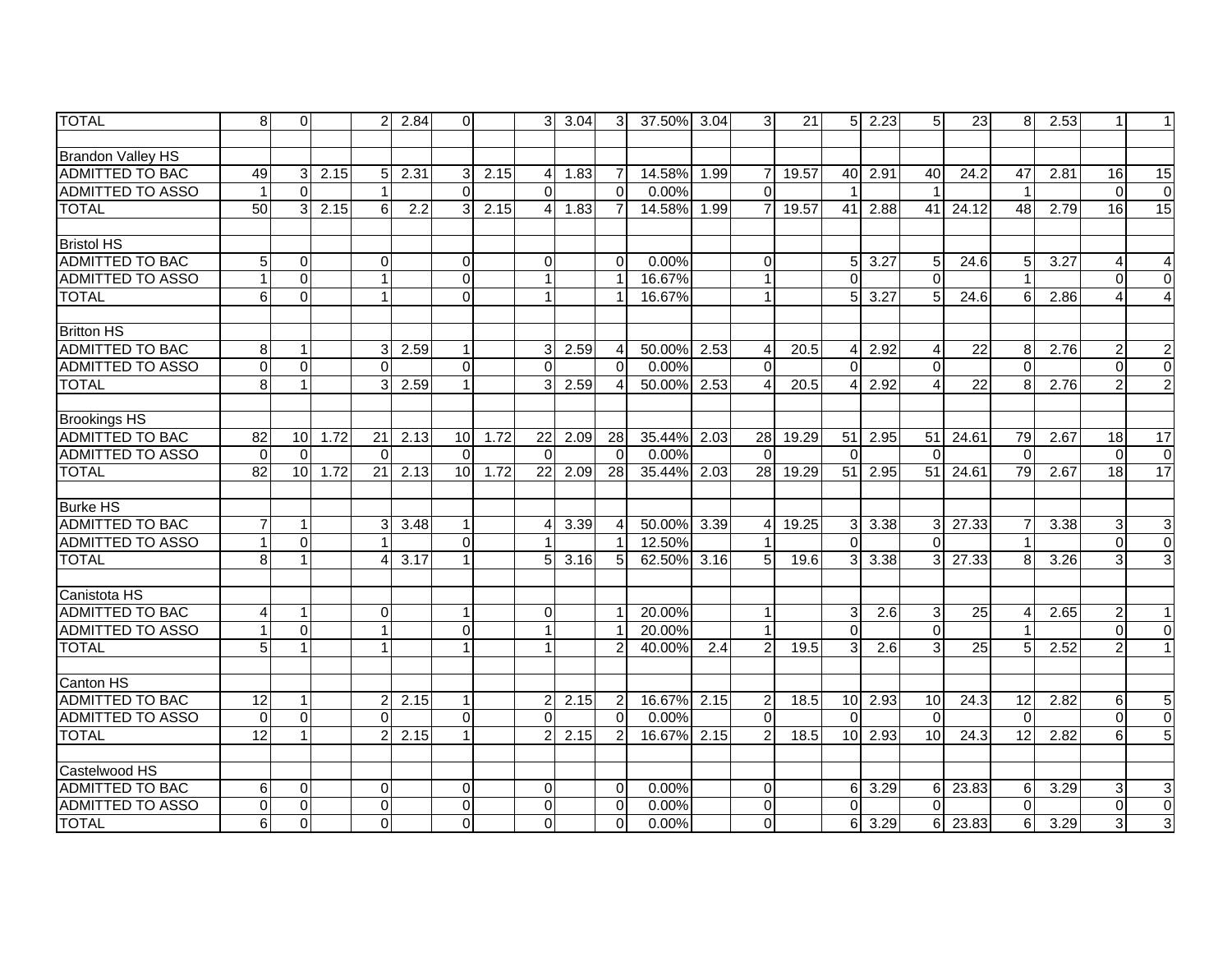| Centerville HS          |                 |                |      |                 |      |                      |      |                |      |                |           |      |                |       |                |                                    |                 |       |                 |      |                        |                |
|-------------------------|-----------------|----------------|------|-----------------|------|----------------------|------|----------------|------|----------------|-----------|------|----------------|-------|----------------|------------------------------------|-----------------|-------|-----------------|------|------------------------|----------------|
| <b>ADMITTED TO BAC</b>  | 10              | $\mathbf 0$    |      | 3               | 1.41 | $\Omega$             |      | $\overline{3}$ | 1.41 | 3              | $30.00\%$ | 1.41 | 3 <sup>1</sup> | 19.33 | 71             | 3.58                               | $\overline{7}$  | 23.86 | 10              | 3.13 | 3                      | 3              |
| <b>ADMITTED TO ASSO</b> | $\Omega$        | $\Omega$       |      | $\Omega$        |      | $\Omega$             |      | $\Omega$       |      | $\Omega$       | 0.00%     |      | $\overline{0}$ |       | $\Omega$       |                                    | $\Omega$        |       | $\Omega$        |      | $\Omega$               | $\overline{0}$ |
| <b>TOTAL</b>            | 10              | $\Omega$       |      | 31              | 1.41 | $\overline{0}$       |      | 3              | 1.41 | 3              | $30.00\%$ | 1.41 | 3 <sup>1</sup> | 19.33 |                | 3.58                               | $\overline{7}$  | 23.86 | 10              | 3.13 | 3                      | 3              |
|                         |                 |                |      |                 |      |                      |      |                |      |                |           |      |                |       |                |                                    |                 |       |                 |      |                        |                |
| Chamberlain HS          |                 |                |      |                 |      |                      |      |                |      |                |           |      |                |       |                |                                    |                 |       |                 |      |                        |                |
| <b>ADMITTED TO BAC</b>  | 24              | 3              | 1.65 | 5 <sub>l</sub>  | 2.22 | 3 <sup>l</sup>       | 1.65 | 5 <sup>1</sup> | 2.22 | 8              | 33.33%    | 2.04 | 8              | 19.63 |                | 16 2.77                            | 16 <sup>I</sup> | 23.06 | 24              | 2.55 | $\boldsymbol{\Lambda}$ | 4              |
| <b>ADMITTED TO ASSO</b> | $\Omega$        | $\Omega$       |      | $\Omega$        |      | $\Omega$             |      | $\Omega$       |      | $\Omega$       | 0.00%     |      | $\Omega$       |       | $\Omega$       |                                    | $\Omega$        |       | $\Omega$        |      | $\Omega$               | $\mathbf 0$    |
| <b>TOTAL</b>            | $\overline{24}$ | 3              | 1.65 | 5               | 2.22 | 3 <sup>1</sup>       | 1.65 | 5 <sup>1</sup> | 2.22 | 8              | 33.33%    | 2.04 | 8 <sup>1</sup> | 19.63 |                | 16 2.77                            | 16              | 23.06 | $\overline{24}$ | 2.55 |                        | $\overline{4}$ |
|                         |                 |                |      |                 |      |                      |      |                |      |                |           |      |                |       |                |                                    |                 |       |                 |      |                        |                |
| Chester Area HS         |                 |                |      |                 |      |                      |      |                |      |                |           |      |                |       |                |                                    |                 |       |                 |      |                        |                |
| ADMITTED TO BAC         | 16              | 1              |      | 9               | 2.98 | $\overline{2}$       | 2.94 | 8              | 2.84 | 10             | 58.82%    | 2.86 | 10             | 19.5  | $6 \mid$       | 2.3                                | 6               | 21.33 | 16              | 2.64 |                        | 1              |
| <b>ADMITTED TO ASSO</b> | $\mathbf{1}$    | $\mathbf{1}$   |      |                 |      |                      |      |                |      | $\overline{1}$ | 5.88%     |      | $\mathbf 1$    |       | $\Omega$       |                                    | $\Omega$        |       |                 |      | $\Omega$               | $\Omega$       |
| <b>TOTAL</b>            | 17              | 2              | 2.23 | 10 <sup>1</sup> | 2.92 | 3 <sup>1</sup>       | 2.76 | 9              | 2.79 | 11             | 64.71%    | 2.82 | 11             | 19.27 | <sup>6</sup>   | 2.3                                | 6 I             | 21.33 | 17              | 2.63 |                        | $\mathbf{1}$   |
|                         |                 |                |      |                 |      |                      |      |                |      |                |           |      |                |       |                |                                    |                 |       |                 |      |                        |                |
| Cheyenne E B HS         |                 |                |      |                 |      |                      |      |                |      |                |           |      |                |       |                |                                    |                 |       |                 |      |                        |                |
| <b>ADMITTED TO BAC</b>  | 3 <sup>1</sup>  | $\overline{c}$ | 2.38 |                 |      | $\mathbf{2}$         | 2.38 |                |      | $\overline{2}$ | 66.67%    | 2.38 | $\overline{2}$ | 17    | $\mathbf{1}$   |                                    | -1              |       | 3               | 2.82 | $\Omega$               | 0              |
| <b>ADMITTED TO ASSO</b> | $\overline{0}$  | $\overline{0}$ |      | $\Omega$        |      | $\Omega$             |      | $\Omega$       |      | $\Omega$       | 0.00%     |      | $\Omega$       |       | $\overline{0}$ |                                    | $\Omega$        |       | $\Omega$        |      | $\Omega$               | $\overline{0}$ |
| <b>TOTAL</b>            | $\overline{3}$  | $\overline{2}$ | 2.38 |                 |      | $\overline{2}$       | 2.38 |                |      | $\mathcal{P}$  | 66.67%    | 2.38 | $\mathcal{P}$  | 17    | $\mathbf{1}$   |                                    | -1              |       | 3               | 2.82 | $\Omega$               | $\mathbf 0$    |
|                         |                 |                |      |                 |      |                      |      |                |      |                |           |      |                |       |                |                                    |                 |       |                 |      |                        |                |
| <b>Clark HS</b>         |                 |                |      |                 |      |                      |      |                |      |                |           |      |                |       |                |                                    |                 |       |                 |      |                        |                |
| <b>ADMITTED TO BAC</b>  | $\infty$        | $\Omega$       |      |                 |      | $\overline{0}$       |      |                |      | $\mathbf{1}$   | 10.00%    |      | $\mathbf{1}$   |       |                | 3.03                               | -7              | 24.86 | 8               | 2.99 | 5                      | $\overline{5}$ |
| <b>ADMITTED TO ASSO</b> | $\overline{2}$  | $\overline{1}$ |      | $\Omega$        |      |                      |      | $\Omega$       |      | $\overline{1}$ | 10.00%    |      | $\mathbf{1}$   |       |                |                                    |                 |       | $\overline{2}$  | 1.77 | $\Omega$               | $\overline{0}$ |
| <b>TOTAL</b>            | 10 <sup>1</sup> | $\mathbf{1}$   |      |                 |      | $\mathbf{1}$         |      |                |      | $\overline{2}$ | 20.00%    | 1.5  | $\overline{2}$ | 19    | 8              | 3.02                               | 8               | 24.38 | 10              | 2.83 | 5                      | $\overline{5}$ |
|                         |                 |                |      |                 |      |                      |      |                |      |                |           |      |                |       |                |                                    |                 |       |                 |      |                        |                |
| Colman HS               |                 |                |      |                 |      |                      |      |                |      |                |           |      |                |       |                |                                    |                 |       |                 |      |                        |                |
| <b>ADMITTED TO BAC</b>  | 10              | 0              |      |                 |      | $\overline{0}$       |      |                |      | $\mathbf 1$    | 10.00%    |      | $\mathbf{1}$   |       |                | $9 \overline{\smash{\big)}\ 2.78}$ | 9               | 25    | 10              | 2.74 | 5                      | 5              |
| <b>ADMITTED TO ASSO</b> | $\Omega$        | $\Omega$       |      | $\Omega$        |      | $\overline{0}$       |      | $\Omega$       |      | $\Omega$       | 0.00%     |      | $\Omega$       |       | $\Omega$       |                                    | $\mathbf{0}$    |       | $\Omega$        |      | $\Omega$               | $\overline{0}$ |
| <b>TOTAL</b>            | 10              | $\Omega$       |      |                 |      | $\Omega$             |      |                |      | 1              | 10.00%    |      | $\mathbf{1}$   |       | 9 <sup>1</sup> | 2.78                               | 9               | 25    | 10              | 2.74 | 5                      | $\overline{5}$ |
|                         |                 |                |      |                 |      |                      |      |                |      |                |           |      |                |       |                |                                    |                 |       |                 |      |                        |                |
| Colome HS               |                 |                |      |                 |      |                      |      |                |      |                |           |      |                |       |                |                                    |                 |       |                 |      |                        |                |
| <b>ADMITTED TO BAC</b>  | 4               | 1              |      |                 |      | $\blacktriangleleft$ |      |                |      | 2              | 50.00%    | 2.26 | $\overline{c}$ | 18    | 2 <sub>l</sub> | 3.27                               | 2               | 25.5  | 4               | 2.81 | $\Omega$               | $\Omega$       |
| <b>ADMITTED TO ASSO</b> | $\Omega$        | $\mathbf 0$    |      | $\Omega$        |      | $\Omega$             |      | $\Omega$       |      | $\Omega$       | 0.00%     |      | $\Omega$       |       | $\Omega$       |                                    | $\Omega$        |       | $\Omega$        |      | $\Omega$               | $\overline{0}$ |
| <b>TOTAL</b>            |                 | $\mathbf{1}$   |      |                 |      | $\mathbf{1}$         |      |                |      | $\overline{2}$ | 50.00%    | 2.26 | $\overline{2}$ | 18    | $\overline{2}$ | 3.27                               | $\overline{2}$  | 25.5  |                 | 2.81 | $\Omega$               | $\overline{0}$ |
|                         |                 |                |      |                 |      |                      |      |                |      |                |           |      |                |       |                |                                    |                 |       |                 |      |                        |                |
| Corsica HS              |                 |                |      |                 |      |                      |      |                |      |                |           |      |                |       |                |                                    |                 |       |                 |      |                        |                |
| <b>ADMITTED TO BAC</b>  |                 | 0              |      | $\mathbf 0$     |      | $\overline{0}$       |      | $\Omega$       |      | $\Omega$       | 0.00%     |      | $\overline{0}$ |       | 41             | 2.66                               | $\overline{4}$  | 24    | 4               | 2.66 | $\overline{2}$         | $\overline{c}$ |
| <b>ADMITTED TO ASSO</b> | $\Omega$        | 0              |      | 0               |      | $\Omega$             |      | $\Omega$       |      | $\Omega$       | 0.00%     |      | $\overline{0}$ |       | $\Omega$       |                                    | $\Omega$        |       | $\Omega$        |      | 0                      | $\Omega$       |
| <b>TOTAL</b>            | 4               | $\mathbf 0$    |      | $\Omega$        |      | $\Omega$             |      | $\Omega$       |      | $\Omega$       | 0.00%     |      | $\Omega$       |       |                | 2.66                               | 4               | 24    |                 | 2.66 |                        | $\overline{2}$ |
|                         |                 |                |      |                 |      |                      |      |                |      |                |           |      |                |       |                |                                    |                 |       |                 |      |                        |                |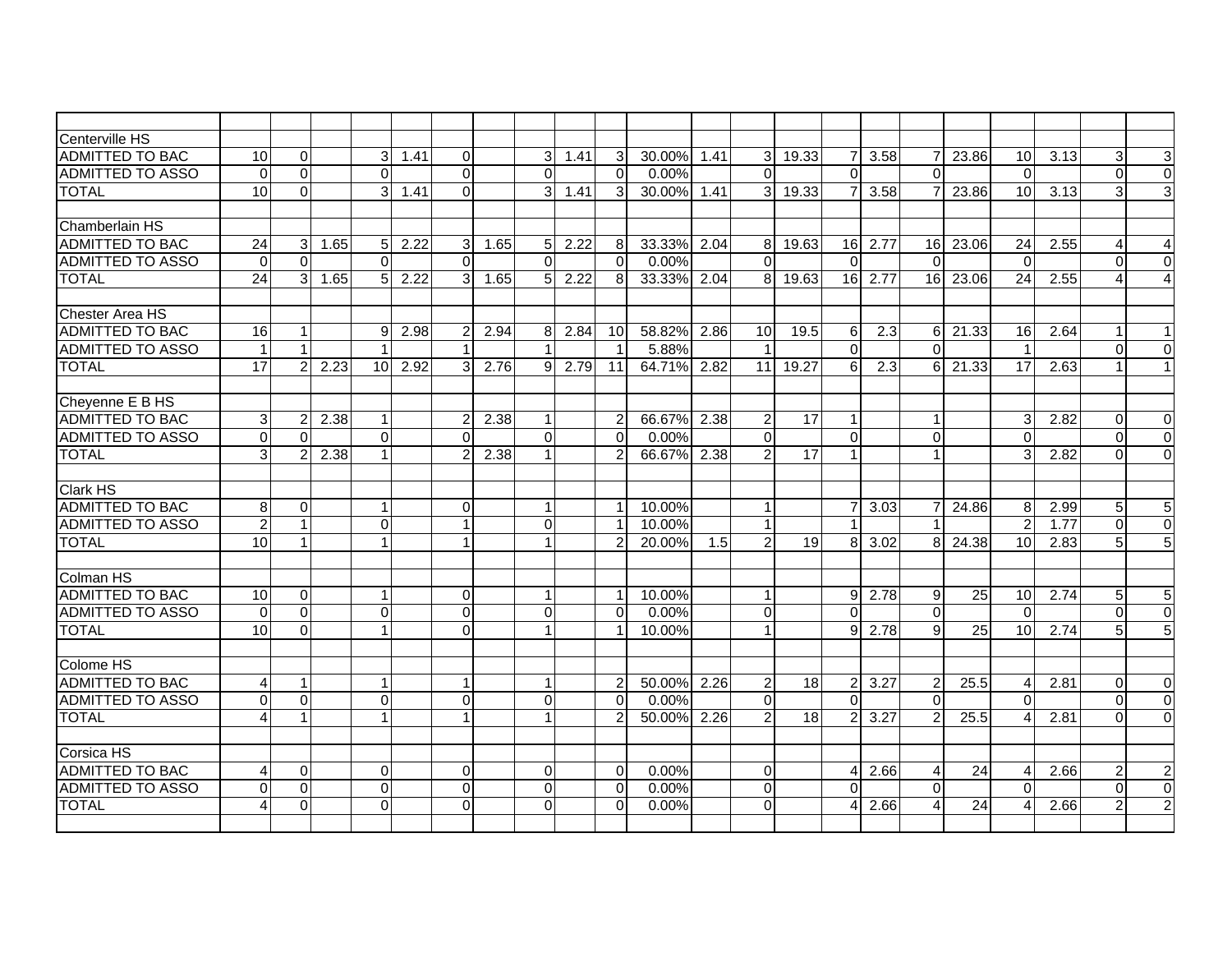| <b>Cresbard HS</b>      |                 |                |                |                |      |                |      |                |      |                |        |                   |                         |                 |                |           |                 |       |                 |                |          |                           |
|-------------------------|-----------------|----------------|----------------|----------------|------|----------------|------|----------------|------|----------------|--------|-------------------|-------------------------|-----------------|----------------|-----------|-----------------|-------|-----------------|----------------|----------|---------------------------|
| <b>ADMITTED TO BAC</b>  | $\overline{3}$  | $\mathbf{0}$   |                |                |      | $\Omega$       |      |                |      | 1              | 33.33% |                   | $\mathbf{1}$            |                 | 2 <sup>1</sup> | 3.61      | 2               | 24    |                 | 3.47           |          | 1                         |
| <b>ADMITTED TO ASSO</b> | $\Omega$        | $\Omega$       |                | $\Omega$       |      | $\overline{0}$ |      | $\Omega$       |      | $\Omega$       | 0.00%  |                   | $\overline{\mathsf{o}}$ |                 | $\Omega$       |           | $\Omega$        |       | $\Omega$        |                | $\Omega$ | $\Omega$                  |
| <b>TOTAL</b>            | $\overline{3}$  | $\Omega$       |                |                |      | $\Omega$       |      |                |      | 1              | 33.33% |                   | $\mathbf{1}$            |                 | 2 <sub>1</sub> | 3.61      | $\overline{2}$  | 24    | 3               | 3.47           |          | $\mathbf{1}$              |
|                         |                 |                |                |                |      |                |      |                |      |                |        |                   |                         |                 |                |           |                 |       |                 |                |          |                           |
| <b>Custer HS</b>        |                 |                |                |                |      |                |      |                |      |                |        |                   |                         |                 |                |           |                 |       |                 |                |          |                           |
| <b>ADMITTED TO BAC</b>  | 12              | 1              |                | 5              | 2.54 | $\mathbf{1}$   |      | 5 <sub>l</sub> | 2.54 | 5              | 41.67% | 2.54              | $\sqrt{5}$              | 18.2            | 71             | 3.22      | $\overline{7}$  | 26.86 | 12              | 3              | 3        | $\ensuremath{\mathsf{3}}$ |
| <b>ADMITTED TO ASSO</b> | $\Omega$        | $\Omega$       |                | O              |      | $\Omega$       |      | ∩              |      | $\Omega$       | 0.00%  |                   | $\Omega$                |                 | $\Omega$       |           | $\Omega$        |       | $\Omega$        |                | $\Omega$ | $\mathbf 0$               |
| <b>TOTAL</b>            | 12              | $\mathbf{1}$   |                | 5              | 2.54 | $\mathbf{1}$   |      | 5              | 2.54 | 5              | 41.67% | 2.54              | $5\overline{)}$         | 18.2            |                | 3.22      |                 | 26.86 | 12              | $\overline{3}$ |          | $\overline{3}$            |
|                         |                 |                |                |                |      |                |      |                |      |                |        |                   |                         |                 |                |           |                 |       |                 |                |          |                           |
| Dakota Valley HS        |                 |                |                |                |      |                |      |                |      |                |        |                   |                         |                 |                |           |                 |       |                 |                |          |                           |
| <b>ADMITTED TO BAC</b>  | 18              | $\overline{4}$ | 1.58           | 13             | 2.01 | 5 <sub>l</sub> | 1.74 | 14             | 1.95 | 15             | 83.33% | 1.87              | 15                      | 19.8            | $\mathbf{3}$   | 1.9       | 3               | 25.33 | 18              | 1.87           | $\Omega$ | $\mathbf 0$               |
| <b>ADMITTED TO ASSO</b> | $\Omega$        | $\Omega$       |                | $\Omega$       |      | $\Omega$       |      | $\Omega$       |      | $\Omega$       | 0.00%  |                   | $\Omega$                |                 | $\Omega$       |           | $\Omega$        |       | $\Omega$        |                | $\Omega$ | $\overline{0}$            |
| <b>TOTAL</b>            | $\overline{18}$ | 4              | 1.58           | 13             | 2.01 | 5 <sup>1</sup> | 1.74 | 14             | 1.95 | 15             | 83.33% | 1.87              | 15                      | 19.8            | 3 <sup>1</sup> | 1.9       | $\overline{3}$  | 25.33 | $\overline{18}$ | 1.87           | $\Omega$ | $\overline{0}$            |
|                         |                 |                |                |                |      |                |      |                |      |                |        |                   |                         |                 |                |           |                 |       |                 |                |          |                           |
| De Smet HS              |                 |                |                |                |      |                |      |                |      |                |        |                   |                         |                 |                |           |                 |       |                 |                |          |                           |
| <b>ADMITTED TO BAC</b>  | 14              | $\overline{2}$ | $\overline{3}$ | 5 <sub>l</sub> | 2.71 | 3 <sup>1</sup> | 2.74 | 5 <sup>1</sup> | 2.71 | 6              | 42.86% | 2.68              | 6                       | 18.5            |                | 8 3.33    | 81              | 23.75 | 14              | 3.1            | 5        | 5                         |
| <b>ADMITTED TO ASSO</b> | $\Omega$        | $\Omega$       |                | $\Omega$       |      | $\Omega$       |      | $\Omega$       |      | $\Omega$       | 0.00%  |                   | $\Omega$                |                 | $\Omega$       |           | $\Omega$        |       | $\Omega$        |                | $\Omega$ | $\overline{0}$            |
| <b>TOTAL</b>            | $\overline{14}$ | $\overline{2}$ | $\overline{3}$ | 5              | 2.71 | $\overline{3}$ | 2.74 | 5              | 2.71 | 6              | 42.86% | 2.68              | 6                       | 18.5            | 8              | 3.33      | 8               | 23.75 | 14              | 3.1            |          | $\overline{5}$            |
|                         |                 |                |                |                |      |                |      |                |      |                |        |                   |                         |                 |                |           |                 |       |                 |                |          |                           |
| <b>Dell Rapids HS</b>   |                 |                |                |                |      |                |      |                |      |                |        |                   |                         |                 |                |           |                 |       |                 |                |          |                           |
| <b>ADMITTED TO BAC</b>  | 14              | $\mathbf{1}$   |                |                |      | $\overline{0}$ |      | $\Omega$       |      | $\Omega$       | 0.00%  |                   | $\overline{0}$          |                 | 14             | 2.94      | 14              | 22.93 | 14              | 2.94           |          | 6                         |
| <b>ADMITTED TO ASSO</b> | $\Omega$        | $\Omega$       |                | $\overline{0}$ |      | $\overline{0}$ |      | $\Omega$       |      | $\Omega$       | 0.00%  |                   | $\mathbf 0$             |                 | $\Omega$       |           | $\Omega$        |       | $\Omega$        |                | $\Omega$ | $\overline{0}$            |
| <b>TOTAL</b>            | 14              | $\mathbf{1}$   |                |                |      | $\Omega$       |      | $\Omega$       |      | $\Omega$       | 0.00%  |                   | $\Omega$                |                 | 14             | 2.94      | 14              | 22.93 | 14              | 2.94           |          | $\overline{6}$            |
|                         |                 |                |                |                |      |                |      |                |      |                |        |                   |                         |                 |                |           |                 |       |                 |                |          |                           |
| Deubrook HS             |                 |                |                |                |      |                |      |                |      |                |        |                   |                         |                 |                |           |                 |       |                 |                |          |                           |
| <b>ADMITTED TO BAC</b>  | 8 <sup>1</sup>  | $\mathbf 1$    |                | 2              | 1.98 | $\mathbf{1}$   |      | 2              | 1.98 | 2              | 25.00% | 1.98              | $\overline{c}$          | $\overline{19}$ |                | $6\ 3.19$ | $6 \mid$        | 26.67 | 8               | 2.97           | 3        | 3                         |
| <b>ADMITTED TO ASSO</b> | $\Omega$        | $\Omega$       |                | $\Omega$       |      | $\Omega$       |      | $\Omega$       |      | $\Omega$       | 0.00%  |                   | $\Omega$                |                 | $\Omega$       |           | $\Omega$        |       | $\Omega$        |                | 0        | $\Omega$                  |
| <b>TOTAL</b>            | 8 <sup>1</sup>  | 1              |                | $\overline{2}$ | 1.98 |                |      |                | 1.98 | $\overline{2}$ | 25.00% | 1.98              | $\overline{c}$          | 19              | 61             | 3.19      | 6               | 26.67 | 8               | 2.97           | 3        | $\overline{3}$            |
|                         |                 |                |                |                |      |                |      |                |      |                |        |                   |                         |                 |                |           |                 |       |                 |                |          |                           |
| Deuel HS                |                 |                |                |                |      |                |      |                |      |                |        |                   |                         |                 |                |           |                 |       |                 |                |          |                           |
| <b>ADMITTED TO BAC</b>  | 18              | $\overline{4}$ | 2.19           |                | 2.76 | $\overline{4}$ | 2.19 | 2              | 2.76 | $\overline{4}$ | 22.22% | 2.19              | 4                       | 17.5            | 14             | 2.96      | 14              | 23.36 | 18              | 2.82           |          | 3                         |
| ADMITTED TO ASSO        | $\Omega$        | $\Omega$       |                | $\Omega$       |      | $\Omega$       |      | $\Omega$       |      | $\Omega$       | 0.00%  |                   | $\Omega$                |                 | $\Omega$       |           | $\Omega$        |       | $\Omega$        |                | $\Omega$ | $\overline{0}$            |
| <b>TOTAL</b>            | $\overline{18}$ | 4              | 2.19           | $\overline{2}$ | 2.76 | $\overline{4}$ | 2.19 |                | 2.76 | $\overline{4}$ | 22.22% | 2.19              | 4                       | 17.5            | 14             | 2.96      | 14              | 23.36 | 18              | 2.82           |          | 3                         |
| Doland HS               |                 |                |                |                |      |                |      |                |      |                |        |                   |                         |                 |                |           |                 |       |                 |                |          |                           |
| <b>ADMITTED TO BAC</b>  | $6 \mid$        | 0              |                |                |      | $\overline{0}$ |      |                |      | $\mathbf 1$    | 12.50% |                   | $\mathbf{1}$            |                 | 5 <sup>1</sup> | 3.45      | $5\phantom{.0}$ | 26.4  | 6               | 3.43           | 3        | $\ensuremath{\mathsf{3}}$ |
| <b>ADMITTED TO ASSO</b> | $\overline{2}$  | $\Omega$       |                |                |      | $\Omega$       |      |                |      | 1              | 12.50% |                   | $\mathbf{1}$            |                 |                |           |                 |       |                 | 2.74           |          | $\mathbf{1}$              |
| <b>TOTAL</b>            | 8 <sup>1</sup>  | $\mathbf 0$    |                | $\overline{2}$ | 2.48 | $\Omega$       |      | 2              | 2.48 | $\overline{2}$ | 25.00% | $\overline{2.48}$ | 2                       | 18.5            | 61             | 3.52      | 6               | 25.33 | 8               | 3.25           | 4        | 4                         |
|                         |                 |                |                |                |      |                |      |                |      |                |        |                   |                         |                 |                |           |                 |       |                 |                |          |                           |
| Douglas HS              |                 |                |                |                |      |                |      |                |      |                |        |                   |                         |                 |                |           |                 |       |                 |                |          |                           |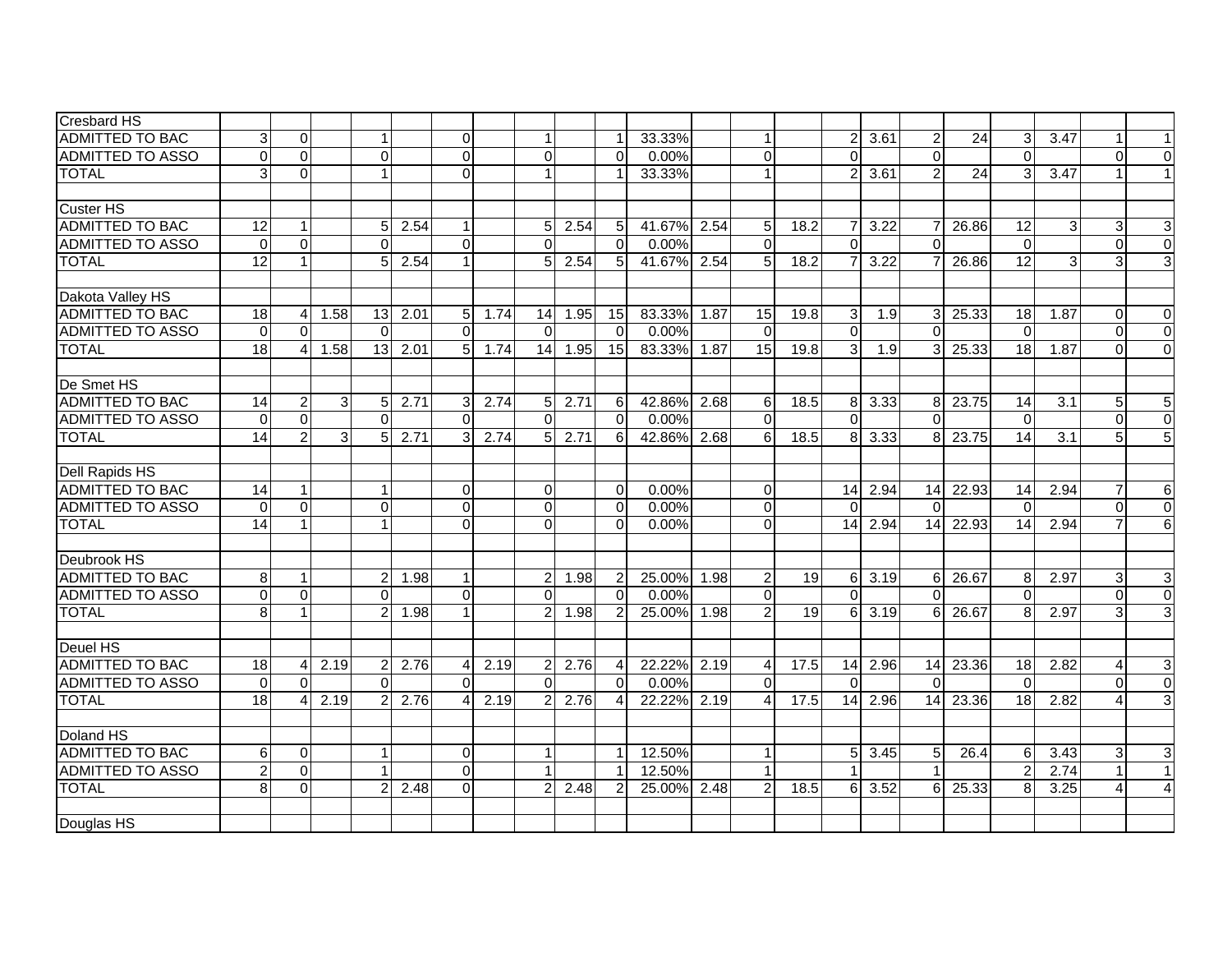| IADMITTED TO BAC          | 23              | 5               | 2.59 | 7              | 2.59 | 5 <sub>l</sub> | 2.59 | 8              | 2.6  | 10I             | 41.67% | 2.63 | 10             | 19    |                | $13$ 3.02     | 13               | 23.46           | 23                     | 2.88 | 3 <sup>1</sup> | $\mathbf{3}$              |
|---------------------------|-----------------|-----------------|------|----------------|------|----------------|------|----------------|------|-----------------|--------|------|----------------|-------|----------------|---------------|------------------|-----------------|------------------------|------|----------------|---------------------------|
| <b>ADMITTED TO ASSO</b>   |                 | $\Omega$        |      |                |      | $\Omega$       |      |                |      | $\overline{1}$  | 4.17%  |      | $\mathbf{1}$   |       | $\Omega$       |               | $\Omega$         |                 |                        |      | $\Omega$       | $\overline{0}$            |
| <b>TOTAL</b>              | $\overline{24}$ | $5\phantom{.0}$ | 2.59 | 8 <sup>1</sup> | 2.49 | 5 <sub>l</sub> | 2.59 | $\mathbf{9}$   | 2.51 | $\overline{11}$ | 45.83% | 2.55 | 11             | 19.18 | 13             | 3.02          | 13               | 23.46           | $\overline{24}$        | 2.84 | 3              | $\overline{3}$            |
|                           |                 |                 |      |                |      |                |      |                |      |                 |        |      |                |       |                |               |                  |                 |                        |      |                |                           |
| Dupree HS                 |                 |                 |      |                |      |                |      |                |      |                 |        |      |                |       |                |               |                  |                 |                        |      |                |                           |
| ADMITTED TO BAC           | $\overline{4}$  | $\mathbf{1}$    |      |                |      | 1              |      |                |      | $\overline{2}$  | 50.00% | 1.36 | $\overline{c}$ | 19.5  |                | 2 1.89        | $\overline{2}$   | 24              | $\boldsymbol{\Lambda}$ | 1.65 | $\Omega$       | $\Omega$                  |
| <b>ADMITTED TO ASSO</b>   | $\Omega$        | $\Omega$        |      | $\Omega$       |      | $\Omega$       |      | $\Omega$       |      | $\Omega$        | 0.00%  |      | $\Omega$       |       | $\Omega$       |               | $\Omega$         |                 | $\Omega$               |      | $\Omega$       | $\Omega$                  |
| <b>TOTAL</b>              | 4               | $\mathbf{1}$    |      |                |      | $\overline{1}$ |      |                |      | $\mathcal{P}$   | 50.00% | 1.36 | $\overline{2}$ | 19.5  | $\overline{2}$ | 1.89          | 2                | 24              | $\boldsymbol{\Lambda}$ | 1.65 | $\Omega$       | $\Omega$                  |
|                           |                 |                 |      |                |      |                |      |                |      |                 |        |      |                |       |                |               |                  |                 |                        |      |                |                           |
| Edgemont HS               |                 |                 |      |                |      |                |      |                |      |                 |        |      |                |       |                |               |                  |                 |                        |      |                |                           |
| <b>ADMITTED TO BAC</b>    | 6               | $\overline{c}$  | 1.65 |                |      | $\overline{2}$ | 1.65 |                |      | $\overline{2}$  | 33.33% | 1.65 | $\overline{c}$ | 18    | $\vert$        | 2.36          | $\overline{4}$   | $\overline{25}$ | 6                      | 2.13 |                | 1                         |
| <b>ADMITTED TO ASSO</b>   | $\mathbf 0$     | $\mathbf 0$     |      | $\mathbf 0$    |      | $\mathbf 0$    |      | $\Omega$       |      | $\Omega$        | 0.00%  |      | $\Omega$       |       | $\Omega$       |               | $\mathbf{0}$     |                 | $\Omega$               |      | $\Omega$       | $\mathbf 0$               |
| <b>TOTAL</b>              | 6               | $\overline{2}$  | 1.65 |                |      | $\overline{2}$ | 1.65 |                |      | $\mathcal{P}$   | 33.33% | 1.65 | $\overline{2}$ | 18    |                | 2.36          | Δ                | 25              | 6                      | 2.13 |                | $\mathbf{1}$              |
|                           |                 |                 |      |                |      |                |      |                |      |                 |        |      |                |       |                |               |                  |                 |                        |      |                |                           |
| <b>Edmunds Central HS</b> |                 |                 |      |                |      |                |      |                |      |                 |        |      |                |       |                |               |                  |                 |                        |      |                |                           |
| <b>ADMITTED TO BAC</b>    |                 | $\Omega$        |      | 0              |      | $\Omega$       |      | $\Omega$       |      | $\Omega$        | 0.00%  |      | $\Omega$       |       | $6 \,$         | 3.22          | 6                | 24.67           | 6                      | 3.22 | 3              | 3                         |
| ADMITTED TO ASSO          |                 | $\mathbf 0$     |      |                |      | $\overline{0}$ |      |                |      | $\mathbf 1$     | 14.29% |      | $\mathbf{1}$   |       | $\Omega$       |               | $\Omega$         |                 |                        |      | $\Omega$       | $\overline{\mathsf{o}}$   |
| <b>TOTAL</b>              | 8               | $\mathbf 0$     |      |                |      | $\Omega$       |      |                |      | 1               | 14.29% |      | $\mathbf{1}$   |       | $6 \mid$       | 3.22          | $6 \overline{6}$ | 24.67           | $\overline{7}$         | 3.25 | 3              | $\overline{3}$            |
|                           |                 |                 |      |                |      |                |      |                |      |                 |        |      |                |       |                |               |                  |                 |                        |      |                |                           |
| <b>Elk Point HS</b>       |                 |                 |      |                |      |                |      |                |      |                 |        |      |                |       |                |               |                  |                 |                        |      |                |                           |
| <b>ADMITTED TO BAC</b>    | 13              | 3               | 2.88 | 2              | 3.04 | 3 <sup>1</sup> | 2.88 | $\overline{2}$ | 3.04 | $\overline{4}$  | 30.77% | 2.81 | $\overline{4}$ | 19.25 | 9              | 2.77          | 9                | 24.33           | 13 <sup>l</sup>        | 2.78 | 3              | 3                         |
| <b>ADMITTED TO ASSO</b>   | $\mathbf{0}$    | $\Omega$        |      | $\Omega$       |      | $\Omega$       |      | $\Omega$       |      | $\Omega$        | 0.00%  |      | $\Omega$       |       | $\Omega$       |               | $\Omega$         |                 | $\Omega$               |      | $\Omega$       | $\overline{0}$            |
| <b>TOTAL</b>              | 13              | 3               | 2.88 |                | 3.04 | 3              | 2.88 |                | 3.04 | 4               | 30.77% | 2.81 | 4              | 19.25 | 9 <sup>1</sup> | 2.77          | $9 \mid$         | 24.33           | $\overline{13}$        | 2.78 | 3              | دى                        |
|                           |                 |                 |      |                |      |                |      |                |      |                 |        |      |                |       |                |               |                  |                 |                        |      |                |                           |
| <b>Elkton HS</b>          |                 |                 |      |                |      |                |      |                |      |                 |        |      |                |       |                |               |                  |                 |                        |      |                |                           |
| <b>ADMITTED TO BAC</b>    | 6               | $\mathbf{1}$    |      |                |      |                |      |                |      | 2               | 28.57% | 2.4  | $\overline{c}$ | 21.5  | Δ              | 2.43          | Δ                | 22.75           | 6                      | 2.42 |                | 1                         |
| <b>ADMITTED TO ASSO</b>   |                 | $\mathbf 0$     |      |                |      | $\Omega$       |      |                |      | $\mathbf 1$     | 14.29% |      |                |       | $\Omega$       |               | $\Omega$         |                 |                        |      | 0              | $\Omega$                  |
| <b>TOTAL</b>              |                 | $\mathbf{1}$    |      | 2              | 2.6  |                |      | 2              | 2.6  | 3               | 42.86% | 2.41 | 3              | 20    | 4              | 2.43          | Δ                | 22.75           |                        | 2.43 |                | 1                         |
|                           |                 |                 |      |                |      |                |      |                |      |                 |        |      |                |       |                |               |                  |                 |                        |      |                |                           |
| <b>Emery HS</b>           |                 |                 |      |                |      |                |      |                |      |                 |        |      |                |       |                |               |                  |                 |                        |      |                |                           |
| <b>ADMITTED TO BAC</b>    | 8               | $\mathbf 0$     |      |                |      | $\mathbf{1}$   |      |                |      | $\overline{2}$  | 33.33% | 2.49 | 2              | 22.5  | 4 <sup>1</sup> | 3.15          | $\overline{4}$   | 26              | 6                      | 2.97 | 3              | $\ensuremath{\mathsf{3}}$ |
| <b>ADMITTED TO ASSO</b>   | $\Omega$        | $\mathbf 0$     |      | $\overline{0}$ |      | $\overline{0}$ |      | $\Omega$       |      | $\Omega$        | 0.00%  |      | $\Omega$       |       | $\Omega$       |               | $\Omega$         |                 | $\Omega$               |      | $\Omega$       | $\pmb{0}$                 |
| <b>TOTAL</b>              | 8               | $\Omega$        |      |                |      |                |      |                |      | $\mathcal{P}$   | 33.33% | 2.49 | 2              | 22.5  | Δ              | 3.15          | 4                | 26              | 6                      | 2.97 | 3              | دى                        |
|                           |                 |                 |      |                |      |                |      |                |      |                 |        |      |                |       |                |               |                  |                 |                        |      |                |                           |
| <b>Estelline HS</b>       |                 |                 |      |                |      |                |      |                |      |                 |        |      |                |       |                |               |                  |                 |                        |      |                |                           |
| <b>ADMITTED TO BAC</b>    | 11              | 1               |      | 3              | 1.35 |                |      | 3              | 1.35 | 3               | 27.27% | 1.35 | 3              | 18.67 | 8              | 2.6           | $8 \mid$         | 22.75           | 11                     | 2.33 | 3              | 3                         |
| <b>ADMITTED TO ASSO</b>   | $\Omega$        | $\overline{0}$  |      | $\Omega$       |      | $\Omega$       |      | $\Omega$       |      | $\Omega$        | 0.00%  |      | $\Omega$       |       | $\Omega$       |               | $\Omega$         |                 | $\Omega$               |      | $\Omega$       | $\overline{\mathsf{o}}$   |
| <b>TOTAL</b>              | 11              | $\mathbf{1}$    |      | 3              | 1.35 | $\mathbf{1}$   |      | $\overline{3}$ | 1.35 | 3               | 27.27% | 1.35 | 3 <sup>1</sup> | 18.67 | 8              | 2.6           |                  | 8 22.75         | $\overline{11}$        | 2.33 | 3              | $\overline{3}$            |
|                           |                 |                 |      |                |      |                |      |                |      |                 |        |      |                |       |                |               |                  |                 |                        |      |                |                           |
| <b>Ethan HS</b>           |                 |                 |      |                |      |                |      |                |      |                 |        |      |                |       |                |               |                  |                 |                        |      |                |                           |
| <b>ADMITTED TO BAC</b>    | 6               | $\mathbf 0$     |      | $\Omega$       |      | $\Omega$       |      | $\Omega$       |      | $\Omega$        | 0.00%  |      | $\Omega$       |       |                | $6 \mid 3.09$ |                  | 6 22.67         | 6                      | 3.09 | $\overline{2}$ | $\overline{2}$            |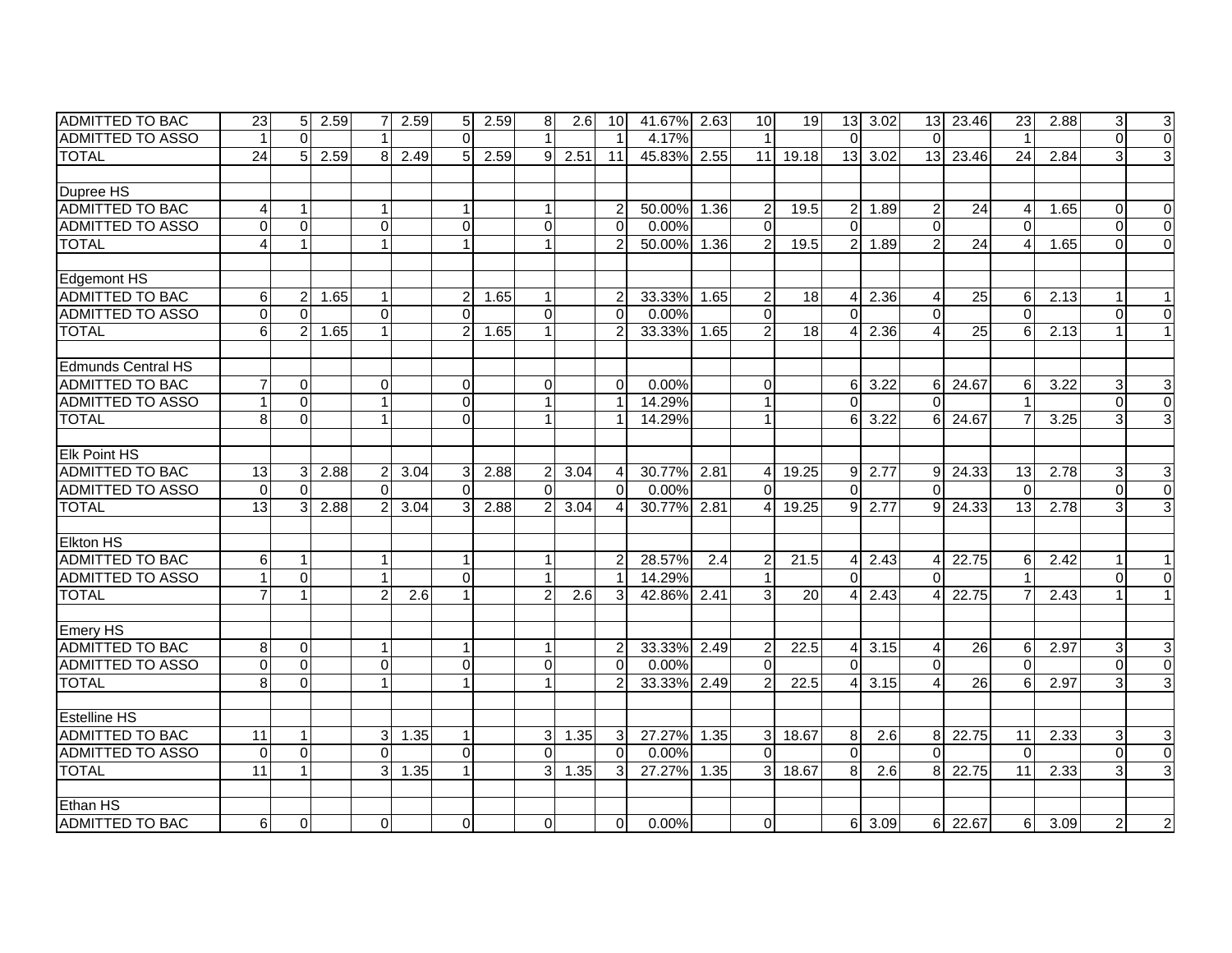| <b>IADMITTED TO ASSO</b> | $\overline{0}$  | $\overline{0}$ |     | $\overline{0}$ |      | $\overline{0}$ |     | $\overline{0}$       |      | 0              | $0.00\%$    |      | $\overline{0}$          |                 | $\Omega$        |                  | $\Omega$        |                 | $\Omega$        |                  | $\Omega$       | $\overline{0}$   |
|--------------------------|-----------------|----------------|-----|----------------|------|----------------|-----|----------------------|------|----------------|-------------|------|-------------------------|-----------------|-----------------|------------------|-----------------|-----------------|-----------------|------------------|----------------|------------------|
| <b>TOTAL</b>             | 6               | $\overline{0}$ |     | $\overline{0}$ |      | $\Omega$       |     | $\Omega$             |      | $\Omega$       | 0.00%       |      | $\overline{0}$          |                 | 6               | 3.09             | $6 \mid$        | 22.67           | 6               | 3.09             |                | $\overline{2}$   |
|                          |                 |                |     |                |      |                |     |                      |      |                |             |      |                         |                 |                 |                  |                 |                 |                 |                  |                |                  |
| Eureka HS                |                 |                |     |                |      |                |     |                      |      |                |             |      |                         |                 |                 |                  |                 |                 |                 |                  |                |                  |
| ADMITTED TO BAC          | 8               | $\overline{2}$ | 1.9 | 3              | 2.78 | $\overline{2}$ | 1.9 | 3                    | 2.78 | 3              | 33.33% 2.78 |      | $\mathbf{3}$            | 17.67           | 5 <sup>1</sup>  | 3.27             | $5\overline{)}$ | 25              | 8               | 3.14             | 2              | $\boldsymbol{2}$ |
| <b>ADMITTED TO ASSO</b>  |                 | $\Omega$       |     |                |      | $\Omega$       |     |                      |      |                | 11.11%      |      | $\overline{1}$          |                 | $\Omega$        |                  | $\Omega$        |                 |                 |                  | $\Omega$       | $\overline{0}$   |
| <b>TOTAL</b>             | $\mathfrak{g}$  | $\mathfrak{p}$ | 1.9 | 4              | 2.92 | $\mathcal{P}$  | 1.9 | $\mathbf{A}$         | 2.92 | $\overline{4}$ | 44.44%      | 2.92 | $\overline{\mathbf{4}}$ | 18.25           | 5 <sup>1</sup>  | 3.27             | 5 <sup>1</sup>  | 25              | 9               | 3.15             | $\mathcal{P}$  | $\overline{2}$   |
|                          |                 |                |     |                |      |                |     |                      |      |                |             |      |                         |                 |                 |                  |                 |                 |                 |                  |                |                  |
| <b>Faith HS</b>          |                 |                |     |                |      |                |     |                      |      |                |             |      |                         |                 |                 |                  |                 |                 |                 |                  |                |                  |
| <b>ADMITTED TO BAC</b>   |                 | $\Omega$       |     | $\overline{a}$ | 1.15 | 1              |     | $\overline{2}$       | 1.15 | 2              | 28.57%      | 1.15 | $\overline{2}$          | 19              | 5 <sup>1</sup>  | $\overline{2.6}$ | 5               | 25              | 7               | $\overline{2.3}$ | 2              | $\overline{2}$   |
| <b>ADMITTED TO ASSO</b>  | $\Omega$        | $\Omega$       |     | $\Omega$       |      | $\Omega$       |     | $\Omega$             |      | $\Omega$       | 0.00%       |      | $\Omega$                |                 | $\Omega$        |                  | $\Omega$        |                 | $\Omega$        |                  | $\Omega$       | $\overline{0}$   |
| <b>TOTAL</b>             |                 | $\Omega$       |     | $\overline{2}$ | 1.15 |                |     | $\overline{2}$       | 1.15 | $\overline{2}$ | 28.57% 1.15 |      | $\overline{2}$          | 19              | $5\overline{)}$ | 2.6              | 5 <sup>1</sup>  | $\overline{25}$ |                 | $\overline{2.3}$ | $\mathcal{P}$  | $\overline{2}$   |
|                          |                 |                |     |                |      |                |     |                      |      |                |             |      |                         |                 |                 |                  |                 |                 |                 |                  |                |                  |
| <b>Faulkton HS</b>       |                 |                |     |                |      |                |     |                      |      |                |             |      |                         |                 |                 |                  |                 |                 |                 |                  |                |                  |
| <b>ADMITTED TO BAC</b>   | 3               | $\Omega$       |     | $\Omega$       |      | $\Omega$       |     | $\Omega$             |      | $\Omega$       | 0.00%       |      | $\mathbf 0$             |                 | 3 <sup>l</sup>  | 3.49             | 3               | 27.33           | 3               | 3.49             | 2              | $\mathbf{2}$     |
| ADMITTED TO ASSO         | 3 <sup>1</sup>  | $\mathbf{1}$   |     | $\overline{2}$ | 0.55 |                |     | $\overline{2}$       | 0.55 | $\overline{2}$ | 40.00%      | 0.55 | $\overline{c}$          | 17              | $\Omega$        |                  | $\Omega$        |                 | $\mathcal{P}$   | 0.55             | $\Omega$       | $\overline{0}$   |
| <b>TOTAL</b>             | 6               | $\mathbf{1}$   |     | 2              | 0.55 |                |     | $\overline{2}$       | 0.55 | $\overline{2}$ | 40.00%      | 0.55 | $\overline{c}$          | $\overline{17}$ | 3 <sup>1</sup>  | 3.49             | 3               | 27.33           | 5               | 2.93             | $\overline{2}$ | $\overline{2}$   |
|                          |                 |                |     |                |      |                |     |                      |      |                |             |      |                         |                 |                 |                  |                 |                 |                 |                  |                |                  |
| Flandreau HS             |                 |                |     |                |      |                |     |                      |      |                |             |      |                         |                 |                 |                  |                 |                 |                 |                  |                |                  |
| <b>ADMITTED TO BAC</b>   | 20              | $\mathbf{1}$   |     | $\mathbf{1}$   |      |                |     | $\blacktriangleleft$ |      | $\overline{2}$ | 10.53%      | 1.59 | $\overline{2}$          | 20              | 17              | 2.8              | 17              | 24.24           | 19              | 2.72             | 5              | $\overline{4}$   |
| <b>ADMITTED TO ASSO</b>  | $\Omega$        | $\Omega$       |     | $\overline{0}$ |      | $\mathbf 0$    |     | $\Omega$             |      | $\Omega$       | 0.00%       |      | $\mathbf 0$             |                 | $\mathbf{0}$    |                  | $\Omega$        |                 | $\Omega$        |                  | $\Omega$       | $\Omega$         |
| <b>TOTAL</b>             | $\overline{20}$ | $\mathbf{1}$   |     | $\mathbf{1}$   |      |                |     |                      |      | $\overline{2}$ | 10.53%      | 1.59 | $\overline{2}$          | $\overline{20}$ | 17              | 2.8              | 17              | 24.24           | $\overline{19}$ | 2.72             | 5              | $\overline{4}$   |
|                          |                 |                |     |                |      |                |     |                      |      |                |             |      |                         |                 |                 |                  |                 |                 |                 |                  |                |                  |
| Florence HS              |                 |                |     |                |      |                |     |                      |      |                |             |      |                         |                 |                 |                  |                 |                 |                 |                  |                |                  |
| <b>ADMITTED TO BAC</b>   | $\overline{7}$  | $\Omega$       |     | $\overline{0}$ |      | $\Omega$       |     | $\Omega$             |      | $\Omega$       | 0.00%       |      | $\overline{0}$          |                 | 7 <sup>1</sup>  | 3.08             | $\overline{7}$  | 21.43           | 7               | 3.08             | 4              | 4                |
| <b>ADMITTED TO ASSO</b>  | $\Omega$        | $\Omega$       |     | $\overline{0}$ |      | $\mathbf 0$    |     | $\Omega$             |      | $\Omega$       | 0.00%       |      | $\mathbf 0$             |                 | $\mathbf{0}$    |                  | $\Omega$        |                 | $\Omega$        |                  | $\Omega$       | $\mathbf 0$      |
| <b>TOTAL</b>             |                 | $\overline{0}$ |     | $\overline{0}$ |      | $\Omega$       |     | $\Omega$             |      | $\Omega$       | 0.00%       |      | $\overline{0}$          |                 | $\overline{7}$  | 3.08             |                 | 21.43           |                 | 3.08             |                | $\overline{4}$   |
|                          |                 |                |     |                |      |                |     |                      |      |                |             |      |                         |                 |                 |                  |                 |                 |                 |                  |                |                  |
| <b>Frederick HS</b>      |                 |                |     |                |      |                |     |                      |      |                |             |      |                         |                 |                 |                  |                 |                 |                 |                  |                |                  |
| ADMITTED TO BAC          | 5               | $\overline{0}$ |     | $\overline{0}$ |      | $\mathbf 0$    |     | $\overline{0}$       |      | $\Omega$       | 0.00%       |      | $\mathbf 0$             |                 |                 | $5 \mid 3.01$    | 5               | 23.4            | 5               | 3.01             |                | 1                |
| <b>ADMITTED TO ASSO</b>  | $\Omega$        | $\Omega$       |     | οI             |      | $\Omega$       |     | $\Omega$             |      | $\Omega$       | 0.00%       |      | 0                       |                 | $\Omega$        |                  | $\Omega$        |                 | $\Omega$        |                  | $\Omega$       | $\Omega$         |
| <b>TOTAL</b>             | 5               | $\Omega$       |     | οI             |      | $\Omega$       |     | $\Omega$             |      | $\Omega$       | 0.00%       |      | $\Omega$                |                 | 5 <sup>1</sup>  | 3.01             | 5 <sup>1</sup>  | 23.4            | $\overline{5}$  | 3.01             |                | $\mathbf{1}$     |
|                          |                 |                |     |                |      |                |     |                      |      |                |             |      |                         |                 |                 |                  |                 |                 |                 |                  |                |                  |
| Freeman HS               |                 |                |     |                |      |                |     |                      |      |                |             |      |                         |                 |                 |                  |                 |                 |                 |                  |                |                  |
| <b>ADMITTED TO BAC</b>   | 8               | $\Omega$       |     | $\mathbf{1}$   |      | $\mathbf 0$    |     | $\overline{0}$       |      | $\Omega$       | 0.00%       |      | $\mathbf 0$             |                 | 8 <sup>1</sup>  | 3 <sup>1</sup>   | 8 <sup>1</sup>  | 24.13           | 8               | $\overline{3}$   | 3              | 3                |
| <b>ADMITTED TO ASSO</b>  | $\Omega$        | $\overline{0}$ |     | $\overline{0}$ |      | $\mathbf 0$    |     | $\overline{0}$       |      | $\Omega$       | 0.00%       |      | $\overline{0}$          |                 | $\mathbf{0}$    |                  | $\Omega$        |                 | $\Omega$        |                  | $\Omega$       | $\overline{0}$   |
| <b>TOTAL</b>             | 8               | $\Omega$       |     | $\mathbf{1}$   |      | $\Omega$       |     | $\Omega$             |      | $\Omega$       | 0.00%       |      | 0                       |                 | 8 <sup>1</sup>  | 3                | 8               | 24.13           | 8               | $\overline{3}$   | 3              | $\overline{3}$   |
|                          |                 |                |     |                |      |                |     |                      |      |                |             |      |                         |                 |                 |                  |                 |                 |                 |                  |                |                  |
| <b>Garretson HS</b>      |                 |                |     |                |      |                |     |                      |      |                |             |      |                         |                 |                 |                  |                 |                 |                 |                  |                |                  |
| <b>ADMITTED TO BAC</b>   | 5               | $\overline{0}$ |     | $\mathbf{1}$   |      | $\mathbf 0$    |     |                      |      |                | 16.67%      |      | $\mathbf{1}$            |                 | 41              | 2.88             | 4               | 24              | 5               | 2.74             | $\overline{3}$ | $\mathbf{2}$     |
| <b>ADMITTED TO ASSO</b>  |                 | $\mathbf{1}$   |     | 1              |      |                |     |                      |      |                | 16.67%      |      | $\mathbf{1}$            |                 | $\Omega$        |                  | $\Omega$        |                 |                 |                  | $\Omega$       | $\overline{0}$   |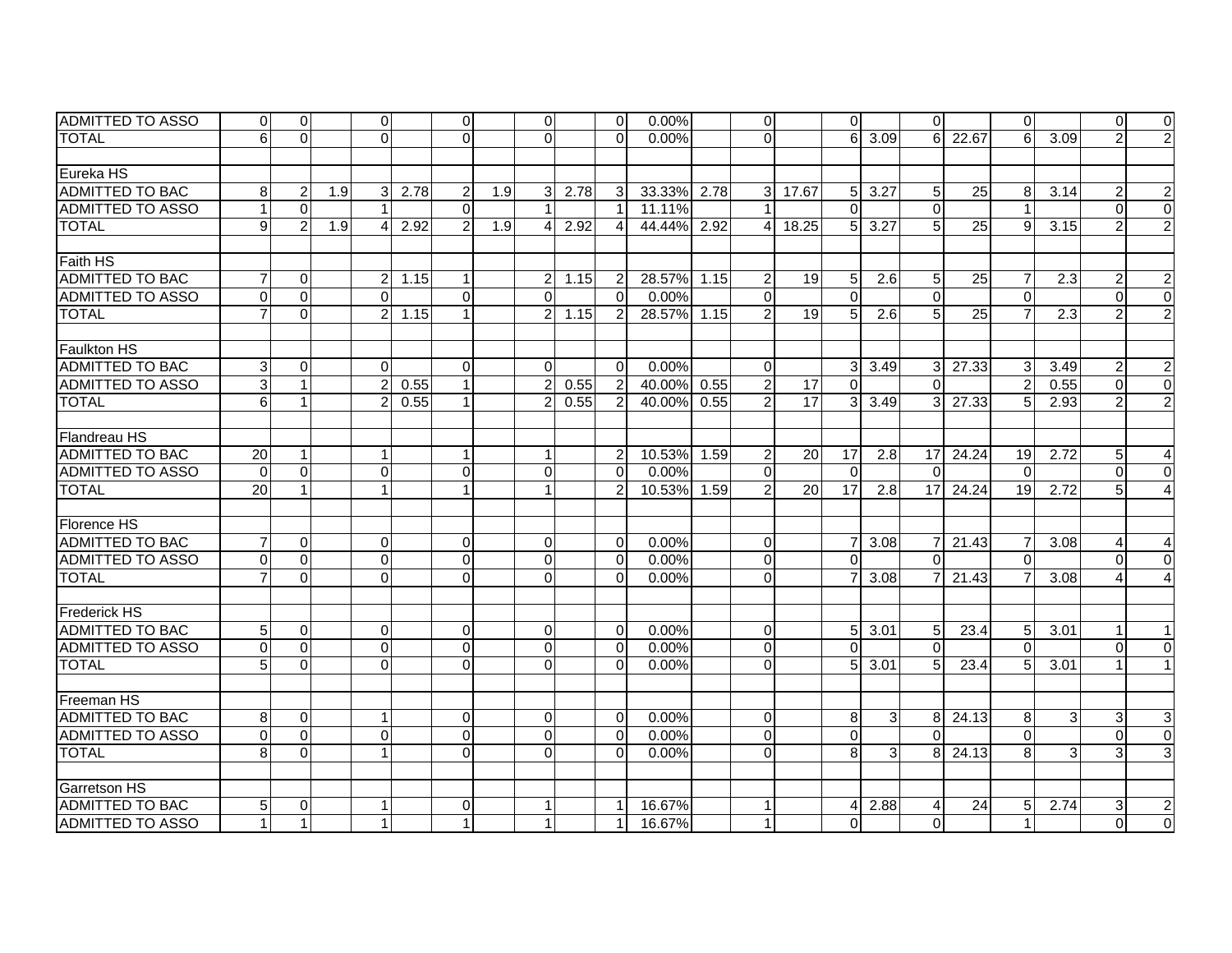| <b>TOTAL</b>             | 6        | $\mathbf{1}$   |      | 2              | 2.33 | 1              |      | $\overline{2}$ | 2.33 | 2                      | 33.33%      | 2.33 | 2              | 18.5            | 41             | 2.88                 | $\overline{4}$ | 24    | 6               | 2.72           | 3        | $\overline{2}$            |
|--------------------------|----------|----------------|------|----------------|------|----------------|------|----------------|------|------------------------|-------------|------|----------------|-----------------|----------------|----------------------|----------------|-------|-----------------|----------------|----------|---------------------------|
|                          |          |                |      |                |      |                |      |                |      |                        |             |      |                |                 |                |                      |                |       |                 |                |          |                           |
| Gayville- Volin HS       |          |                |      |                |      |                |      |                |      |                        |             |      |                |                 |                |                      |                |       |                 |                |          |                           |
| <b>ADMITTED TO BAC</b>   | 8        | 0              |      |                | 2.69 | $\mathbf 0$    |      |                |      |                        | 11.11%      |      | 1              |                 |                | 3.16                 |                | 22.43 | 8               | 3.09           |          | 4                         |
| ADMITTED TO ASSO         |          | $\mathbf{1}$   |      |                |      |                |      |                |      |                        | 11.11%      |      | $\mathbf{1}$   |                 | $\Omega$       |                      | $\Omega$       |       |                 |                | $\Omega$ | $\mathbf 0$               |
| <b>TOTAL</b>             | 9        | $\mathbf{1}$   |      | 3              | 2.17 |                |      | $\overline{2}$ | 1.32 | $\overline{2}$         | 22.22%      | 1.32 | $\overline{c}$ | 16.5            |                | 3.16                 | $\overline{7}$ | 22.43 | 9               | 2.92           |          | $\overline{4}$            |
|                          |          |                |      |                |      |                |      |                |      |                        |             |      |                |                 |                |                      |                |       |                 |                |          |                           |
| Gettysburg HS            |          |                |      |                |      |                |      |                |      |                        |             |      |                |                 |                |                      |                |       |                 |                |          |                           |
| <b>ADMITTED TO BAC</b>   | 9        | 3              | 2.34 | $\overline{c}$ | 1.47 | 3              | 2.34 |                |      | 3                      | 33.33%      | 2.34 | 3 <sup>1</sup> | $\overline{18}$ | 6              | 3.26                 | 6              | 23.33 | 9               | 2.97           | 4        | $\overline{4}$            |
| <b>ADMITTED TO ASSO</b>  | 0        | $\Omega$       |      | $\Omega$       |      | $\Omega$       |      | $\Omega$       |      | $\Omega$               | 0.00%       |      | $\Omega$       |                 | $\Omega$       |                      | $\Omega$       |       | $\Omega$        |                | $\Omega$ | $\Omega$                  |
| <b>TOTAL</b>             | 9        | $\overline{3}$ | 2.34 | $\overline{a}$ | 1.47 | 3              | 2.34 |                |      | $\overline{3}$         | 33.33%      | 2.34 | $\overline{3}$ | $\overline{18}$ | 6              | 3.26                 | 6              | 23.33 | 9               | 2.97           | 4        | $\overline{4}$            |
|                          |          |                |      |                |      |                |      |                |      |                        |             |      |                |                 |                |                      |                |       |                 |                |          |                           |
| <b>Grant-Deuel HS</b>    |          |                |      |                |      |                |      |                |      |                        |             |      |                |                 |                |                      |                |       |                 |                |          |                           |
| <b>ADMITTED TO BAC</b>   |          | 0              |      |                |      | $\overline{0}$ |      | 1              |      | -1                     | 25.00%      |      | $\mathbf{1}$   |                 | 3 <sup>1</sup> | 2.58                 | $\mathbf{3}$   | 24.67 | 4               | 2.67           |          | 1                         |
| <b>ADMITTED TO ASSO</b>  | $\Omega$ | $\overline{0}$ |      | $\Omega$       |      | $\mathbf 0$    |      | $\Omega$       |      | $\Omega$               | 0.00%       |      | $\mathbf 0$    |                 | $\Omega$       |                      | $\Omega$       |       | $\Omega$        |                | $\Omega$ | $\Omega$                  |
| <b>TOTAL</b>             |          | $\mathbf 0$    |      |                |      | $\Omega$       |      |                |      |                        | 25.00%      |      | $\mathbf{1}$   |                 | $\overline{3}$ | 2.58                 | 3              | 24.67 |                 | 2.67           |          | $\mathbf{1}$              |
|                          |          |                |      |                |      |                |      |                |      |                        |             |      |                |                 |                |                      |                |       |                 |                |          |                           |
| <b>Gregory HS</b>        |          |                |      |                |      |                |      |                |      |                        |             |      |                |                 |                |                      |                |       |                 |                |          |                           |
| <b>ADMITTED TO BAC</b>   | 10       | $\mathbf{1}$   |      | $\mathbf{1}$   |      | $\overline{2}$ | 1.93 |                |      | 3                      | 30.00%      | 1.97 | 3              | 19              | $\overline{7}$ | 3.3                  | $\overline{7}$ | 23.71 | 10              | $\overline{3}$ | 4        | 4                         |
| <b>ADMITTED TO ASSO</b>  | $\Omega$ | $\mathbf 0$    |      | $\mathbf 0$    |      | $\Omega$       |      | $\Omega$       |      | $\Omega$               | 0.00%       |      | $\mathbf 0$    |                 | $\overline{0}$ |                      | $\Omega$       |       | $\Omega$        |                | $\Omega$ | $\mathbf 0$               |
| <b>TOTAL</b>             | 10       | $\overline{1}$ |      |                |      | $\overline{2}$ | 1.93 |                |      | 3                      | 30.00% 1.97 |      | $\overline{3}$ | 19              | $\overline{7}$ | 3.3                  |                | 23.71 | 10              | 3 <sup>1</sup> | 4        | $\overline{4}$            |
|                          |          |                |      |                |      |                |      |                |      |                        |             |      |                |                 |                |                      |                |       |                 |                |          |                           |
| <b>Groton HS</b>         |          |                |      |                |      |                |      |                |      |                        |             |      |                |                 |                |                      |                |       |                 |                |          |                           |
| <b>ADMITTED TO BAC</b>   | 13       | $\mathbf{1}$   |      |                |      | $\mathbf{1}$   |      | 3              | 2.09 | $\overline{4}$         | 26.67%      | 2.17 | 4              | 20              | 9              | 3.03                 | 9              | 26.22 | $\overline{13}$ | 2.84           | 4        | 4                         |
| <b>ADMITTED TO ASSO</b>  | 2        | $\overline{2}$ | 0.89 | 2              | 0.89 | $\overline{2}$ | 0.89 | 2              | 0.89 | $\overline{2}$         | 13.33%      | 0.89 | $\overline{2}$ | 15              | $\Omega$       |                      | $\Omega$       |       | $\mathcal{P}$   | 0.89           | $\Omega$ | $\overline{0}$            |
| <b>TOTAL</b>             | 15       | $\overline{3}$ | 1.57 | 3              | 2.09 | 3              | 1.57 | 5 <sup>1</sup> | 1.83 | 6                      | 40.00%      | 1.93 | 6 <sup>1</sup> | 18.33           | 9              | 3.03                 | 9              | 26.22 | 15              | 2.74           | Δ        | $\boldsymbol{\Lambda}$    |
|                          |          |                |      |                |      |                |      |                |      |                        |             |      |                |                 |                |                      |                |       |                 |                |          |                           |
| <b>Hamlin HS</b>         |          |                |      |                |      |                |      |                |      |                        |             |      |                |                 |                |                      |                |       |                 |                |          |                           |
| ADMITTED TO BAC          | 15       | $\overline{c}$ | 1.92 | $\mathbf 0$    |      | $\overline{a}$ | 1.92 | $\Omega$       |      | $\overline{2}$         | $13.33\%$   | 1.92 | $\overline{c}$ | 19.5            | 13             | 2.89                 | 13             | 24.69 | 15              | 2.8            | 3        | $\ensuremath{\mathsf{3}}$ |
| ADMITTED TO ASSO         | $\Omega$ | $\Omega$       |      | $\Omega$       |      | $\Omega$       |      | $\Omega$       |      | $\Omega$               | 0.00%       |      | $\Omega$       |                 | $\Omega$       |                      | $\Omega$       |       | $\Omega$        |                | $\Omega$ | $\mathbf 0$               |
| <b>TOTAL</b>             | 15       | $\overline{c}$ | 1.92 | $\overline{0}$ |      | $\overline{2}$ | 1.92 | $\Omega$       |      | $\mathcal{P}$          | 13.33%      | 1.92 | $\overline{2}$ | 19.5            | 13             | 2.89                 | 13             | 24.69 | 15              | 2.8            | 3        | $\mathsf 3$               |
|                          |          |                |      |                |      |                |      |                |      |                        |             |      |                |                 |                |                      |                |       |                 |                |          |                           |
| Hanson HS                |          |                |      |                |      |                |      |                |      |                        |             |      |                |                 |                |                      |                |       |                 |                |          |                           |
| <b>ADMITTED TO BAC</b>   | 11       | 4              | 2.38 | 3              | 1.87 | 5              | 2.05 | 31             | 1.87 | 6                      | 50.00%      | 2.2  | 6              | 16.5            | 5 <sup>1</sup> | 2.3                  | 5              | 22.2  | 11              | 2.25           |          | $\mathbf 1$               |
| <b>ADMITTED TO ASSO</b>  |          | $\Omega$       |      | $\Omega$       |      | $\Omega$       |      | $\Omega$       |      | $\Omega$               | 0.00%       |      | $\Omega$       |                 | $\overline{1}$ |                      | $\overline{1}$ |       |                 |                | $\Omega$ | $\overline{0}$            |
| <b>TOTAL</b>             | 12       | $\overline{4}$ | 2.38 | 3              | 1.87 | 5              | 2.05 | $\overline{3}$ | 1.87 | 6                      | 50.00%      | 2.2  | 6              | 16.5            | 61             | 2.54                 | 6              | 22.5  | 12              | 2.38           |          | 1 <sup>1</sup>            |
|                          |          |                |      |                |      |                |      |                |      |                        |             |      |                |                 |                |                      |                |       |                 |                |          |                           |
| <b>Harding County HS</b> |          |                |      |                |      |                |      |                |      |                        |             |      |                |                 |                |                      |                |       |                 |                |          |                           |
| <b>ADMITTED TO BAC</b>   |          | 1              |      | 5              | 2.32 | $\mathbf{1}$   |      |                | 2.45 | $\boldsymbol{\Lambda}$ | 57.14%      | 2.45 | 4              | 18.25           |                | $3 \overline{)2.74}$ | 3              | 20    |                 | 2.57           |          | $\mathbf{1}$              |
| <b>ADMITTED TO ASSO</b>  | $\Omega$ | $\mathbf 0$    |      | $\Omega$       |      | $\Omega$       |      | $\Omega$       |      | $\Omega$               | 0.00%       |      | $\Omega$       |                 | $\Omega$       |                      | $\Omega$       |       | $\Omega$        |                | $\Omega$ | $\mathbf 0$               |
| <b>TOTAL</b>             |          | $\mathbf{1}$   |      | 5              | 2.32 | $\mathbf{1}$   |      |                | 2.45 | $\overline{4}$         | 57.14%      | 2.45 | 4              | 18.25           | 3 <sup>1</sup> | 2.74                 | $\overline{3}$ | 20    | $\overline{7}$  | 2.57           |          | $\mathbf{1}$              |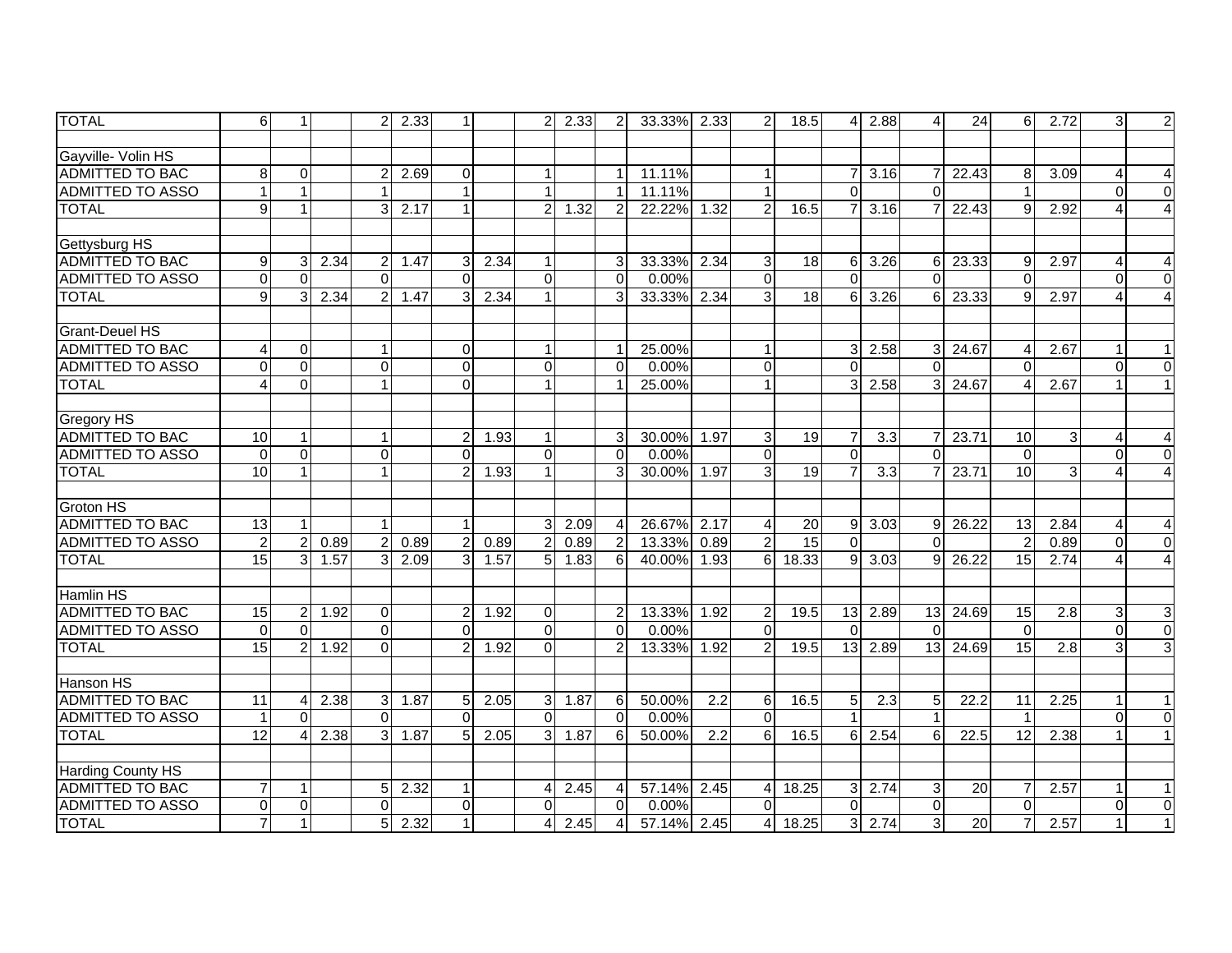| <b>Harrisburg HS</b>    |                 |                |      |                |      |                      |      |                |        |                |        |                |                |       |                |               |                 |                 |                 |                  |                |                  |
|-------------------------|-----------------|----------------|------|----------------|------|----------------------|------|----------------|--------|----------------|--------|----------------|----------------|-------|----------------|---------------|-----------------|-----------------|-----------------|------------------|----------------|------------------|
| <b>ADMITTED TO BAC</b>  | 16              | $\mathbf{1}$   |      | 3              | 2.46 | $\mathbf{1}$         |      |                | 2.86   | $\overline{4}$ | 25.00% | 2.86           | $\overline{4}$ | 20.25 | 12             | 2.83          | $\overline{12}$ | 24              | 16              | 2.83             | 3              | 3                |
| <b>ADMITTED TO ASSO</b> | $\Omega$        | $\Omega$       |      | $\Omega$       |      | $\Omega$             |      | $\Omega$       |        | $\Omega$       | 0.00%  |                | $\Omega$       |       | $\mathbf{0}$   |               | $\mathbf 0$     |                 | $\Omega$        |                  | $\Omega$       | $\overline{0}$   |
| <b>TOTAL</b>            | 16              | $\mathbf{1}$   |      | $\overline{3}$ | 2.46 | $\mathbf{1}$         |      |                | 2.86   | $\overline{4}$ | 25.00% | 2.86           | 4              | 20.25 | 12             | 2.83          | $\overline{12}$ | 24              | 16              | 2.83             | 3              | 3                |
|                         |                 |                |      |                |      |                      |      |                |        |                |        |                |                |       |                |               |                 |                 |                 |                  |                |                  |
| Henry HS                |                 |                |      |                |      |                      |      |                |        |                |        |                |                |       |                |               |                 |                 |                 |                  |                |                  |
| <b>ADMITTED TO BAC</b>  | $\overline{7}$  | $\mathbf{1}$   |      |                | 2.33 | 1                    |      | $\mathcal{P}$  | 2.33   | $\overline{2}$ | 28.57% | 2.33           | $\overline{2}$ | 17    |                | $5 \, 2.58$   | $5\overline{)}$ | 24.6            | 7               | 2.52             | $\overline{2}$ | $\overline{c}$   |
| <b>ADMITTED TO ASSO</b> | $\Omega$        | $\Omega$       |      | $\Omega$       |      | $\Omega$             |      | $\Omega$       |        | $\Omega$       | 0.00%  |                | $\Omega$       |       | $\Omega$       |               | $\Omega$        |                 | $\Omega$        |                  | $\Omega$       | $\overline{0}$   |
| <b>TOTAL</b>            |                 | 1              |      |                | 2.33 |                      |      |                | 2.33   | $\overline{2}$ | 28.57% | 2.33           | $\overline{2}$ | 17    | 51             | 2.58          | 5               | 24.6            |                 | 2.52             | 2              | $\overline{2}$   |
|                         |                 |                |      |                |      |                      |      |                |        |                |        |                |                |       |                |               |                 |                 |                 |                  |                |                  |
| <b>Highmore HS</b>      |                 |                |      |                |      |                      |      |                |        |                |        |                |                |       |                |               |                 |                 |                 |                  |                |                  |
| <b>ADMITTED TO BAC</b>  | 5 <sub>1</sub>  | 1              |      | $\Omega$       |      | $\mathbf{1}$         |      |                |        | $\overline{1}$ | 16.67% |                | $\mathbf{1}$   |       | $\overline{4}$ | 3.14          | $\overline{4}$  | 23.25           | 5               | 3.02             | $\overline{2}$ | $\boldsymbol{2}$ |
| <b>ADMITTED TO ASSO</b> | $\mathbf{1}$    | $\Omega$       |      | $\Omega$       |      | $\overline{0}$       |      | $\Omega$       |        | $\Omega$       | 0.00%  |                | $\mathbf 0$    |       |                |               |                 |                 |                 |                  | $\Omega$       | $\overline{0}$   |
| <b>TOTAL</b>            | 6 <sup>1</sup>  | 1              |      | $\Omega$       |      |                      |      |                |        | 1              | 16.67% |                | $\mathbf{1}$   |       | 5 <sup>1</sup> | 2.89          | $5\overline{)}$ | 23              | 6               | 2.81             |                | $\overline{2}$   |
|                         |                 |                |      |                |      |                      |      |                |        |                |        |                |                |       |                |               |                 |                 |                 |                  |                |                  |
| <b>Hill City HS</b>     |                 |                |      |                |      |                      |      |                |        |                |        |                |                |       |                |               |                 |                 |                 |                  |                |                  |
| <b>ADMITTED TO BAC</b>  | 11              | 5              | 2.06 | $6 \,$         | 1.87 | 5 <sup>1</sup>       | 2.06 | 5 <sup>1</sup> | 1.66   | 7              | 77.78% | 1.98           | $\overline{7}$ | 18.43 | 2 <sub>l</sub> | 2.57          | 2               | 23.5            | 9               | 2.17             |                | $\mathbf{1}$     |
| <b>ADMITTED TO ASSO</b> | $\Omega$        | $\mathbf 0$    |      | $\Omega$       |      | $\Omega$             |      | $\Omega$       |        | $\Omega$       | 0.00%  |                | $\Omega$       |       | $\Omega$       |               | $\Omega$        |                 | $\Omega$        |                  | $\Omega$       | $\overline{0}$   |
| <b>TOTAL</b>            | $\overline{11}$ | 5              | 2.06 | 6              | 1.87 | 5 <sup>1</sup>       | 2.06 |                | 5 1.66 | $\overline{7}$ | 77.78% | 1.98           | $\overline{7}$ | 18.43 | 2 <sup>1</sup> | 2.57          | 2               | 23.5            | 9               | 2.17             |                | $\mathbf{1}$     |
|                         |                 |                |      |                |      |                      |      |                |        |                |        |                |                |       |                |               |                 |                 |                 |                  |                |                  |
| <b>Hitchcock HS</b>     |                 |                |      |                |      |                      |      |                |        |                |        |                |                |       |                |               |                 |                 |                 |                  |                |                  |
| <b>ADMITTED TO BAC</b>  | 8 <sup>1</sup>  | 3              | 1.68 | $\overline{4}$ | 2.4  | $\mathbf{3}$         | 1.68 | Δ              | 2.4    | 5              | 62.50% | 2.21           | $\sqrt{5}$     | 19    |                | $3 \mid 3.18$ | 3 <sup>1</sup>  | 27.67           | 8               | $\overline{2.7}$ | $\overline{c}$ | $\mathbf{1}$     |
| <b>ADMITTED TO ASSO</b> | $\Omega$        | $\Omega$       |      | $\Omega$       |      | $\Omega$             |      | $\Omega$       |        | $\Omega$       | 0.00%  |                | $\Omega$       |       | $\Omega$       |               | $\Omega$        |                 | $\Omega$        |                  | $\Omega$       | $\Omega$         |
| <b>TOTAL</b>            | $\mathbf{8}$    | 3              | 1.68 | $\overline{4}$ | 2.4  | $\overline{3}$       | 1.68 |                | 2.4    | 5              | 62.50% | 2.21           | 5 <sup>5</sup> | 19    | 3 <sup>1</sup> | 3.18          | $\overline{3}$  | 27.67           | 8               | $\overline{2.7}$ |                | $\mathbf{1}$     |
|                         |                 |                |      |                |      |                      |      |                |        |                |        |                |                |       |                |               |                 |                 |                 |                  |                |                  |
| <b>Hot Springs HS</b>   |                 |                |      |                |      |                      |      |                |        |                |        |                |                |       |                |               |                 |                 |                 |                  |                |                  |
| <b>ADMITTED TO BAC</b>  | 5 <sub>1</sub>  | $\Omega$       |      |                |      | $\Omega$             |      |                |        | $\mathbf{1}$   | 20.00% |                | $\mathbf{1}$   |       | 4 <sup>1</sup> | 2.76          | $\overline{4}$  | 23.5            | 5               | 2.83             | 2              | 1                |
| <b>ADMITTED TO ASSO</b> | $\overline{0}$  | $\mathbf 0$    |      | $\Omega$       |      | $\overline{0}$       |      | $\Omega$       |        | $\Omega$       | 0.00%  |                | $\mathbf 0$    |       | $\Omega$       |               | $\Omega$        |                 | $\Omega$        |                  | $\Omega$       | $\overline{0}$   |
| <b>TOTAL</b>            | 5               | $\overline{0}$ |      |                |      | $\Omega$             |      |                |        |                | 20.00% |                | $\mathbf{1}$   |       |                | 2.76          | $\overline{4}$  | 23.5            | 5               | 2.83             |                | $\mathbf{1}$     |
|                         |                 |                |      |                |      |                      |      |                |        |                |        |                |                |       |                |               |                 |                 |                 |                  |                |                  |
| Hoven HS                |                 |                |      |                |      |                      |      |                |        |                |        |                |                |       |                |               |                 |                 |                 |                  |                |                  |
| <b>ADMITTED TO BAC</b>  | $\overline{3}$  | 1              |      | $\Omega$       |      | $\blacktriangleleft$ |      | $\Omega$       |        | $\mathbf 1$    | 33.33% |                | $\mathbf{1}$   |       | 2 <sub>l</sub> | 3.29          | 2               | 24              | 3               | 2.71             |                | 1                |
| <b>ADMITTED TO ASSO</b> | $\Omega$        | $\Omega$       |      | $\Omega$       |      | $\overline{0}$       |      | $\Omega$       |        | $\Omega$       | 0.00%  |                | $\mathbf 0$    |       | $\Omega$       |               | $\Omega$        |                 | $\Omega$        |                  | $\Omega$       | $\overline{0}$   |
| <b>TOTAL</b>            | $\overline{3}$  | $\mathbf{1}$   |      | $\Omega$       |      | $\mathbf{1}$         |      | $\Omega$       |        |                | 33.33% |                | $\mathbf{1}$   |       | $\overline{2}$ | 3.29          | $\overline{2}$  | $\overline{24}$ | 3               | 2.71             |                | $\mathbf{1}$     |
|                         |                 |                |      |                |      |                      |      |                |        |                |        |                |                |       |                |               |                 |                 |                 |                  |                |                  |
| Howard HS               |                 |                |      |                |      |                      |      |                |        |                |        |                |                |       |                |               |                 |                 |                 |                  |                |                  |
| <b>ADMITTED TO BAC</b>  | 19              | $\, 8$         | 1.88 | 8 <sup>1</sup> | 1.83 | $6 \,$               | 1.95 | 8              | 1.97   | 10             | 52.63% | $\overline{2}$ | 10             | 17.5  | 9              | 2.4           | 9               | 21.22           | $\overline{19}$ | 2.21             |                | 1                |
| <b>ADMITTED TO ASSO</b> | $\Omega$        | $\Omega$       |      | $\Omega$       |      | $\Omega$             |      | $\Omega$       |        | $\Omega$       | 0.00%  |                | $\Omega$       |       | $\Omega$       |               | $\Omega$        |                 | $\Omega$        |                  | $\Omega$       | $\Omega$         |
| <b>TOTAL</b>            | 19              | 8              | 1.88 | 8              | 1.83 | 6 <sup>1</sup>       | 1.95 | 8              | 1.97   | 10             | 52.63% | $\overline{2}$ | 10             | 17.5  | 9              | 2.4           | 9               | 21.22           | $\overline{19}$ | 2.21             |                |                  |
|                         |                 |                |      |                |      |                      |      |                |        |                |        |                |                |       |                |               |                 |                 |                 |                  |                |                  |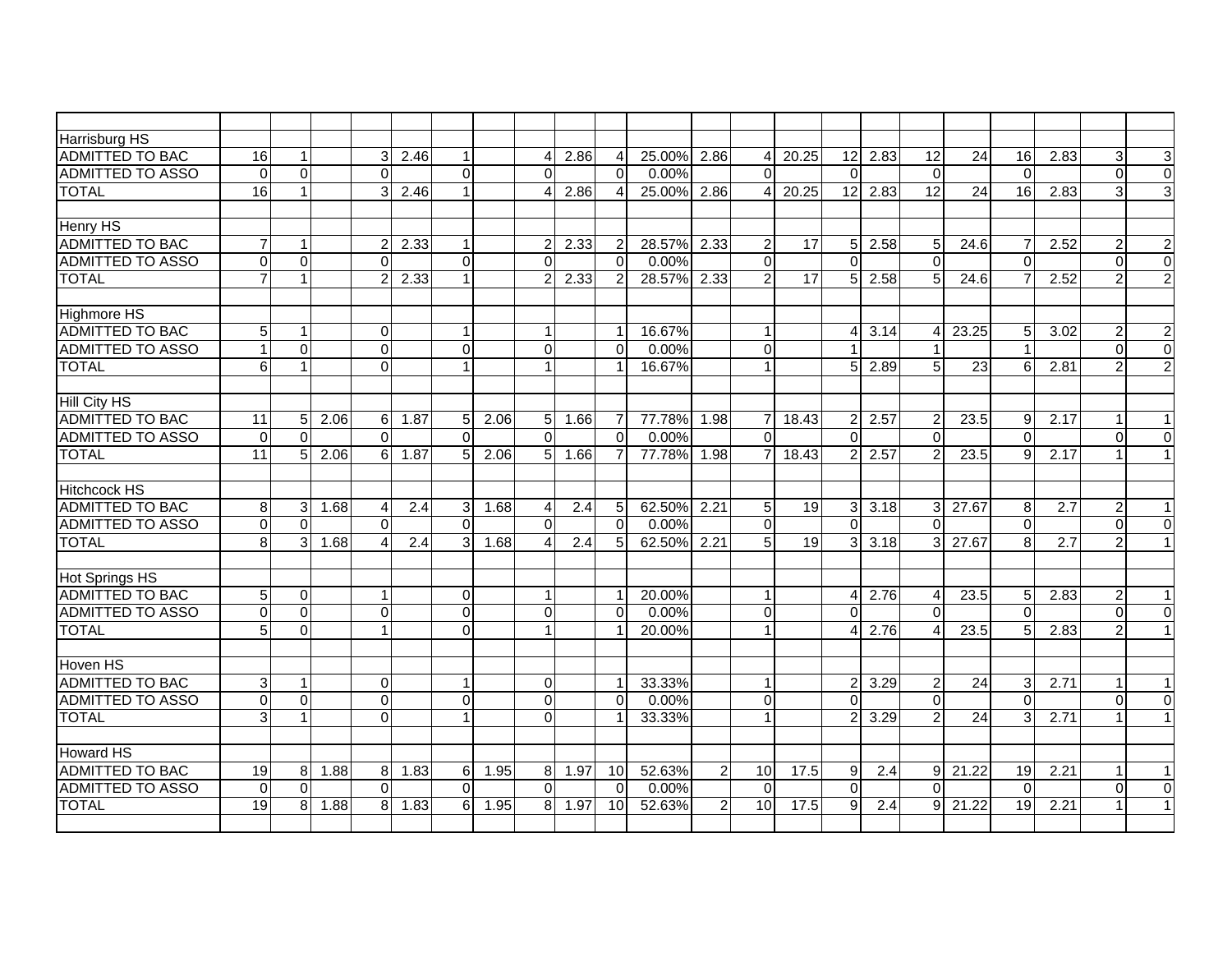| <b>Hurley HS</b>        |                |                |      |                |      |                |      |                |                  |                |           |                  |                  |                 |                |            |                 |       |                |      |          |                 |
|-------------------------|----------------|----------------|------|----------------|------|----------------|------|----------------|------------------|----------------|-----------|------------------|------------------|-----------------|----------------|------------|-----------------|-------|----------------|------|----------|-----------------|
| <b>ADMITTED TO BAC</b>  |                | $\overline{2}$ | 2.17 | $\overline{2}$ | 2.31 | 1              |      | 2              | 2.31             | 3              | 75.00%    | 2.3              | 3                | 18              | $\mathbf{1}$   |            |                 |       |                | 2.54 |          | 1               |
| <b>ADMITTED TO ASSO</b> | $\Omega$       | $\Omega$       |      | $\Omega$       |      | $\Omega$       |      | $\Omega$       |                  | $\Omega$       | 0.00%     |                  | $\Omega$         |                 | $\Omega$       |            | $\Omega$        |       | $\Omega$       |      | $\Omega$ | $\Omega$        |
| <b>TOTAL</b>            | $\overline{4}$ | 2              | 2.17 | $\overline{2}$ | 2.31 | $\mathbf{1}$   |      |                | 2.31             | 3              | 75.00%    | $\overline{2.3}$ | 3                | $\overline{18}$ | $\mathbf{1}$   |            | $\overline{1}$  |       | Δ              | 2.54 |          | $\mathbf{1}$    |
|                         |                |                |      |                |      |                |      |                |                  |                |           |                  |                  |                 |                |            |                 |       |                |      |          |                 |
| Huron Senior HS         |                |                |      |                |      |                |      |                |                  |                |           |                  |                  |                 |                |            |                 |       |                |      |          |                 |
| <b>ADMITTED TO BAC</b>  | 58             | $\,6$          | 1.94 | 17             | 2.41 | $\overline{7}$ | 1.91 | 16             | 2.42             | 18             | 30.00%    | 2.4              | 18               | 18.56           |                | 40 3.08    | 39              | 24.67 | 58             | 2.9  | 19       | $\overline{19}$ |
| <b>ADMITTED TO ASSO</b> | 2              | 1              |      | $\overline{2}$ | 1.9  |                |      | $\mathcal{P}$  | $\overline{1.9}$ | $\overline{2}$ | 3.33%     | 1.9              | $\overline{2}$   | 18.5            | $\Omega$       |            | $\Omega$        |       | $\overline{2}$ | 1.9  | $\Omega$ | $\overline{0}$  |
| <b>TOTAL</b>            | 60             | $\overline{7}$ | 2.14 | 19             | 2.35 | 8 <sup>1</sup> | 2.09 | 18             | 2.36             | 20             | 33.33%    | 2.35             | <b>20</b>        | 18.55           |                | 40 3.08    | 39 <sup>1</sup> | 24.67 | 60             | 2.87 | 19       | 19              |
|                         |                |                |      |                |      |                |      |                |                  |                |           |                  |                  |                 |                |            |                 |       |                |      |          |                 |
| Indian Voca HS          |                |                |      |                |      |                |      |                |                  |                |           |                  |                  |                 |                |            |                 |       |                |      |          |                 |
| <b>ADMITTED TO BAC</b>  | 6              | 3              | 0.69 | 3              | 0.69 | 3 <sup>1</sup> | 0.69 | 3              | 0.69             |                | 3 100.00% | 0.69             | 3 <sup>1</sup>   | 15.33           | $\Omega$       |            | $\Omega$        |       | 3              | 0.69 | $\Omega$ | $\Omega$        |
| <b>ADMITTED TO ASSO</b> | $\Omega$       | $\Omega$       |      | $\Omega$       |      | $\Omega$       |      | $\Omega$       |                  | $\Omega$       | 0.00%     |                  | $\Omega$         |                 | $\Omega$       |            | $\Omega$        |       | $\Omega$       |      | $\Omega$ | $\overline{0}$  |
| <b>TOTAL</b>            | 6 <sup>1</sup> | 3              | 0.69 | 3              | 0.69 | $\overline{3}$ | 0.69 |                | 0.69             | $\overline{3}$ | 100.00%   | 0.69             | $\overline{3}$   | 15.33           | $\Omega$       |            | $\Omega$        |       |                | 0.69 | $\Omega$ | $\Omega$        |
|                         |                |                |      |                |      |                |      |                |                  |                |           |                  |                  |                 |                |            |                 |       |                |      |          |                 |
| Ipswich HS              |                |                |      |                |      |                |      |                |                  |                |           |                  |                  |                 |                |            |                 |       |                |      |          |                 |
| <b>ADMITTED TO BAC</b>  | 13             | 3              | 2.16 | 3              | 2.35 | 3 <sup>1</sup> | 2.16 | 31             | 2.35             | $\overline{4}$ | 26.67%    | 2.4              | 4                | 18              |                | $9 \ 2.69$ | 9               | 22.78 | 13             | 2.62 |          | 1               |
| ADMITTED TO ASSO        | $\overline{2}$ | $\overline{2}$ | 1.73 | $\overline{2}$ | 1.73 | $\overline{2}$ | 1.73 | $\overline{2}$ | 1.73             | $\overline{2}$ | 13.33%    | 1.73             | $\overline{c}$   | 15              | $\Omega$       |            | $\mathbf{0}$    |       | $\overline{2}$ | 1.73 | $\Omega$ | $\overline{0}$  |
| <b>TOTAL</b>            | 15             | 5              | 2.02 | 5              | 2.15 | $\overline{5}$ | 2.02 | 5 <sup>1</sup> | 2.15             | 6              | 40.00%    | 2.24             | $6 \overline{6}$ | $\overline{17}$ | 9 <sup>1</sup> | 2.69       | 9               | 22.78 | 15             | 2.56 |          | $\mathbf{1}$    |
|                         |                |                |      |                |      |                |      |                |                  |                |           |                  |                  |                 |                |            |                 |       |                |      |          |                 |
| <b>Irene HS</b>         |                |                |      |                |      |                |      |                |                  |                |           |                  |                  |                 |                |            |                 |       |                |      |          |                 |
| <b>ADMITTED TO BAC</b>  | 9 <sub>l</sub> | $\mathbf 0$    |      |                | 3.25 | $\Omega$       |      |                | 3.25             | 2              | 22.22%    | 3.25             | $\overline{c}$   | 17.5            | $\overline{7}$ | 3.5        |                 | 24.71 | 9              | 3.46 | 3        | 3               |
| <b>ADMITTED TO ASSO</b> | $\Omega$       | $\Omega$       |      | $\Omega$       |      | $\Omega$       |      | $\Omega$       |                  | $\Omega$       | 0.00%     |                  | $\Omega$         |                 | $\Omega$       |            | $\mathbf{0}$    |       | $\Omega$       |      | $\Omega$ | $\overline{0}$  |
| <b>TOTAL</b>            | 9 <sub>l</sub> | $\overline{0}$ |      |                | 3.25 | $\overline{0}$ |      |                | 3.25             | $\overline{2}$ | 22.22%    | 3.25             | $\overline{2}$   | 17.5            | $\overline{7}$ | 3.5        |                 | 24.71 | 9              | 3.46 | 3        | $\overline{3}$  |
|                         |                |                |      |                |      |                |      |                |                  |                |           |                  |                  |                 |                |            |                 |       |                |      |          |                 |
| Iroquois HS             |                |                |      |                |      |                |      |                |                  |                |           |                  |                  |                 |                |            |                 |       |                |      |          |                 |
| <b>ADMITTED TO BAC</b>  | 8 <sup>1</sup> | 0              |      | 2              | 2.89 | $\Omega$       |      | 2              | 2.89             | $\overline{2}$ | 25.00%    | 2.89             | 2                | 21.5            | 6              | 3.36       | 6 I             | 23.33 | 8              | 3.26 | 4        | $\sqrt{3}$      |
| <b>ADMITTED TO ASSO</b> | $\Omega$       | $\Omega$       |      | $\Omega$       |      | $\Omega$       |      | $\Omega$       |                  | $\Omega$       | 0.00%     |                  | $\Omega$         |                 | $\Omega$       |            | $\Omega$        |       | $\Omega$       |      | $\Omega$ | $\overline{0}$  |
| <b>TOTAL</b>            | 8 <sup>1</sup> | $\Omega$       |      |                | 2.89 | $\Omega$       |      |                | 2.89             | $\overline{2}$ | 25.00%    | 2.89             | 2                | 21.5            | 6              | 3.36       | 6               | 23.33 | 8              | 3.26 |          | $\overline{3}$  |
|                         |                |                |      |                |      |                |      |                |                  |                |           |                  |                  |                 |                |            |                 |       |                |      |          |                 |
| <b>Isabel HS</b>        |                |                |      |                |      |                |      |                |                  |                |           |                  |                  |                 |                |            |                 |       |                |      |          |                 |
| <b>ADMITTED TO BAC</b>  | 5 <sub>l</sub> | $\overline{2}$ | 1.36 |                |      | $\overline{2}$ | 1.36 |                |                  | $\overline{2}$ | 50.00%    | 1.36             | $\overline{2}$   | 18.5            | 2 <sub>l</sub> | 2.43       | $\overline{2}$  | 23    | 4              | 2.06 | $\Omega$ | $\mathbf 0$     |
| <b>ADMITTED TO ASSO</b> | $\Omega$       | 0              |      | $\Omega$       |      | $\Omega$       |      | $\Omega$       |                  | $\Omega$       | 0.00%     |                  | $\Omega$         |                 | $\Omega$       |            | $\mathbf{0}$    |       | $\Omega$       |      | 0        | $\overline{0}$  |
| <b>TOTAL</b>            | 5 <sub>l</sub> | $\overline{2}$ | 1.36 |                |      | $\overline{2}$ | 1.36 |                |                  | $\overline{2}$ | 50.00%    | 1.36             | $\overline{c}$   | 18.5            | 2 <sup>1</sup> | 2.43       | $\overline{2}$  | 23    |                | 2.06 | $\Omega$ | $\overline{0}$  |
| J Valley Christ HS      |                |                |      |                |      |                |      |                |                  |                |           |                  |                  |                 |                |            |                 |       |                |      |          |                 |
| <b>ADMITTED TO BAC</b>  | 3 <sup>1</sup> | 0              |      | $\Omega$       |      | $\overline{0}$ |      | $\Omega$       |                  | $\Omega$       | 0.00%     |                  | $\overline{0}$   |                 | 3 <sup>l</sup> | 3.57       | 3 <sup>1</sup>  | 27.33 | 3              | 3.57 | 3        | 3               |
| <b>ADMITTED TO ASSO</b> | $\Omega$       | $\mathbf 0$    |      | $\Omega$       |      | $\Omega$       |      | $\Omega$       |                  | $\Omega$       | 0.00%     |                  | $\Omega$         |                 | $\Omega$       |            | $\Omega$        |       | $\Omega$       |      | $\Omega$ | $\overline{0}$  |
| <b>TOTAL</b>            | $\overline{3}$ | $\Omega$       |      | $\Omega$       |      | $\Omega$       |      | $\Omega$       |                  | $\Omega$       | 0.00%     |                  | $\mathbf{0}$     |                 | 3 <sup>1</sup> | 3.57       | 3               | 27.33 |                | 3.57 | 3        | $\overline{3}$  |
|                         |                |                |      |                |      |                |      |                |                  |                |           |                  |                  |                 |                |            |                 |       |                |      |          |                 |
| Jones Co. HS            |                |                |      |                |      |                |      |                |                  |                |           |                  |                  |                 |                |            |                 |       |                |      |          |                 |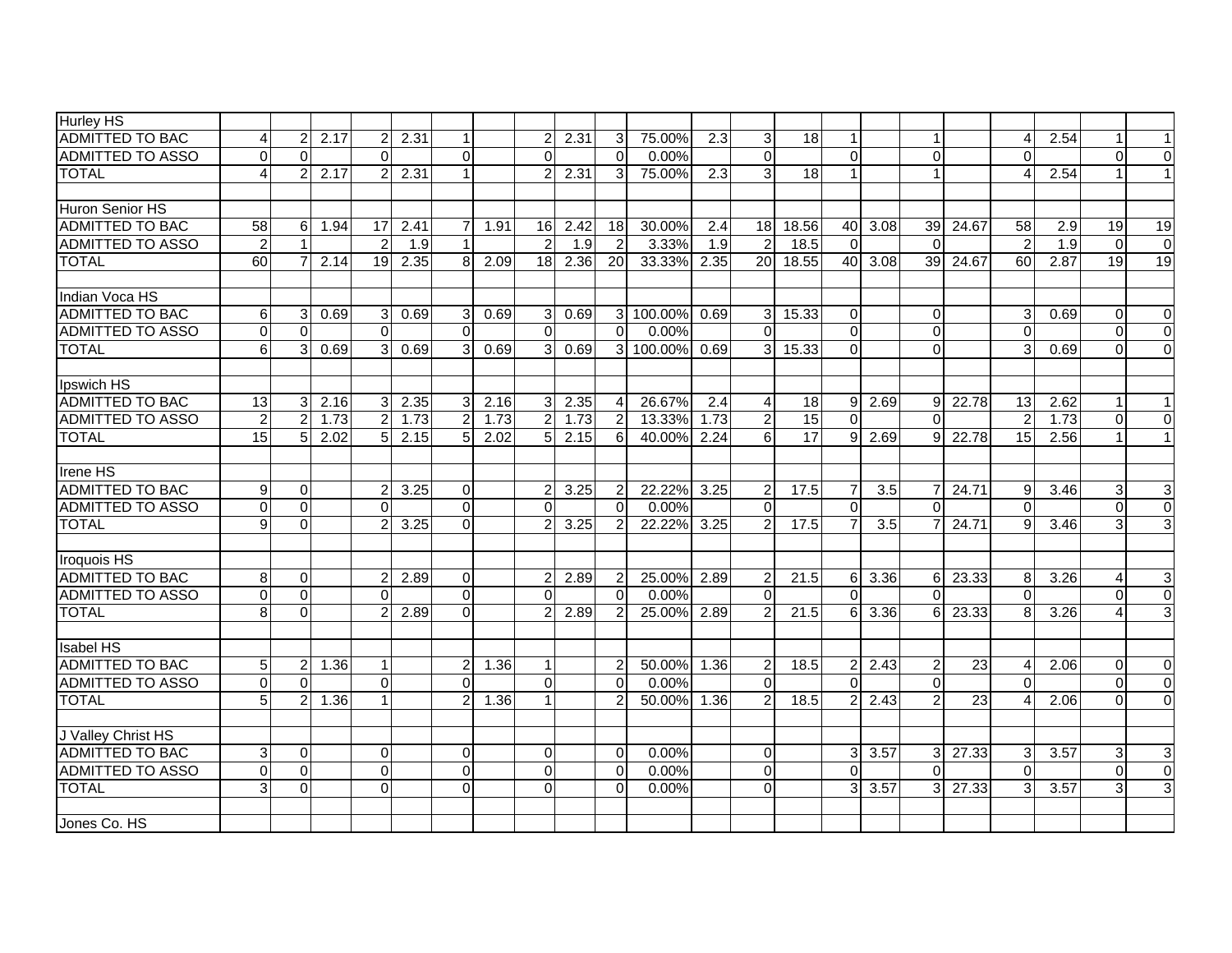| <b>ADMITTED TO BAC</b>  | 10              | $\mathbf{1}$           |      | 21             | 1.93      | $\mathbf{1}$   |      |                 | 2 1.93       | 2              | 20.00% 1.93 |      | 2              | 15 <sup>1</sup> |                | 8 2.78 |                 | 8 24.88 | 10              | 2.65             | 3               | $\mathbf{3}$              |
|-------------------------|-----------------|------------------------|------|----------------|-----------|----------------|------|-----------------|--------------|----------------|-------------|------|----------------|-----------------|----------------|--------|-----------------|---------|-----------------|------------------|-----------------|---------------------------|
| <b>ADMITTED TO ASSO</b> | $\Omega$        | $\Omega$               |      | $\Omega$       |           | $\Omega$       |      | $\Omega$        |              | $\Omega$       | 0.00%       |      | $\Omega$       |                 | $\Omega$       |        | $\Omega$        |         | $\Omega$        |                  | $\Omega$        | $\overline{0}$            |
| <b>TOTAL</b>            | 10              | $\mathbf{1}$           |      | $\overline{2}$ | 1.93      |                |      | 2 <sup>1</sup>  | 1.93         | $\overline{2}$ | 20.00%      | 1.93 | $\overline{2}$ | 15              | 8              | 2.78   | 8               | 24.88   | 10              | 2.65             |                 | $\overline{3}$            |
|                         |                 |                        |      |                |           |                |      |                 |              |                |             |      |                |                 |                |        |                 |         |                 |                  |                 |                           |
| Kadoka HS               |                 |                        |      |                |           |                |      |                 |              |                |             |      |                |                 |                |        |                 |         |                 |                  |                 |                           |
| ADMITTED TO BAC         | 6               | 1                      |      | 2              | 2.38      |                |      |                 | 2.38         | 3              | 42.86%      | 2.45 | $\overline{3}$ | 19.67           | 3 <sup>1</sup> | 2.94   | 3               | 23.67   | 6               | 2.74             |                 |                           |
| <b>ADMITTED TO ASSO</b> |                 | $\Omega$               |      |                |           | $\Omega$       |      |                 |              |                | 14.29%      |      | $\mathbf{1}$   |                 | $\Omega$       |        | $\Omega$        |         |                 |                  | $\Omega$        | $\Omega$                  |
| <b>TOTAL</b>            | $\overline{7}$  | $\mathbf{1}$           |      | 3              | 2.3       | $\mathbf{1}$   |      | $\overline{3}$  | 2.3          | $\overline{4}$ | 57.14%      | 2.39 | 4              | 18.75           | 3 <sup>1</sup> | 2.94   | 3               | 23.67   |                 | 2.69             |                 | 1 <sup>1</sup>            |
|                         |                 |                        |      |                |           |                |      |                 |              |                |             |      |                |                 |                |        |                 |         |                 |                  |                 |                           |
| Kimball HS              |                 |                        |      |                |           |                |      |                 |              |                |             |      |                |                 |                |        |                 |         |                 |                  |                 |                           |
| <b>ADMITTED TO BAC</b>  | 8               | $\mathbf{1}$           |      | $\mathbf{1}$   |           |                |      |                 |              | $\overline{2}$ | 25.00%      | 2.5  | $\overline{c}$ | 20.5            | $6 \mid$       | 2.5    | 6               | 23.33   | 8               | 2.5              | 2               | $\mathbf{2}$              |
| <b>ADMITTED TO ASSO</b> | $\Omega$        | $\Omega$               |      | $\overline{0}$ |           | $\mathbf 0$    |      | $\overline{0}$  |              | $\Omega$       | 0.00%       |      | $\mathbf 0$    |                 | $\Omega$       |        | $\Omega$        |         | $\Omega$        |                  | $\Omega$        | $\overline{0}$            |
| <b>TOTAL</b>            |                 | $\mathbf{1}$           |      | $\mathbf{1}$   |           |                |      | 1               |              | 2              | 25.00%      | 2.5  | $\overline{2}$ | 20.5            | 6              | 2.5    | 61              | 23.33   | 8               | $\overline{2.5}$ |                 | $\overline{2}$            |
|                         |                 |                        |      |                |           |                |      |                 |              |                |             |      |                |                 |                |        |                 |         |                 |                  |                 |                           |
| Lake Preston HS         |                 |                        |      |                |           |                |      |                 |              |                |             |      |                |                 |                |        |                 |         |                 |                  |                 |                           |
| ADMITTED TO BAC         |                 | $\overline{0}$         |      | 0              |           | $\overline{0}$ |      | $\Omega$        |              | $\Omega$       | 0.00%       |      | 0              |                 |                | 2.7    |                 | 23.57   |                 | 2.7              | 2               | $\overline{c}$            |
| <b>ADMITTED TO ASSO</b> |                 | $\overline{0}$         |      | $\overline{0}$ |           | $\mathbf 0$    |      | $\overline{0}$  |              | $\Omega$       | 0.00%       |      | $\overline{0}$ |                 |                |        |                 |         |                 |                  | $\Omega$        | $\overline{0}$            |
| <b>TOTAL</b>            | 8               | $\overline{0}$         |      | $\overline{0}$ |           | $\Omega$       |      | $\overline{0}$  |              | $\Omega$       | 0.00%       |      | $\mathbf 0$    |                 | 8              | 2.48   | 8               | 23.25   | 8               | 2.48             | $\overline{2}$  | $\overline{2}$            |
|                         |                 |                        |      |                |           |                |      |                 |              |                |             |      |                |                 |                |        |                 |         |                 |                  |                 |                           |
| Langford HS             |                 |                        |      |                |           |                |      |                 |              |                |             |      |                |                 |                |        |                 |         |                 |                  |                 |                           |
| <b>ADMITTED TO BAC</b>  |                 | $\Omega$               |      | $\Omega$       |           | $\mathbf 0$    |      | $\Omega$        |              | $\Omega$       | 0.00%       |      | $\mathbf 0$    |                 | $\overline{2}$ | 2.08   |                 | 20.5    |                 | 2.08             | $\Omega$        | $\Omega$                  |
| ADMITTED TO ASSO        |                 | 1                      |      | 1              |           |                |      |                 |              |                | 33.33%      |      | 1              |                 | $\Omega$       |        | $\Omega$        |         |                 |                  | 0               | $\Omega$                  |
| <b>TOTAL</b>            | 3               | 1                      |      | $\mathbf{1}$   |           |                |      |                 |              |                | 33.33%      |      | $\mathbf{1}$   |                 | 21             | 2.08   | $\overline{2}$  | 20.5    | 3               | 2.17             | $\Omega$        | $\overline{0}$            |
|                         |                 |                        |      |                |           |                |      |                 |              |                |             |      |                |                 |                |        |                 |         |                 |                  |                 |                           |
| Lead HS                 |                 |                        |      |                |           |                |      |                 |              |                |             |      |                |                 |                |        |                 |         |                 |                  |                 |                           |
| <b>ADMITTED TO BAC</b>  | 27              | $\overline{7}$         | 1.95 | 14             | 2.13      | $\overline{7}$ | 2.12 | 12              | 2.09         | 13             | 46.43%      | 2.14 | 13             | 18.23           | 14             | 2.7    | 14              | 22.21   | $\overline{27}$ | 2.48             | 3               | $\ensuremath{\mathsf{3}}$ |
| <b>ADMITTED TO ASSO</b> |                 | 1                      |      |                |           |                |      |                 |              |                | 3.57%       |      | -1             |                 | $\Omega$       |        | $\Omega$        |         |                 |                  | $\Omega$        | $\overline{0}$            |
| <b>TOTAL</b>            | 28              | 8                      | 1.81 | 15             | 2.07      | 8              | 2    | 13 <sup>1</sup> | 2.02         | 14             | 50.00%      | 2.07 | 14             | 18.07           | 14             | 2.7    | 14              | 22.21   | 28              | 2.45             | 3               | 3                         |
|                         |                 |                        |      |                |           |                |      |                 |              |                |             |      |                |                 |                |        |                 |         |                 |                  |                 |                           |
| Lemmon HS               |                 |                        |      |                |           |                |      |                 |              |                |             |      |                |                 |                |        |                 |         |                 |                  |                 |                           |
| ADMITTED TO BAC         | 8               | 3 <sup>1</sup>         | 2.69 | $\overline{2}$ | 2.03      | $\mathbf{3}$   | 2.69 | $\overline{2}$  | 2.03         | 3              | 33.33%      | 2.69 | 3 <sup>1</sup> | 18.67           | 5 <sub>l</sub> | 2.9    | 5               | 21.6    | 8               | 2.83             | $\overline{2}$  | $\overline{2}$            |
| <b>ADMITTED TO ASSO</b> |                 | $\Omega$               |      |                |           | $\Omega$       |      |                 |              |                | 11.11%      |      | 1              |                 | $\Omega$       |        | $\Omega$        |         |                 |                  | $\Omega$        | $\overline{0}$            |
| <b>TOTAL</b>            | 9               | $\overline{3}$         | 2.69 | 3 <sup>1</sup> | 1.79      | $\overline{3}$ | 2.69 |                 | 3 1.79       | $\overline{4}$ | 44.44%      | 2.38 | 4              | 19              | 5 <sup>1</sup> | 2.9    | $5\overline{)}$ | 21.6    | $\mathbf{Q}$    | 2.7              | $\mathcal{P}$   | $\overline{2}$            |
|                         |                 |                        |      |                |           |                |      |                 |              |                |             |      |                |                 |                |        |                 |         |                 |                  |                 |                           |
| Lennox HS               |                 |                        |      |                |           |                |      |                 |              |                |             |      |                |                 |                |        |                 |         |                 |                  |                 |                           |
| <b>ADMITTED TO BAC</b>  | $\overline{34}$ | 4                      | 2.17 | 6              | 2.36      | 5 <sub>l</sub> | 2.43 | 6               | 2.36         | 9              | 26.47%      | 2.38 | $\overline{9}$ | 18.22           | 25             | 3.33   | $\overline{25}$ | 25.36   | $\overline{34}$ | 3.13             | 14              | $\overline{12}$           |
| <b>ADMITTED TO ASSO</b> | $\Omega$        | $\Omega$               |      | $\Omega$       |           | $\Omega$       |      | $\Omega$        |              | $\Omega$       | 0.00%       |      | $\Omega$       |                 | $\Omega$       |        | $\Omega$        |         | $\Omega$        |                  | $\Omega$        | $\mathbf 0$               |
| <b>TOTAL</b>            | $\overline{34}$ | $\boldsymbol{\Lambda}$ | 2.17 | 6              | 2.36      | 5 <sup>1</sup> | 2.43 | $6^{\circ}$     | 2.36         | 9              | 26.47%      | 2.38 | 9 <sub>l</sub> | 18.22           | 25             | 3.33   | 25              | 25.36   | $\overline{34}$ | 3.13             | 14              | 12                        |
|                         |                 |                        |      |                |           |                |      |                 |              |                |             |      |                |                 |                |        |                 |         |                 |                  |                 |                           |
| Lincoln HS, SF          |                 |                        |      |                |           |                |      |                 |              |                |             |      |                |                 |                |        |                 |         |                 |                  |                 |                           |
| <b>ADMITTED TO BAC</b>  | 77              | 6                      | 3    |                | $14$ 2.84 | 8 <sup>1</sup> | 2.95 |                 | $14$ 2.84 15 |                | 18.07% 2.87 |      | 15             | 18.87           | 62             | 2.9    | 62              | 24.79   | 77              | $\overline{2.9}$ | $\overline{18}$ | 15                        |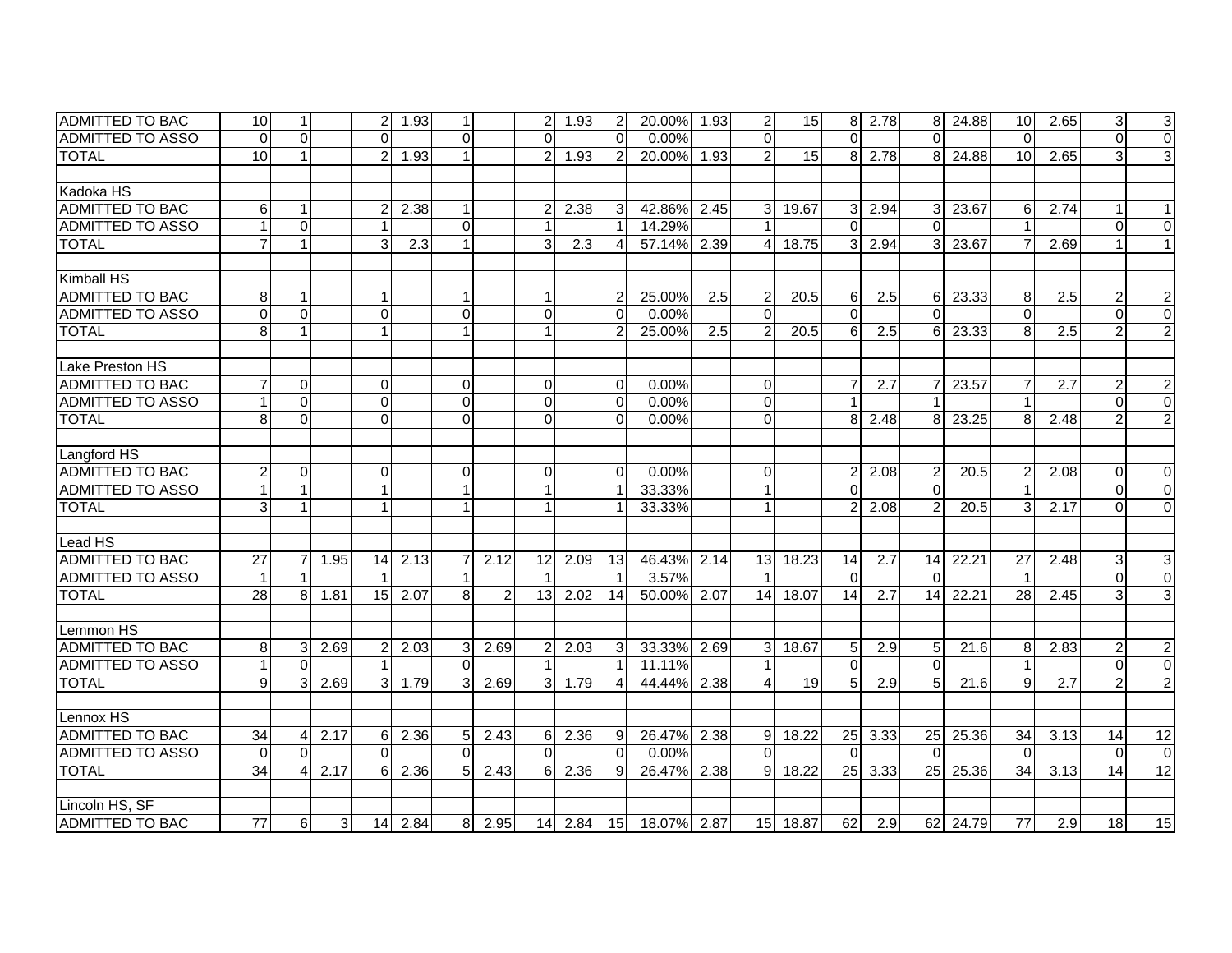| IADMITTED TO ASSO       | 6               | 11             |      | 6              | 2.17 | $\mathbf{1}$   |      | 6              | 2.17         | 6              | 7.23%   | 2.17         | $6 \mid$        | 18.83           | $\overline{0}$  |      | $\Omega$        |       | 6                       | 2.17 | $\Omega$ | $\overline{0}$  |
|-------------------------|-----------------|----------------|------|----------------|------|----------------|------|----------------|--------------|----------------|---------|--------------|-----------------|-----------------|-----------------|------|-----------------|-------|-------------------------|------|----------|-----------------|
| <b>TOTAL</b>            | 83              | $\overline{7}$ | 2.88 | 20             | 2.67 | $\mathfrak{g}$ | 2.87 | 20             | 2.67         | 21             | 25.30%  | 2.7          | 21              | 18.86           | 62              | 2.9  | 62              | 24.79 | 83                      | 2.86 | 18       | 15              |
|                         |                 |                |      |                |      |                |      |                |              |                |         |              |                 |                 |                 |      |                 |       |                         |      |          |                 |
| Lyman HS                |                 |                |      |                |      |                |      |                |              |                |         |              |                 |                 |                 |      |                 |       |                         |      |          |                 |
| <b>ADMITTED TO BAC</b>  | 11              | $\overline{2}$ | 2.23 | 2              | 2.23 | $\overline{2}$ | 2.23 | $\overline{2}$ | 2.23         | $\overline{2}$ | 18.18%  | 2.23         | $\overline{2}$  | 17              | 9               | 2.7  | 9               | 24.89 | 11                      | 2.63 |          | 1               |
| <b>ADMITTED TO ASSO</b> | $\mathbf 0$     | $\Omega$       |      | $\Omega$       |      | $\Omega$       |      | $\Omega$       |              | $\Omega$       | 0.00%   |              | $\Omega$        |                 | $\Omega$        |      | $\Omega$        |       | $\Omega$                |      | $\Omega$ | $\Omega$        |
| <b>TOTAL</b>            | 11              | $\overline{2}$ | 2.23 | 2              | 2.23 | $\overline{2}$ | 2.23 | $\overline{2}$ | 2.23         | $\overline{2}$ | 18.18%  | 2.23         | $\overline{2}$  | 17              | $\overline{9}$  | 2.7  | 9 <sup>1</sup>  | 24.89 | 11                      | 2.63 |          | $\mathbf{1}$    |
|                         |                 |                |      |                |      |                |      |                |              |                |         |              |                 |                 |                 |      |                 |       |                         |      |          |                 |
| <b>Madison HS</b>       |                 |                |      |                |      |                |      |                |              |                |         |              |                 |                 |                 |      |                 |       |                         |      |          |                 |
| <b>ADMITTED TO BAC</b>  | 44              | $\overline{2}$ | 2.3  | 6              | 2.34 | 3              | 2.1  | 61             | 2.34         | 9              | 19.15%  | 2.25         | 9               | 20              | 35 <sub>1</sub> | 2.81 | 35              | 24.74 | 44                      | 2.72 | 8        | 7               |
| <b>ADMITTED TO ASSO</b> | 4               | $\overline{2}$ | 1.6  | 3              | 1.24 | $\overline{a}$ | 1.6  | $\overline{3}$ | 1.24         | $\mathbf{3}$   | 6.38%   | 1.24         | ω               | $\overline{18}$ | $\Omega$        |      | $\Omega$        |       | 3                       | 1.24 | $\Omega$ | $\Omega$        |
| <b>TOTAL</b>            | 48              | 4              | 2.02 | 9              | 2.04 | 5              | 1.94 | 9              | 2.04         | 12             | 25.53%  | 2.06         | 12              | 19.5            | 35              | 2.81 | 35 <sub>1</sub> | 24.74 | 47                      | 2.67 | 8        | $\overline{7}$  |
|                         |                 |                |      |                |      |                |      |                |              |                |         |              |                 |                 |                 |      |                 |       |                         |      |          |                 |
| <b>Marion HS</b>        |                 |                |      |                |      |                |      |                |              |                |         |              |                 |                 |                 |      |                 |       |                         |      |          |                 |
| <b>ADMITTED TO BAC</b>  | 13              | 3              | 2.56 | 2              | 2.12 | 3              | 2.56 |                |              | 3              | 21.43%  | 2.56         | 3               | 17.67           | 10 <sup>1</sup> | 3.07 | 10              | 23.5  | 13                      | 2.98 | 5        | 5               |
| <b>ADMITTED TO ASSO</b> |                 | $\Omega$       |      |                |      | $\Omega$       |      |                |              | 1              | 7.14%   |              | $\mathbf{1}$    |                 | $\Omega$        |      | $\mathbf{0}$    |       |                         |      | $\Omega$ | $\mathbf 0$     |
| <b>TOTAL</b>            | $\overline{14}$ | $\mathbf{3}$   | 2.56 | 3              | 2.29 | 3              | 2.56 |                | 2.84         | $\overline{4}$ | 28.57%  | 2.56         | 4               | 18              | 10 <sup>1</sup> | 3.07 | 10              | 23.5  | 14                      | 2.96 |          | 5               |
|                         |                 |                |      |                |      |                |      |                |              |                |         |              |                 |                 |                 |      |                 |       |                         |      |          |                 |
| Marty Indian School     |                 |                |      |                |      |                |      |                |              |                |         |              |                 |                 |                 |      |                 |       |                         |      |          |                 |
| ADMITTED TO BAC         | 4               | $\mathbf{1}$   |      | 3              |      | $\Omega$       |      | 3              | $\mathbf{1}$ | $\overline{3}$ | 100.00% | $\mathbf{1}$ | $\overline{3}$  | 18.67           | $\Omega$        |      | $\Omega$        |       | 3                       |      | $\Omega$ | $\Omega$        |
| ADMITTED TO ASSO        | 0               | $\Omega$       |      | $\Omega$       |      | $\Omega$       |      | $\Omega$       |              | $\Omega$       | 0.00%   |              | $\Omega$        |                 | $\Omega$        |      | $\Omega$        |       | $\Omega$                |      | $\Omega$ | $\Omega$        |
| <b>TOTAL</b>            |                 | $\mathbf{1}$   |      | 3              |      | $\Omega$       |      | $\overline{3}$ | 1            | 3              | 100.00% | 1            | 3               | 18.67           | $\Omega$        |      | $\Omega$        |       | 3                       |      | $\Omega$ | $\Omega$        |
|                         |                 |                |      |                |      |                |      |                |              |                |         |              |                 |                 |                 |      |                 |       |                         |      |          |                 |
| McCook Central HS       |                 |                |      |                |      |                |      |                |              |                |         |              |                 |                 |                 |      |                 |       |                         |      |          |                 |
| <b>ADMITTED TO BAC</b>  | 16              | $\mathbf{1}$   |      | $\overline{2}$ | 3.04 | $\mathbf{1}$   |      | $\mathcal{P}$  | 3.04         | $\overline{2}$ | 11.76%  | 3.04         | $\overline{c}$  | 18.5            | 14              | 3.21 | 14              | 23.79 | 16                      | 3.19 | 10       | 10              |
| <b>ADMITTED TO ASSO</b> |                 | $\overline{0}$ |      |                |      | $\mathbf 0$    |      |                |              |                | 5.88%   |              | $\mathbf{1}$    |                 | $\Omega$        |      | $\Omega$        |       | $\overline{\mathbf{1}}$ |      | $\Omega$ | $\mathbf 0$     |
| <b>TOTAL</b>            | 17              | $\mathbf{1}$   |      | 3              | 3.16 |                |      | 3              | 3.16         | 3              | 17.65%  | 3.16         | 3               | 19              | 14              | 3.21 | 14              | 23.79 | $\overline{17}$         | 3.2  | 10       | 10              |
|                         |                 |                |      |                |      |                |      |                |              |                |         |              |                 |                 |                 |      |                 |       |                         |      |          |                 |
| McLaughlin HS           |                 |                |      |                |      |                |      |                |              |                |         |              |                 |                 |                 |      |                 |       |                         |      |          |                 |
| ADMITTED TO BAC         | 3               | $\Omega$       |      | $\mathbf{1}$   |      | $\Omega$       |      | $\mathcal{P}$  | 2.08         | $\overline{2}$ | 66.67%  | 2.08         | $\overline{2}$  | 20              | $\mathbf{1}$    |      | $\overline{1}$  |       | 3                       | 2.58 |          | $\mathbf{1}$    |
| <b>ADMITTED TO ASSO</b> | $\Omega$        | $\Omega$       |      | $\Omega$       |      | $\Omega$       |      | $\Omega$       |              | $\Omega$       | 0.00%   |              | $\Omega$        |                 | $\Omega$        |      | $\Omega$        |       | $\Omega$                |      | $\Omega$ | $\Omega$        |
| <b>TOTAL</b>            | 3               | $\Omega$       |      | 1              |      | $\Omega$       |      | $\overline{2}$ | 2.08         | $\overline{2}$ | 66.67%  | 2.08         | 2               | 20              | $\mathbf{1}$    |      | $\mathbf 1$     |       | 3                       | 2.58 |          | $\mathbf{1}$    |
|                         |                 |                |      |                |      |                |      |                |              |                |         |              |                 |                 |                 |      |                 |       |                         |      |          |                 |
| Menno HS                |                 |                |      |                |      |                |      |                |              |                |         |              |                 |                 |                 |      |                 |       |                         |      |          |                 |
| <b>ADMITTED TO BAC</b>  | 4               | 3 <sup>1</sup> | 2.16 | 3              | 2.16 | $\mathbf{3}$   | 2.16 | 3 <sup>1</sup> | 2.16         | $\mathbf{3}$   | 75.00%  | 2.16         | 3 <sup>1</sup>  | 16.33           | $\mathbf{1}$    |      | $\overline{1}$  |       | Δ                       | 2.29 | $\Omega$ | $\mathbf 0$     |
| <b>ADMITTED TO ASSO</b> | $\Omega$        | $\Omega$       |      | $\Omega$       |      | $\Omega$       |      | $\Omega$       |              | $\Omega$       | 0.00%   |              | $\Omega$        |                 | $\Omega$        |      | $\Omega$        |       | $\Omega$                |      | $\Omega$ | $\mathbf 0$     |
| <b>TOTAL</b>            | 4               | 3 <sup>1</sup> | 2.16 | 3              | 2.16 | 3              | 2.16 | 3 <sup>1</sup> | 2.16         | 3              | 75.00%  | 2.16         | 3 <sup>1</sup>  | 16.33           | $\mathbf{1}$    |      | $\mathbf{1}$    |       | $\Lambda$               | 2.29 | $\Omega$ | $\Omega$        |
|                         |                 |                |      |                |      |                |      |                |              |                |         |              |                 |                 |                 |      |                 |       |                         |      |          |                 |
| <b>Milbank HS</b>       |                 |                |      |                |      |                |      |                |              |                |         |              |                 |                 |                 |      |                 |       |                         |      |          |                 |
| <b>ADMITTED TO BAC</b>  | 29              | 3 <sup>1</sup> | 1.28 | 4              | 1.49 | $2 \vert$      | 1.33 |                | $5 \, 1.56$  | 5              | 16.13%  | 1.56         | $5\phantom{.0}$ | 18.8            | 24              | 3.11 | 24              | 23.96 | 29                      | 2.9  | 13       | $\overline{12}$ |
| ADMITTED TO ASSO        | $\overline{2}$  | $\mathbf{1}$   |      |                |      | $\Omega$       |      | $\overline{2}$ | 2.22         | $\overline{2}$ | 6.45%   | 2.22         | $\overline{2}$  | 18              | $\Omega$        |      | $\Omega$        |       | $\overline{2}$          | 2.22 | $\Omega$ | $\overline{0}$  |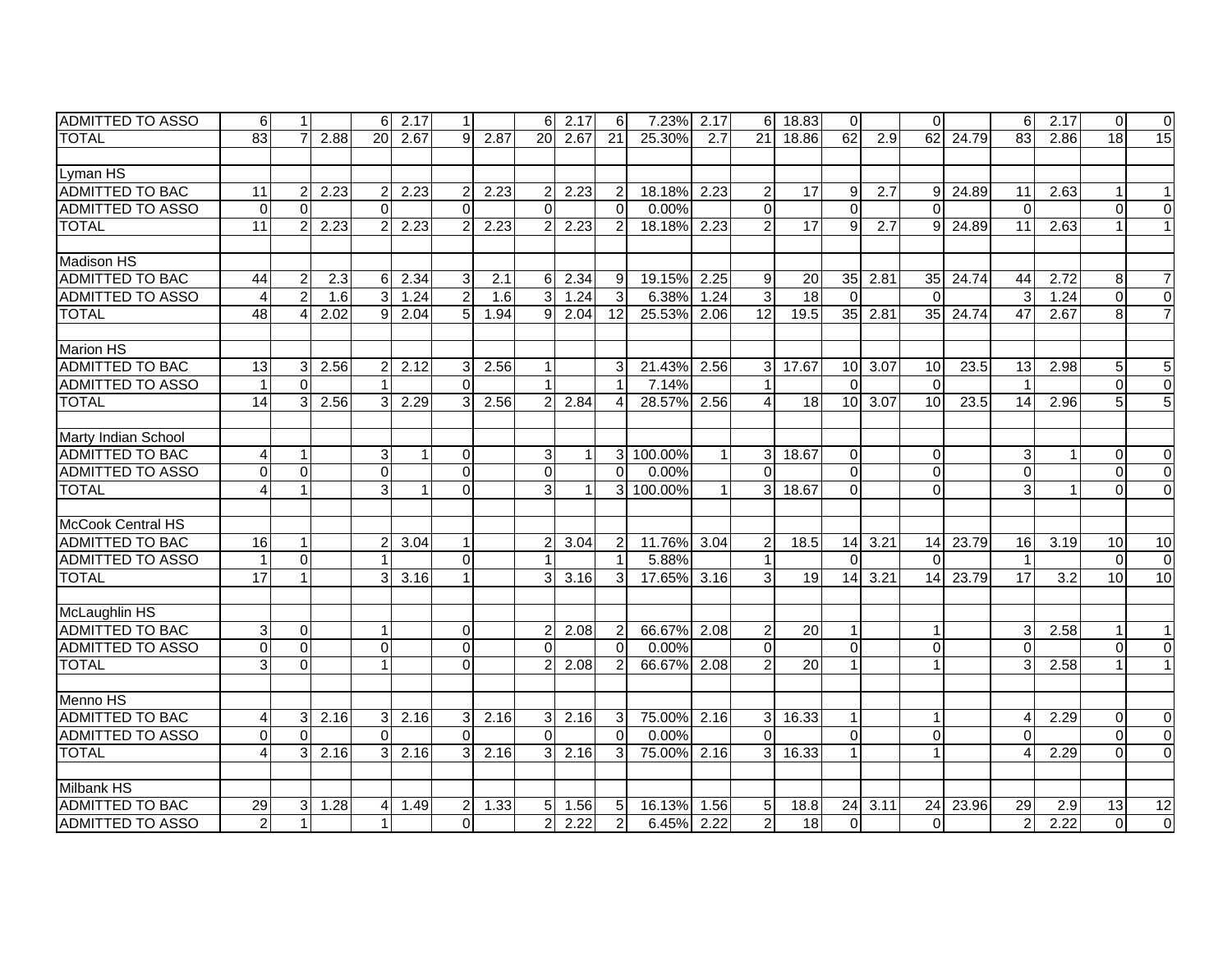| <b>TOTAL</b>            | 31              | 4              | 1.61 | 5 <sup>1</sup> | 1.58 | $\overline{2}$ | 1.33 | $\overline{7}$ | 1.75             | 7                      | 22.58% | 1.75 | 7              | 18.57           | 24              | 3.11             | 24                     | 23.96             | 31                      | 2.86 | 13 <sup>1</sup> | 12             |
|-------------------------|-----------------|----------------|------|----------------|------|----------------|------|----------------|------------------|------------------------|--------|------|----------------|-----------------|-----------------|------------------|------------------------|-------------------|-------------------------|------|-----------------|----------------|
|                         |                 |                |      |                |      |                |      |                |                  |                        |        |      |                |                 |                 |                  |                        |                   |                         |      |                 |                |
| <b>Miller HS</b>        |                 |                |      |                |      |                |      |                |                  |                        |        |      |                |                 |                 |                  |                        |                   |                         |      |                 |                |
| <b>ADMITTED TO BAC</b>  | 11              | $\mathbf 1$    |      | $\overline{2}$ | 2.14 | $\overline{2}$ | 1.68 | $\overline{2}$ | 2.14             | 3                      | 25.00% | 2.15 | 3              | 18              | 8 <sup>1</sup>  | 3.03             | 8                      | 24.75             | 11                      | 2.85 | 4               | 4              |
| <b>ADMITTED TO ASSO</b> | $\mathbf{1}$    | $\mathbf{1}$   |      |                |      |                |      |                |                  | $\overline{1}$         | 8.33%  |      |                |                 | $\Omega$        |                  | $\Omega$               |                   | $\overline{\mathbf{1}}$ |      | $\Omega$        | $\mathbf 0$    |
| <b>TOTAL</b>            | $\overline{12}$ | $\overline{c}$ | 1.23 | 3              | 1.84 | $\overline{3}$ | 1.47 | 3              | 1.84             | $\boldsymbol{\Lambda}$ | 33.33% | 1.9  | $\overline{4}$ | 18.25           | 8               | 3.03             | 8                      | 24.75             | 12                      | 2.73 |                 | $\overline{4}$ |
|                         |                 |                |      |                |      |                |      |                |                  |                        |        |      |                |                 |                 |                  |                        |                   |                         |      |                 |                |
| <b>Mitchell HS</b>      |                 |                |      |                |      |                |      |                |                  |                        |        |      |                |                 |                 |                  |                        |                   |                         |      |                 |                |
| <b>ADMITTED TO BAC</b>  | $\overline{54}$ | 8              | 2.4  | 13             | 2.45 | 9 <sup>1</sup> | 2.14 | 13             | 2.45             | 17                     | 29.82% | 2.33 | 17             | 19.06           | $\overline{37}$ | 2.8              | $\overline{37}$        | 24.3              | $\overline{54}$         | 2.68 | $\overline{11}$ | 10             |
| <b>ADMITTED TO ASSO</b> | $\mathbf{3}$    | $\overline{c}$ | 0.84 | 3              | 1.66 | $\overline{2}$ | 0.84 | 3              | 1.66             | 3                      | 5.26%  | 1.66 | $\overline{3}$ | 17.33           | $\mathbf 0$     |                  | $\overline{0}$         |                   | 3                       | 1.66 | $\overline{0}$  | $\mathbf 0$    |
| <b>TOTAL</b>            | $\overline{57}$ | 10             | 2.12 | 16             | 2.3  | 11             | 1.91 | 16             | $\overline{2.3}$ | 20                     | 35.09% | 2.23 | 20             | 18.8            | $\overline{37}$ | 2.8              | $\overline{37}$        | $\overline{24.3}$ | $\overline{57}$         | 2.64 | $\overline{11}$ | 10             |
|                         |                 |                |      |                |      |                |      |                |                  |                        |        |      |                |                 |                 |                  |                        |                   |                         |      |                 |                |
| Mobridge HS             |                 |                |      |                |      |                |      |                |                  |                        |        |      |                |                 |                 |                  |                        |                   |                         |      |                 |                |
| <b>ADMITTED TO BAC</b>  | 13              | 2              | 2.57 | 3              | 2.46 | $\overline{4}$ | 2.19 | 4              | 2.43             | 5                      | 35.71% | 2.22 | 5              | 19.4            | 8 <sup>1</sup>  | 2.84             | 8                      | 25.38             | $\overline{13}$         | 2.64 | 5               | 4              |
| <b>ADMITTED TO ASSO</b> | $\mathbf{1}$    | 1              |      |                |      |                |      |                |                  | $\overline{1}$         | 7.14%  |      |                |                 | $\Omega$        |                  | $\Omega$               |                   | $\overline{\mathbf{1}}$ |      | $\Omega$        | $\Omega$       |
| <b>TOTAL</b>            | $\overline{14}$ | 3              | 2.45 | 4              | 2.39 | 5 <sup>1</sup> | 2.17 | 5 <sup>1</sup> | 2.38             | 6                      | 42.86% | 2.2  | 6              | 18.67           | 8 <sup>1</sup>  | 2.84             | 8                      | 25.38             | 14                      | 2.62 | 5               | 4              |
|                         |                 |                |      |                |      |                |      |                |                  |                        |        |      |                |                 |                 |                  |                        |                   |                         |      |                 |                |
| Montrose HS             |                 |                |      |                |      |                |      |                |                  |                        |        |      |                |                 |                 |                  |                        |                   |                         |      |                 |                |
| <b>ADMITTED TO BAC</b>  | 6               | $\mathbf 0$    |      | $\mathcal{P}$  | 2.69 | $\Omega$       |      | $\mathcal{P}$  | 2.69             | $\overline{2}$         | 33.33% | 2.69 | $\overline{2}$ | 19              | $\overline{4}$  | 3.3              | $\overline{4}$         | 26                | 6                       | 3.12 | $\mathbf{1}$    |                |
| <b>ADMITTED TO ASSO</b> | $\Omega$        | $\Omega$       |      | $\Omega$       |      | $\overline{0}$ |      | $\Omega$       |                  | $\Omega$               | 0.00%  |      | $\Omega$       |                 | $\Omega$        |                  | $\Omega$               |                   | $\Omega$                |      | $\Omega$        | $\Omega$       |
| <b>TOTAL</b>            | 6               | 0              |      |                | 2.69 | $\Omega$       |      |                | 2.69             | $\overline{2}$         | 33.33% | 2.69 | $\overline{2}$ | $\overline{19}$ | 4               | $\overline{3.3}$ | $\overline{4}$         | 26                | 6                       | 3.12 |                 |                |
|                         |                 |                |      |                |      |                |      |                |                  |                        |        |      |                |                 |                 |                  |                        |                   |                         |      |                 |                |
| Mt. Vernon HS           |                 |                |      |                |      |                |      |                |                  |                        |        |      |                |                 |                 |                  |                        |                   |                         |      |                 |                |
| <b>ADMITTED TO BAC</b>  |                 | $\mathbf 0$    |      | $\Omega$       |      | $\overline{0}$ |      | $\Omega$       |                  | 0                      | 0.00%  |      | $\mathbf 0$    |                 | $\overline{4}$  | 2.77             | $\overline{4}$         | 23.5              | 4                       | 2.77 |                 |                |
| <b>ADMITTED TO ASSO</b> | $\Omega$        | $\Omega$       |      | $\Omega$       |      | $\Omega$       |      | $\Omega$       |                  | $\Omega$               | 0.00%  |      | $\Omega$       |                 | $\Omega$        |                  | $\Omega$               |                   | $\Omega$                |      | $\Omega$        | $\Omega$       |
| <b>TOTAL</b>            | 4               | $\Omega$       |      | $\Omega$       |      | $\Omega$       |      | $\Omega$       |                  | $\Omega$               | 0.00%  |      | $\Omega$       |                 | 4               | 2.77             | $\boldsymbol{\Lambda}$ | 23.5              | 4                       | 2.77 | 1               |                |
|                         |                 |                |      |                |      |                |      |                |                  |                        |        |      |                |                 |                 |                  |                        |                   |                         |      |                 |                |
| New Underwood Sch       |                 |                |      |                |      |                |      |                |                  |                        |        |      |                |                 |                 |                  |                        |                   |                         |      |                 |                |
| <b>ADMITTED TO BAC</b>  | 6               | 2              | 2.18 | 4              | 2.38 | 2 <sub>l</sub> | 2.18 | 3              | 2.53             | 4                      | 57.14% | 2.38 | 4              | 18              | $\overline{c}$  | $\overline{2}$   | $\overline{2}$         | 23.5              | 6                       | 2.18 | $\Omega$        | 0              |
| <b>ADMITTED TO ASSO</b> | $\mathbf{1}$    |                |      |                |      |                |      |                |                  | $\overline{1}$         | 14.29% |      |                |                 | $\mathbf 0$     |                  | $\Omega$               |                   | $\overline{\mathbf{1}}$ |      | $\Omega$        | $\overline{0}$ |
| <b>TOTAL</b>            | $\overline{7}$  | $\mathbf{3}$   | 2.81 | 5 <sub>l</sub> | 2.7  | $\overline{3}$ | 2.81 | Δ              | 2.86             | 5                      | 71.43% | 2.7  | 5              | 17.8            | $\overline{2}$  | $\mathfrak{p}$   | $\overline{2}$         | 23.5              | $\overline{7}$          | 2.4  | $\Omega$        | $\Omega$       |
|                         |                 |                |      |                |      |                |      |                |                  |                        |        |      |                |                 |                 |                  |                        |                   |                         |      |                 |                |
| <b>Newell HS</b>        |                 |                |      |                |      |                |      |                |                  |                        |        |      |                |                 |                 |                  |                        |                   |                         |      |                 |                |
| <b>ADMITTED TO BAC</b>  | 11              | $\mathbf{1}$   |      | 3              | 2.33 | $\mathbf{2}$   | 2.81 | 3              | 2.33             | 5                      | 45.45% | 2.52 | 5              | 21.2            | $6 \mid$        | 2.43             | 6                      | 23.33             | 11                      | 2.47 | $\Omega$        | $\mathbf 0$    |
| <b>ADMITTED TO ASSO</b> | $\Omega$        | $\Omega$       |      | $\Omega$       |      | $\Omega$       |      | $\Omega$       |                  | $\Omega$               | 0.00%  |      | $\Omega$       |                 | $\Omega$        |                  | $\Omega$               |                   | $\Omega$                |      | $\Omega$        | $\overline{0}$ |
| <b>TOTAL</b>            | $\overline{11}$ | $\mathbf{1}$   |      | 3              | 2.33 | $\mathcal{P}$  | 2.81 | 3              | 2.33             | 5                      | 45.45% | 2.52 | 5              | 21.2            | 6               | 2.43             | 6                      | 23.33             | $\overline{11}$         | 2.47 | $\Omega$        | $\Omega$       |
|                         |                 |                |      |                |      |                |      |                |                  |                        |        |      |                |                 |                 |                  |                        |                   |                         |      |                 |                |
| Northwestern HS         |                 |                |      |                |      |                |      |                |                  |                        |        |      |                |                 |                 |                  |                        |                   |                         |      |                 |                |
| <b>ADMITTED TO BAC</b>  | 3               | $\mathbf 0$    |      | $\Omega$       |      | $\Omega$       |      | $\Omega$       |                  | $\Omega$               | 0.00%  |      | $\mathbf 0$    |                 |                 | $3 \mid 3.47$    | 3                      | 27                | 3                       | 3.47 |                 |                |
| <b>ADMITTED TO ASSO</b> | 1               | 1              |      |                |      | $\mathbf{1}$   |      |                |                  |                        | 25.00% |      | $\mathbf{1}$   |                 | $\mathbf 0$     |                  | $\overline{0}$         |                   | $\overline{1}$          |      | $\Omega$        | $\Omega$       |
| <b>TOTAL</b>            | 4               | 1              |      |                |      | $\mathbf{1}$   |      |                |                  |                        | 25.00% |      |                |                 | 3               | 3.47             | 3                      | $\overline{27}$   | 4                       | 3.13 |                 |                |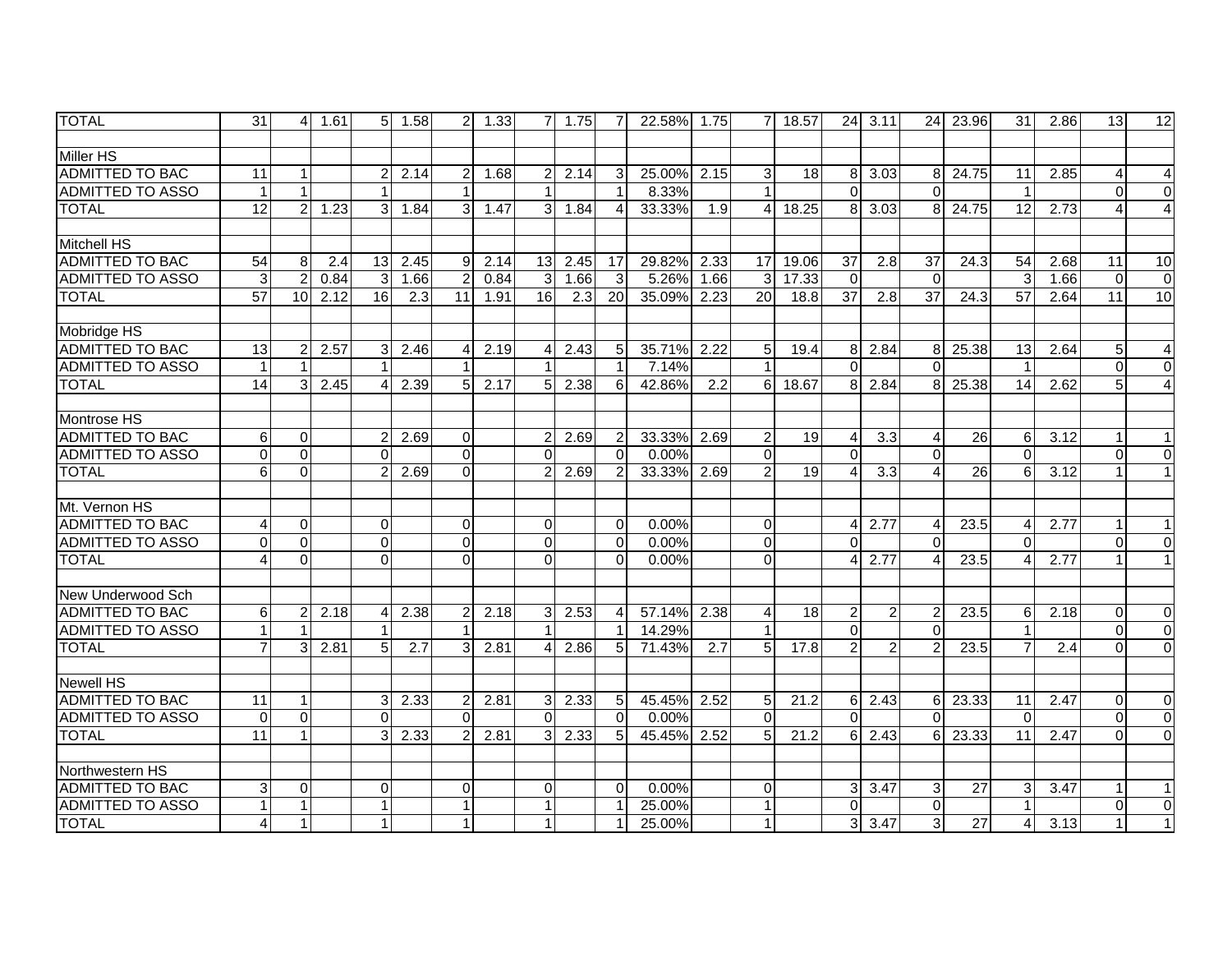| OGorman HS              |                 |                |      |                |              |                |      |                |      |                |          |      |                |       |                |               |                 |                |                 |                  |          |                 |
|-------------------------|-----------------|----------------|------|----------------|--------------|----------------|------|----------------|------|----------------|----------|------|----------------|-------|----------------|---------------|-----------------|----------------|-----------------|------------------|----------|-----------------|
| <b>ADMITTED TO BAC</b>  | 54              | $\mathbf{1}$   |      | 15             | 2.58         | 3 <sup>1</sup> | 2.03 | 14             | 2.58 | 14             | 26.92%   | 2.58 | 14             | 19.07 | 38             | 2.99          | 38              | 24.68          | $\overline{52}$ | $\overline{2.9}$ | 18       | $\overline{17}$ |
| ADMITTED TO ASSO        | $\Omega$        | $\Omega$       |      | $\Omega$       |              | $\Omega$       |      | $\Omega$       |      | $\Omega$       | 0.00%    |      | $\Omega$       |       | $\mathbf{0}$   |               | $\Omega$        |                | $\overline{0}$  |                  | $\Omega$ | $\mathbf 0$     |
| <b>TOTAL</b>            | $\overline{54}$ | $\mathbf{1}$   |      | 15             | 2.58         | 3 <sup>1</sup> | 2.03 | 14             | 2.58 | 14             | 26.92%   | 2.58 | 14             | 19.07 |                | 38 2.99       | 38              | 24.68          | 52              | 2.9              | 18       | $\overline{17}$ |
|                         |                 |                |      |                |              |                |      |                |      |                |          |      |                |       |                |               |                 |                |                 |                  |          |                 |
| lOldham- Ramona HS      |                 |                |      |                |              |                |      |                |      |                |          |      |                |       |                |               |                 |                |                 |                  |          |                 |
| <b>ADMITTED TO BAC</b>  | 8 <sup>1</sup>  | $\overline{2}$ | 2.82 | 3              | 2.94         | 3              | 2.94 | 4              | 2.88 | 4              | 57.14%   | 2.88 | 4              | 18    |                | $3 \mid 3.55$ |                 | $3 \mid 25.67$ | 7               | 3.26             | 2        | $\overline{c}$  |
| <b>ADMITTED TO ASSO</b> | $\Omega$        | $\overline{0}$ |      | $\Omega$       |              | $\Omega$       |      | $\Omega$       |      | $\Omega$       | 0.00%    |      | $\Omega$       |       | $\Omega$       |               | $\Omega$        |                | $\Omega$        |                  | $\Omega$ | $\overline{0}$  |
| <b>TOTAL</b>            | 8 <sup>1</sup>  | $\overline{2}$ | 2.82 | 3              | 2.94         | $\overline{3}$ | 2.94 |                | 2.88 | 4              | 57.14%   | 2.88 | 4              | 18    | 3 <sup>1</sup> | 3.55          | $\overline{3}$  | 25.67          |                 | 3.26             | 2        | $\overline{2}$  |
|                         |                 |                |      |                |              |                |      |                |      |                |          |      |                |       |                |               |                 |                |                 |                  |          |                 |
| Parker HS               |                 |                |      |                |              |                |      |                |      |                |          |      |                |       |                |               |                 |                |                 |                  |          |                 |
| ADMITTED TO BAC         | $\overline{12}$ | $\mathbf{0}$   |      |                | 3.26         | $\Omega$       |      |                | 3.26 | 3              | 25.00%   | 3.26 | 3              | 18.67 | 9              | 2.43          | 9               | 24.11          | 12              | 2.63             | 3        | 3               |
| <b>ADMITTED TO ASSO</b> | $\Omega$        | $\Omega$       |      | $\Omega$       |              | $\Omega$       |      | $\Omega$       |      | $\Omega$       | 0.00%    |      | $\Omega$       |       | $\Omega$       |               | $\Omega$        |                | $\Omega$        |                  | $\Omega$ | $\mathbf 0$     |
| <b>TOTAL</b>            | $\overline{12}$ | $\Omega$       |      | 3              | 3.26         | $\Omega$       |      |                | 3.26 | 3              | 25.00%   | 3.26 | $\overline{3}$ | 18.67 | 9              | 2.43          | 9               | 24.11          | 12              | 2.63             | 3        | 3               |
|                         |                 |                |      |                |              |                |      |                |      |                |          |      |                |       |                |               |                 |                |                 |                  |          |                 |
| Parkston HS             |                 |                |      |                |              |                |      |                |      |                |          |      |                |       |                |               |                 |                |                 |                  |          |                 |
| <b>ADMITTED TO BAC</b>  | 18              | 1              |      | $\overline{c}$ | 2.2          | $\mathbf{1}$   |      | $\overline{c}$ | 2.2  | 3              | 16.67%   | 2.32 | 3              | 20    |                | 15 3.29       | 15              | 24.6           | 18              | 3.15             | 10       | 10              |
| <b>ADMITTED TO ASSO</b> | $\Omega$        | $\Omega$       |      | $\Omega$       |              | $\Omega$       |      | $\Omega$       |      | $\Omega$       | 0.00%    |      | $\Omega$       |       | $\Omega$       |               | $\Omega$        |                | $\Omega$        |                  | $\Omega$ | $\overline{0}$  |
| <b>TOTAL</b>            | 18              | $\mathbf{1}$   |      |                | 2.2          | 1              |      | 2              | 2.2  | 3              | 16.67%   | 2.32 | 3              | 20    |                | $15$ 3.29     | 15 <sup>1</sup> | 24.6           | 18 <sup>1</sup> | 3.15             | 10       | 10              |
|                         |                 |                |      |                |              |                |      |                |      |                |          |      |                |       |                |               |                 |                |                 |                  |          |                 |
| <b>Philip HS</b>        |                 |                |      |                |              |                |      |                |      |                |          |      |                |       |                |               |                 |                |                 |                  |          |                 |
| <b>ADMITTED TO BAC</b>  | $6 \mid$        | 3              | 1.96 | 4              | 2.28         | 3 <sup>1</sup> | 1.96 | 3              | 2.24 | $\overline{4}$ | 66.67%   | 1.97 | $\overline{4}$ | 18.75 | $\overline{2}$ | 3.4           | $\overline{2}$  | 23.5           | 6               | 2.48             |          | 1               |
| <b>ADMITTED TO ASSO</b> | $\Omega$        | $\Omega$       |      | $\Omega$       |              | $\Omega$       |      | $\Omega$       |      | $\Omega$       | 0.00%    |      | $\Omega$       |       | $\Omega$       |               | $\Omega$        |                | $\Omega$        |                  | $\Omega$ | $\mathbf 0$     |
| <b>TOTAL</b>            | 6 <sup>1</sup>  | 3              | 1.96 | 4              | 2.28         | $\overline{3}$ | 1.96 | 3              | 2.24 | $\overline{4}$ | 66.67%   | 1.97 | $\overline{4}$ | 18.75 | $\overline{2}$ | 3.4           | $\overline{2}$  | 23.5           | 6               | 2.48             |          | 1 <sup>1</sup>  |
|                         |                 |                |      |                |              |                |      |                |      |                |          |      |                |       |                |               |                 |                |                 |                  |          |                 |
| <b>Plankinton HS</b>    |                 |                |      |                |              |                |      |                |      |                |          |      |                |       |                |               |                 |                |                 |                  |          |                 |
| <b>ADMITTED TO BAC</b>  | $6 \mid$        | $\mathbf 1$    |      | $\overline{2}$ | $\mathbf{1}$ | 1              |      | $\overline{2}$ | 1    | 3              | 50.00%   | 1.47 | 3 <sup>1</sup> | 17.67 |                | 3 3.31        | 3 <sup>1</sup>  | 28.33          | 6               | 2.49             | 3        | $\overline{c}$  |
| <b>ADMITTED TO ASSO</b> | $\Omega$        | $\Omega$       |      | $\Omega$       |              | $\Omega$       |      | $\Omega$       |      | $\Omega$       | $0.00\%$ |      | $\Omega$       |       | $\Omega$       |               | $\Omega$        |                | $\Omega$        |                  | $\Omega$ | $\overline{0}$  |
| <b>TOTAL</b>            | 6 <sup>1</sup>  | $\mathbf{1}$   |      | $\overline{2}$ | 1            |                |      | $\mathfrak{p}$ | 1    | 3              | 50.00%   | 1.47 | 3 <sup>1</sup> | 17.67 | 3 <sup>1</sup> | 3.31          | $\mathbf{3}$    | 28.33          | 6               | 2.49             | 3        | $\overline{2}$  |
|                         |                 |                |      |                |              |                |      |                |      |                |          |      |                |       |                |               |                 |                |                 |                  |          |                 |
| Platte HS               |                 |                |      |                |              |                |      |                |      |                |          |      |                |       |                |               |                 |                |                 |                  |          |                 |
| <b>ADMITTED TO BAC</b>  | 6               | $\Omega$       |      |                |              | $\Omega$       |      |                |      | $\mathbf 1$    | 14.29%   |      | $\mathbf 1$    |       | 51             | 3.39          | $5\overline{)}$ | 25.2           | 6               | 3.05             | 2        | $\mathbf{2}$    |
| <b>ADMITTED TO ASSO</b> | $\mathbf{1}$    | $\mathbf{1}$   |      |                |              | $\mathbf{1}$   |      |                |      | $\mathbf 1$    | 14.29%   |      | $\mathbf{1}$   |       | $\Omega$       |               | $\Omega$        |                |                 |                  | $\Omega$ | $\overline{0}$  |
| <b>TOTAL</b>            | $\overline{7}$  | $\mathbf{1}$   |      | $\overline{c}$ | 1.26         | $\mathbf{1}$   |      | $\mathcal{P}$  | 1.26 | $\overline{2}$ | 28.57%   | 1.26 | $\overline{2}$ | 15.5  | 51             | 3.39          | $5\overline{)}$ | 25.2           |                 | 2.94             |          | $\overline{2}$  |
|                         |                 |                |      |                |              |                |      |                |      |                |          |      |                |       |                |               |                 |                |                 |                  |          |                 |
| <b>RC</b> Christian HS  |                 |                |      |                |              |                |      |                |      |                |          |      |                |       |                |               |                 |                |                 |                  |          |                 |
| <b>ADMITTED TO BAC</b>  | $\overline{2}$  | 0              |      |                |              | $\overline{0}$ |      |                |      | 1              | 33.33%   |      | $\mathbf{1}$   |       | $\mathbf{1}$   |               | -1              |                |                 | 3.22             | $\Omega$ | 0               |
| <b>ADMITTED TO ASSO</b> |                 | 0              |      |                |              | $\Omega$       |      |                |      |                | 33.33%   |      |                |       | $\Omega$       |               | $\Omega$        |                |                 |                  | 0        | $\Omega$        |
| <b>TOTAL</b>            | $\overline{3}$  | $\Omega$       |      | 2              | 3.15         | $\Omega$       |      |                | 3.15 | 2              | 66.67%   | 3.15 | 2              | 18    | 1              |               |                 |                | 3               | 3.04             | $\Omega$ | $\Omega$        |
|                         |                 |                |      |                |              |                |      |                |      |                |          |      |                |       |                |               |                 |                |                 |                  |          |                 |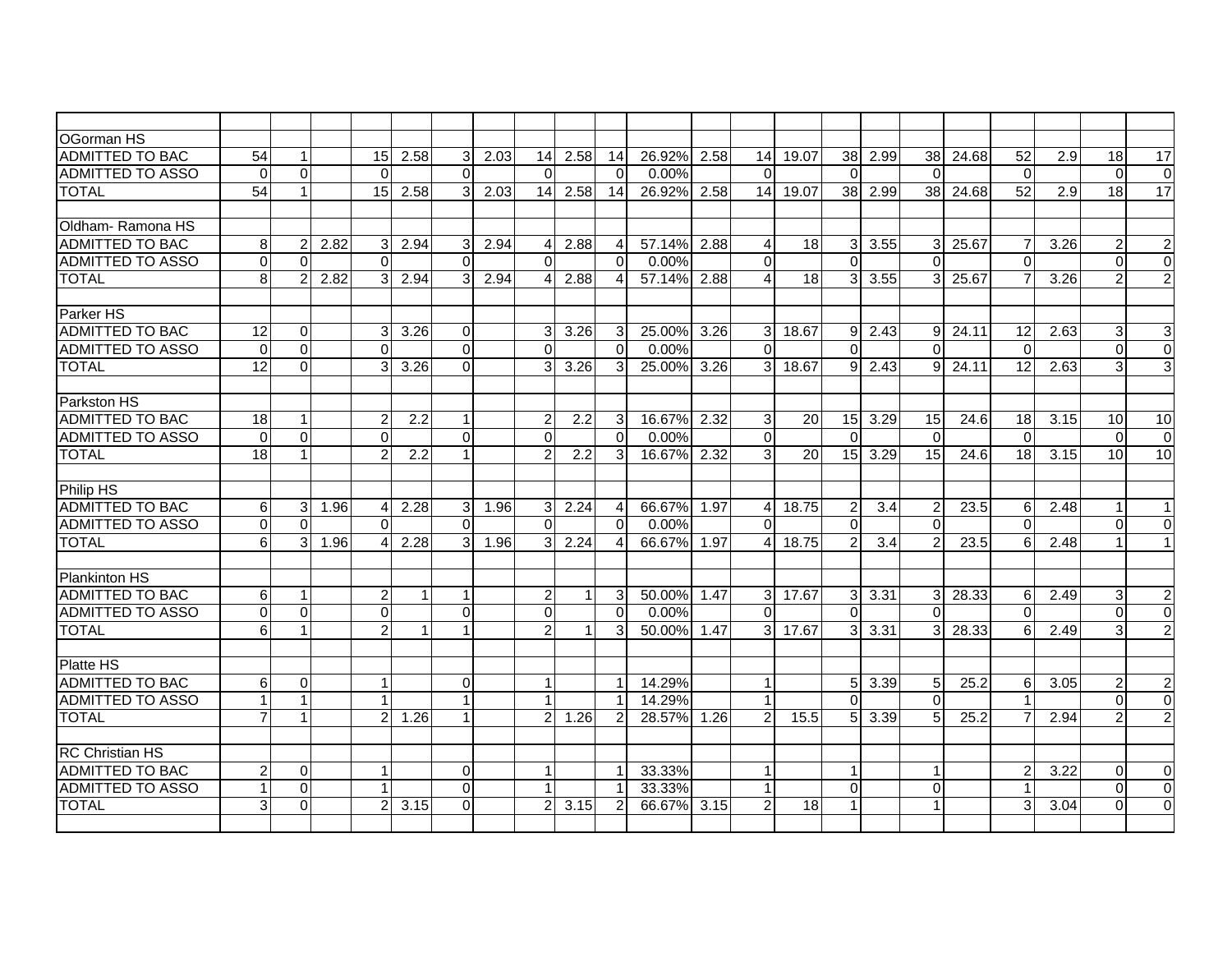| Rapid City Central        |                 |                |      |                |                  |                      |      |                 |      |                |        |      |                 |                 |                |                      |                        |                 |                          |      |          |                  |
|---------------------------|-----------------|----------------|------|----------------|------------------|----------------------|------|-----------------|------|----------------|--------|------|-----------------|-----------------|----------------|----------------------|------------------------|-----------------|--------------------------|------|----------|------------------|
| <b>ADMITTED TO BAC</b>    | 110             | 20             | 1.98 | 39             | 2.13             | 19                   | 1.91 | 38              | 2.06 | 45             | 38.79% | 2.05 | 45              | 18.76           | 64             | 2.94                 | 61                     | 24.13           | 109                      | 2.65 | 32       | 29               |
| <b>ADMITTED TO ASSO</b>   | $\overline{7}$  | $\overline{3}$ | 1.57 | $\overline{4}$ | 1.66             | $\overline{3}$       | 1.57 | 5               | 1.92 | 5              | 4.31%  | 1.92 | $\overline{4}$  | 17.75           | 2              | 2.08                 | $\overline{2}$         | 21.5            | -7                       | 1.97 | $\Omega$ | $\overline{0}$   |
| <b>TOTAL</b>              | 117             | 23             | 1.92 | 43             | 2.09             | 22                   | 1.86 | 43              | 2.04 | 50             | 43.10% | 2.04 | 49              | 18.67           |                | 66 2.92              | 63                     | 24.05           | 116                      | 2.62 | 32       | 29               |
|                           |                 |                |      |                |                  |                      |      |                 |      |                |        |      |                 |                 |                |                      |                        |                 |                          |      |          |                  |
| <b>Red Cloud Indian S</b> |                 |                |      |                |                  |                      |      |                 |      |                |        |      |                 |                 |                |                      |                        |                 |                          |      |          |                  |
| <b>ADMITTED TO BAC</b>    | 5 <sub>1</sub>  | 1              |      | 4              | 1.6              | $\mathbf{1}$         |      |                 | 1.6  | $\overline{4}$ | 66.67% | 1.6  | 4               | 18              | $\mathbf{1}$   |                      | -1                     |                 | 5                        | 1.66 | $\Omega$ | 0                |
| <b>ADMITTED TO ASSO</b>   |                 | $\mathbf{1}$   |      |                |                  | $\blacktriangleleft$ |      |                 |      | $\overline{1}$ | 16.67% |      | $\overline{1}$  |                 | $\Omega$       |                      | $\Omega$               |                 |                          |      | $\Omega$ | $\Omega$         |
| <b>TOTAL</b>              | 6 <sup>1</sup>  | $\overline{2}$ | 0.6  | 51             | 1.54             | $\overline{2}$       | 0.6  | 5 <sup>1</sup>  | 1.54 | 5              | 83.33% | 1.54 | $5\overline{)}$ | 17.2            | $\mathbf{1}$   |                      | -1                     |                 | 6                        | 1.61 | $\Omega$ | $\Omega$         |
|                           |                 |                |      |                |                  |                      |      |                 |      |                |        |      |                 |                 |                |                      |                        |                 |                          |      |          |                  |
| <b>Redfield HS</b>        |                 |                |      |                |                  |                      |      |                 |      |                |        |      |                 |                 |                |                      |                        |                 |                          |      |          |                  |
| <b>ADMITTED TO BAC</b>    | $\overline{12}$ | $\overline{4}$ | 1.44 | 7              | 1.71             | 4                    | 1.44 | 6               | 1.95 | 8              | 66.67% | 1.66 | 8 <sup>1</sup>  | 17.88           | 41             | 3.29                 | $\overline{4}$         | 23.25           | $\overline{12}$          | 2.37 | 3        | $\overline{3}$   |
| <b>ADMITTED TO ASSO</b>   | $\Omega$        | $\Omega$       |      | $\Omega$       |                  | $\Omega$             |      | $\Omega$        |      | $\Omega$       | 0.00%  |      | $\Omega$        |                 | $\Omega$       |                      | $\Omega$               |                 | $\Omega$                 |      | $\Omega$ | $\overline{0}$   |
| <b>TOTAL</b>              | $\overline{12}$ | 4              | 1.44 | $\overline{7}$ | 1.71             | $\overline{4}$       | 1.44 | $6 \mid$        | 1.95 | 8              | 66.67% | 1.66 | 8 <sup>1</sup>  | 17.88           |                | 3.29                 | $\boldsymbol{\Lambda}$ | 23.25           | $\overline{12}$          | 2.37 | 3        | 3                |
|                           |                 |                |      |                |                  |                      |      |                 |      |                |        |      |                 |                 |                |                      |                        |                 |                          |      |          |                  |
| Roncalli HS               |                 |                |      |                |                  |                      |      |                 |      |                |        |      |                 |                 |                |                      |                        |                 |                          |      |          |                  |
| <b>ADMITTED TO BAC</b>    | 19              | $\mathbf{1}$   |      | Δ              | 2.38             | $\overline{2}$       | 2.37 |                 | 2.38 | $\overline{4}$ | 18.18% | 2.38 | 4               | 17.5            |                | 14 3.12              | 14                     | 24.86           | 18                       | 2.99 | 9        | $\boldsymbol{9}$ |
| <b>ADMITTED TO ASSO</b>   | $\overline{4}$  | $\mathbf{1}$   |      | Δ              | 1.38             | $\mathbf{1}$         |      | $\overline{2}$  | 1.4  | $\overline{2}$ | 9.09%  | 1.4  | $\overline{2}$  | 19.5            | $\overline{2}$ | 1.35                 | $\overline{2}$         | 19              | $\boldsymbol{\varDelta}$ | 1.38 |          | $\overline{0}$   |
| <b>TOTAL</b>              | 23              | $\overline{2}$ | 2.09 | 8              | 1.88             | $\overline{3}$       | 2.1  | 6               | 2.05 | 6              | 27.27% | 2.05 | 6 <sup>1</sup>  | 18.17           |                | 16 2.95              | 16                     | 24.13           | 22                       | 2.75 | 10       | $\overline{9}$   |
|                           |                 |                |      |                |                  |                      |      |                 |      |                |        |      |                 |                 |                |                      |                        |                 |                          |      |          |                  |
| Roosevelt HS              |                 |                |      |                |                  |                      |      |                 |      |                |        |      |                 |                 |                |                      |                        |                 |                          |      |          |                  |
| <b>ADMITTED TO BAC</b>    | 111             | 8              | 1.77 | 23             | 2.3              | $9 \mid$             | 1.94 | 24              | 2.32 | 27             | 23.68% | 2.24 | 27              | 19.26           | 84             | 2.93                 | 84                     | 24.81           | 111                      | 2.8  | 38       | 34               |
| <b>ADMITTED TO ASSO</b>   | 3               | $\mathbf{1}$   |      | 3              | 2.26             | $\mathbf{1}$         |      |                 | 2.26 | $\mathbf{3}$   | 2.63%  | 2.26 | $\mathbf{3}$    | $\overline{17}$ | $\Omega$       |                      | $\Omega$               |                 | 3                        | 2.26 | $\Omega$ | $\overline{0}$   |
| <b>TOTAL</b>              | 114             | 9              | 1.84 | 26             | $\overline{2.3}$ | 10 <sup>1</sup>      | 1.99 | $\overline{27}$ | 2.32 | 30             | 26.32% | 2.25 | 30 <sup>1</sup> | 19.03           |                | 84 2.93              | 84                     | 24.81           | 114                      | 2.79 | 38       | 34               |
|                           |                 |                |      |                |                  |                      |      |                 |      |                |        |      |                 |                 |                |                      |                        |                 |                          |      |          |                  |
| <b>Rosholt HS</b>         |                 |                |      |                |                  |                      |      |                 |      |                |        |      |                 |                 |                |                      |                        |                 |                          |      |          |                  |
| <b>ADMITTED TO BAC</b>    | 9               | 0              |      |                |                  | $\overline{0}$       |      |                 |      | $\mathbf{1}$   | 11.11% |      | $\overline{1}$  |                 | $\overline{8}$ | 3.07                 | 8                      | 27.13           | 9                        | 3.01 | 4        |                  |
| <b>ADMITTED TO ASSO</b>   | $\Omega$        | $\mathbf{0}$   |      | $\Omega$       |                  | $\overline{0}$       |      | $\Omega$        |      | $\Omega$       | 0.00%  |      | $\mathbf 0$     |                 | $\Omega$       |                      | $\Omega$               |                 | $\Omega$                 |      | 0        | $\Omega$         |
| <b>TOTAL</b>              | 9 <sub>l</sub>  | $\mathbf 0$    |      |                |                  | $\Omega$             |      |                 |      | $\mathbf 1$    | 11.11% |      | $\mathbf{1}$    |                 | 81             | 3.07                 | 8                      | 27.13           | 9                        | 3.01 |          | 4                |
|                           |                 |                |      |                |                  |                      |      |                 |      |                |        |      |                 |                 |                |                      |                        |                 |                          |      |          |                  |
| Roslyn HS                 |                 |                |      |                |                  |                      |      |                 |      |                |        |      |                 |                 |                |                      |                        |                 |                          |      |          |                  |
| ADMITTED TO BAC           |                 | $\mathbf{1}$   |      |                |                  | 1                    |      | $\Omega$        |      | $\overline{1}$ | 14.29% |      | $\mathbf{1}$    |                 | $6 \mid$       | 3.47                 | 6                      | 24              |                          | 3.29 |          | 1                |
| ADMITTED TO ASSO          | $\Omega$        | $\mathbf 0$    |      | $\Omega$       |                  | $\overline{0}$       |      | $\Omega$        |      | $\Omega$       | 0.00%  |      | $\overline{0}$  |                 | $\Omega$       |                      | $\Omega$               |                 | $\Omega$                 |      | $\Omega$ | $\mathbf 0$      |
| <b>TOTAL</b>              |                 | $\mathbf{1}$   |      |                |                  | 1                    |      | $\Omega$        |      | $\overline{1}$ | 14.29% |      | $\mathbf{1}$    |                 | 6              | 3.47                 | $6 \mid$               | 24              |                          | 3.29 |          | 1 <sup>1</sup>   |
|                           |                 |                |      |                |                  |                      |      |                 |      |                |        |      |                 |                 |                |                      |                        |                 |                          |      |          |                  |
| <b>Rutland HS</b>         |                 |                |      |                |                  |                      |      |                 |      |                |        |      |                 |                 |                |                      |                        |                 |                          |      |          |                  |
| <b>ADMITTED TO BAC</b>    | 4               | $\mathbf 0$    |      |                |                  | $\overline{0}$       |      |                 |      | $\overline{1}$ | 25.00% |      | $\mathbf{1}$    |                 |                | $3 \overline{)2.82}$ | 3                      | $\overline{24}$ | Δ                        | 2.68 | $\Omega$ | $\mathbf 0$      |
| <b>ADMITTED TO ASSO</b>   | $\Omega$        | 0              |      | $\Omega$       |                  | $\overline{0}$       |      | $\Omega$        |      | $\Omega$       | 0.00%  |      | $\overline{0}$  |                 | $\Omega$       |                      | $\mathbf{0}$           |                 | $\Omega$                 |      | $\Omega$ | $\mathbf 0$      |
| <b>TOTAL</b>              |                 | 0              |      |                |                  | $\Omega$             |      |                 |      | $\overline{1}$ | 25.00% |      | $\mathbf{1}$    |                 | 31             | 2.82                 | $\mathbf{3}$           | 24              | Δ                        | 2.68 | $\Omega$ | $\overline{0}$   |
|                           |                 |                |      |                |                  |                      |      |                 |      |                |        |      |                 |                 |                |                      |                        |                 |                          |      |          |                  |
| <b>SF Christian</b>       |                 |                |      |                |                  |                      |      |                 |      |                |        |      |                 |                 |                |                      |                        |                 |                          |      |          |                  |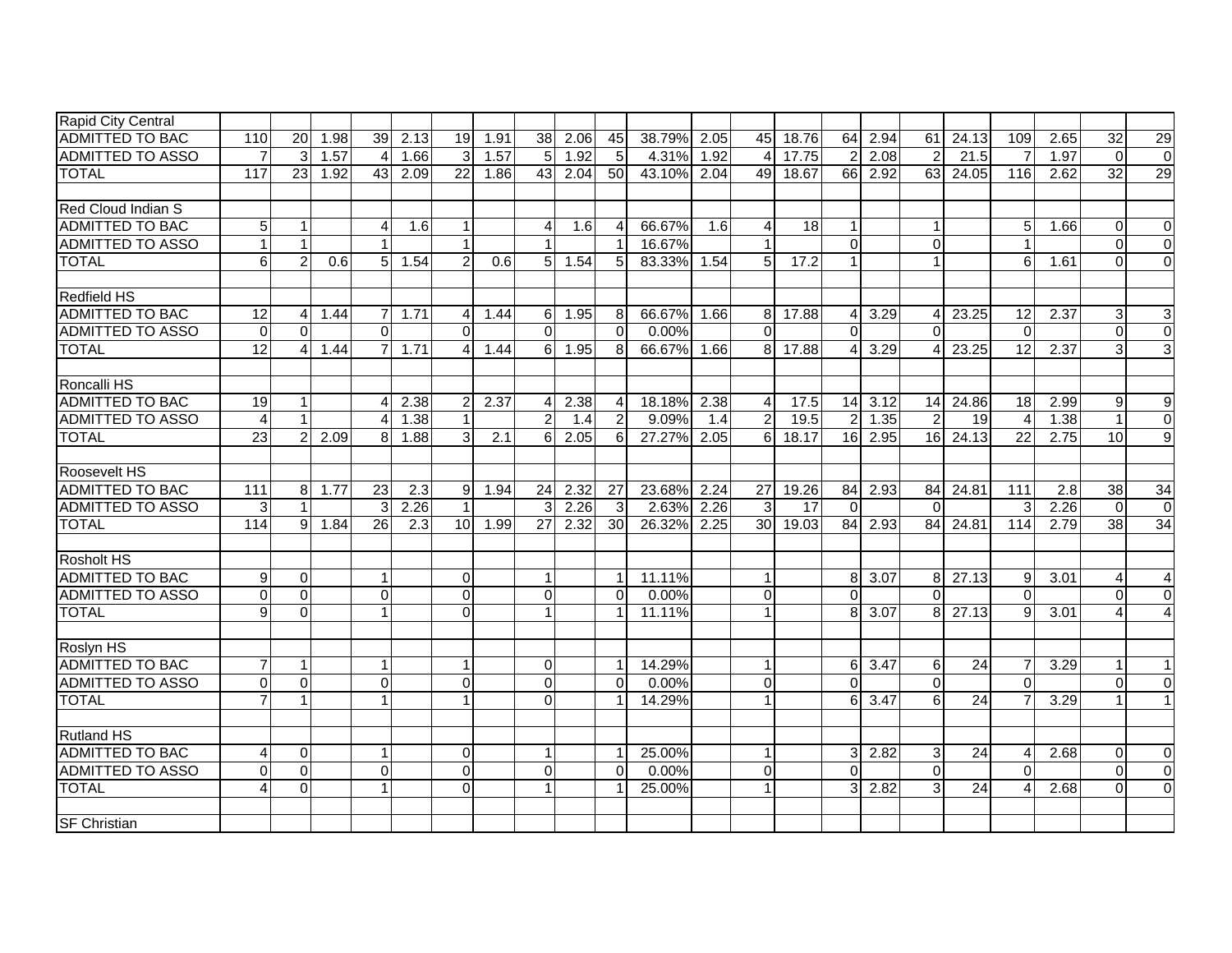| IADMITTED TO BAC         | 11              | $\overline{0}$ |      | 3            | 1.85           | $\overline{0}$       |      | $\overline{4}$ | 1.85           | 4              | 33.33%      | 1.85 | 4                      | <b>20</b>         |                 | 2.98           | 7                       | 24.29 | 11              | 2.61 | 3              | $\mathbf{3}$           |
|--------------------------|-----------------|----------------|------|--------------|----------------|----------------------|------|----------------|----------------|----------------|-------------|------|------------------------|-------------------|-----------------|----------------|-------------------------|-------|-----------------|------|----------------|------------------------|
| <b>ADMITTED TO ASSO</b>  |                 | $\mathbf{1}$   |      |              |                |                      |      |                |                | $\overline{1}$ | 8.33%       |      | $\mathbf{1}$           |                   | $\Omega$        |                | $\Omega$                |       |                 |      | $\Omega$       | $\overline{0}$         |
| <b>TOTAL</b>             | $\overline{12}$ | $\mathbf{1}$   |      | 4            | 1.92           | $\mathbf{1}$         |      | 5 <sup>1</sup> | 1.91           | 5              | 41.67%      | 1.91 | 5                      | 18.8              |                 | 2.98           | $\overline{7}$          | 24.29 | $\overline{12}$ | 2.58 | 3              | $\overline{3}$         |
|                          |                 |                |      |              |                |                      |      |                |                |                |             |      |                        |                   |                 |                |                         |       |                 |      |                |                        |
| Saint Mary HS            |                 |                |      |              |                |                      |      |                |                |                |             |      |                        |                   |                 |                |                         |       |                 |      |                |                        |
| ADMITTED TO BAC          | 4               | $\overline{c}$ | 2.86 | 3            | 2.66           | $\overline{2}$       | 2.86 | 3 <sup>l</sup> | 2.66           | 3              | 75.00%      | 2.66 | $\overline{3}$         | 16.67             | $\mathbf{1}$    |                | $\overline{\mathbf{1}}$ |       | Δ               | 2.59 | $\Omega$       | $\mathbf 0$            |
| <b>ADMITTED TO ASSO</b>  | 0               | $\Omega$       |      | $\Omega$     |                | $\Omega$             |      | $\Omega$       |                | $\Omega$       | 0.00%       |      | $\Omega$               |                   | $\Omega$        |                | $\Omega$                |       | $\Omega$        |      | $\Omega$       | $\overline{0}$         |
| <b>TOTAL</b>             | $\overline{4}$  | $\overline{2}$ | 2.86 | 3            | 2.66           | $\overline{2}$       | 2.86 | $\overline{3}$ | 2.66           | 3              | 75.00%      | 2.66 | 3                      | 16.67             | $\mathbf{1}$    |                | $\overline{1}$          |       |                 | 2.59 | $\Omega$       | $\overline{0}$         |
|                          |                 |                |      |              |                |                      |      |                |                |                |             |      |                        |                   |                 |                |                         |       |                 |      |                |                        |
| Scotland HS              |                 |                |      |              |                |                      |      |                |                |                |             |      |                        |                   |                 |                |                         |       |                 |      |                |                        |
| <b>ADMITTED TO BAC</b>   | 14              | $\overline{c}$ | 1.46 | 3            | 2.71           | 1                    |      | $\overline{3}$ | 2.71           | 4              | 28.57%      | 2.44 | 4                      | 19                |                 | $10 \mid 3.19$ | 10                      | 26.1  | 14              | 3.02 | 5              | $\mathbf 5$            |
| <b>ADMITTED TO ASSO</b>  | $\Omega$        | $\Omega$       |      | $\Omega$     |                | $\Omega$             |      | $\Omega$       |                | $\Omega$       | 0.00%       |      | $\Omega$               |                   | $\Omega$        |                | $\Omega$                |       | $\Omega$        |      | $\Omega$       | $\overline{0}$         |
| <b>TOTAL</b>             | 14              | $\overline{2}$ | 1.46 | 3            | 2.71           |                      |      | 3              | 2.71           | Δ              | 28.57%      | 2.44 | 4                      | 19                | 10 <sup>1</sup> | 3.19           | 10                      | 26.1  | 14              | 3.02 |                | $\overline{5}$         |
|                          |                 |                |      |              |                |                      |      |                |                |                |             |      |                        |                   |                 |                |                         |       |                 |      |                |                        |
| Selby HS                 |                 |                |      |              |                |                      |      |                |                |                |             |      |                        |                   |                 |                |                         |       |                 |      |                |                        |
| <b>ADMITTED TO BAC</b>   | 9               | 2              | 2.83 |              |                | $\overline{2}$       | 2.83 | 2              | 2.6            |                | 44.44%      | 2.73 | 4                      | 18.5              | 51              | 3.38           | 5                       | 23.8  | 9               | 3.13 | 5              | 5                      |
| ADMITTED TO ASSO         | $\Omega$        | $\Omega$       |      | $\Omega$     |                | $\Omega$             |      | $\Omega$       |                | $\Omega$       | 0.00%       |      | $\Omega$               |                   | $\Omega$        |                | $\Omega$                |       | $\Omega$        |      | $\Omega$       | $\mathbf 0$            |
| <b>TOTAL</b>             | 9               | $\overline{2}$ | 2.83 |              |                | $\mathcal{P}$        | 2.83 | $\overline{2}$ | 2.6            | Δ              | 44.44%      | 2.73 | $\boldsymbol{\Lambda}$ | $18.\overline{5}$ | 51              | 3.38           | 5                       | 23.8  | 9               | 3.13 | 5              | $\overline{5}$         |
|                          |                 |                |      |              |                |                      |      |                |                |                |             |      |                        |                   |                 |                |                         |       |                 |      |                |                        |
| Sioux Valley HS          |                 |                |      |              |                |                      |      |                |                |                |             |      |                        |                   |                 |                |                         |       |                 |      |                |                        |
| <b>ADMITTED TO BAC</b>   | 28              | $\overline{c}$ | 1.98 | 5            | 2.55           | 3 <sup>1</sup>       | 2.57 | 5 <sup>1</sup> | 2.55           | 5              | 17.86%      | 2.55 | 5                      | 20.4              | 23              | 3.29           | 23                      | 24    | 28              | 3.19 | 12             | $\overline{12}$        |
| <b>ADMITTED TO ASSO</b>  | $\Omega$        | $\Omega$       |      | $\Omega$     |                | $\Omega$             |      | $\cap$         |                | $\Omega$       | 0.00%       |      | $\Omega$               |                   | $\Omega$        |                | $\mathbf{0}$            |       | $\Omega$        |      | $\Omega$       | $\mathbf 0$            |
| <b>TOTAL</b>             | 28              | $\overline{2}$ | 1.98 | 5            | 2.55           | 3                    | 2.57 | 5 <sup>1</sup> | 2.55           | 5              | 17.86%      | 2.55 | 5                      | 20.4              | 23 <sub>1</sub> | 3.29           | $\overline{23}$         | 24    | 28              | 3.19 | 12             | $\overline{12}$        |
|                          |                 |                |      |              |                |                      |      |                |                |                |             |      |                        |                   |                 |                |                         |       |                 |      |                |                        |
| Sisseton HS              |                 |                |      |              |                |                      |      |                |                |                |             |      |                        |                   |                 |                |                         |       |                 |      |                |                        |
| <b>ADMITTED TO BAC</b>   | 10              | $\mathbf{1}$   |      | $\Omega$     |                | 1                    |      | $\Omega$       |                | -1             | 10.00%      |      | $\mathbf{1}$           |                   | 9               | 3.28           | 9                       | 25.33 | 10              | 3.22 | 8              | 8                      |
| <b>ADMITTED TO ASSO</b>  | $\Omega$        | $\mathbf 0$    |      | $\Omega$     |                | $\mathbf 0$          |      | $\Omega$       |                | $\Omega$       | 0.00%       |      | $\mathbf 0$            |                   | $\Omega$        |                | $\Omega$                |       | $\Omega$        |      | $\Omega$       | $\overline{0}$         |
| <b>TOTAL</b>             | 10              | $\mathbf{1}$   |      | $\mathbf 0$  |                | $\blacktriangleleft$ |      | $\Omega$       |                | $\overline{1}$ | 10.00%      |      | $\mathbf{1}$           |                   | 9               | 3.28           | 9                       | 25.33 | 10              | 3.22 | 8              | $\overline{8}$         |
|                          |                 |                |      |              |                |                      |      |                |                |                |             |      |                        |                   |                 |                |                         |       |                 |      |                |                        |
| Spearfish HS             |                 |                |      |              |                |                      |      |                |                |                |             |      |                        |                   |                 |                |                         |       |                 |      |                |                        |
| <b>ADMITTED TO BAC</b>   | 35              | 8              | 2.18 | 11           | $\overline{2}$ | $5\overline{)}$      | 2.4  | 11             | $\overline{2}$ | 13             | 35.14%      | 2.06 | 13                     | 19                | 22              | 3.08           | 22                      | 24.91 | $\overline{35}$ | 2.77 | $\overline{7}$ | $\overline{7}$         |
| <b>ADMITTED TO ASSO</b>  | $\overline{2}$  | $\mathbf 0$    |      | $\mathbf{1}$ |                | $\Omega$             |      | $\overline{1}$ |                | $\overline{1}$ | 2.70%       |      | $\mathbf{1}$           |                   |                 |                |                         |       | $\overline{2}$  | 1.78 | $\Omega$       | $\overline{0}$         |
| <b>TOTAL</b>             | $\overline{37}$ | 8              | 2.18 | 12           | 2.11           | 5                    | 2.4  | 12             | 2.11           | 14             | 37.84%      | 2.15 | $\overline{14}$        | 19                | 23              | 2.97           | 23                      | 24.83 | $\overline{37}$ | 2.71 |                | $\overline{7}$         |
|                          |                 |                |      |              |                |                      |      |                |                |                |             |      |                        |                   |                 |                |                         |       |                 |      |                |                        |
| <b>St Thomas Moore</b>   |                 |                |      |              |                |                      |      |                |                |                |             |      |                        |                   |                 |                |                         |       |                 |      |                |                        |
| ADMITTED TO BAC          | 14              | $\Omega$       |      | $\Omega$     |                | $\mathbf{1}$         |      | $\Omega$       |                | -1             | 7.14%       |      | $\mathbf{1}$           |                   | 13              | 3.02           | 13                      | 25.85 | 14              | 2.97 | 4              | 4                      |
| <b>ADMITTED TO ASSO</b>  | $\Omega$        | $\overline{0}$ |      | $\Omega$     |                | $\mathbf 0$          |      | $\Omega$       |                | $\Omega$       | 0.00%       |      | $\overline{0}$         |                   | $\Omega$        |                | $\Omega$                |       | $\Omega$        |      | $\Omega$       | $\overline{0}$         |
| <b>TOTAL</b>             | 14              | $\overline{0}$ |      | $\Omega$     |                | $\mathbf{1}$         |      | $\Omega$       |                |                | 7.14%       |      | $\mathbf{1}$           |                   | 13              | 3.02           | 13                      | 25.85 | $\overline{14}$ | 2.97 |                | $\boldsymbol{\Lambda}$ |
|                          |                 |                |      |              |                |                      |      |                |                |                |             |      |                        |                   |                 |                |                         |       |                 |      |                |                        |
| <b>Stanley County HS</b> |                 |                |      |              |                |                      |      |                |                |                |             |      |                        |                   |                 |                |                         |       |                 |      |                |                        |
| <b>ADMITTED TO BAC</b>   | 15              | 3 <sup>1</sup> | 1.32 | 6            | 2.27           | 3 <sup>1</sup>       | 1.32 | 6 <sup>1</sup> | 2.27           | 6              | 40.00% 2.27 |      | 6 <sup>1</sup>         | 19                |                 | $9 \mid 2.28$  | 9 <sup>1</sup>          | 24.56 | 15              | 2.28 | 4              | $\overline{2}$         |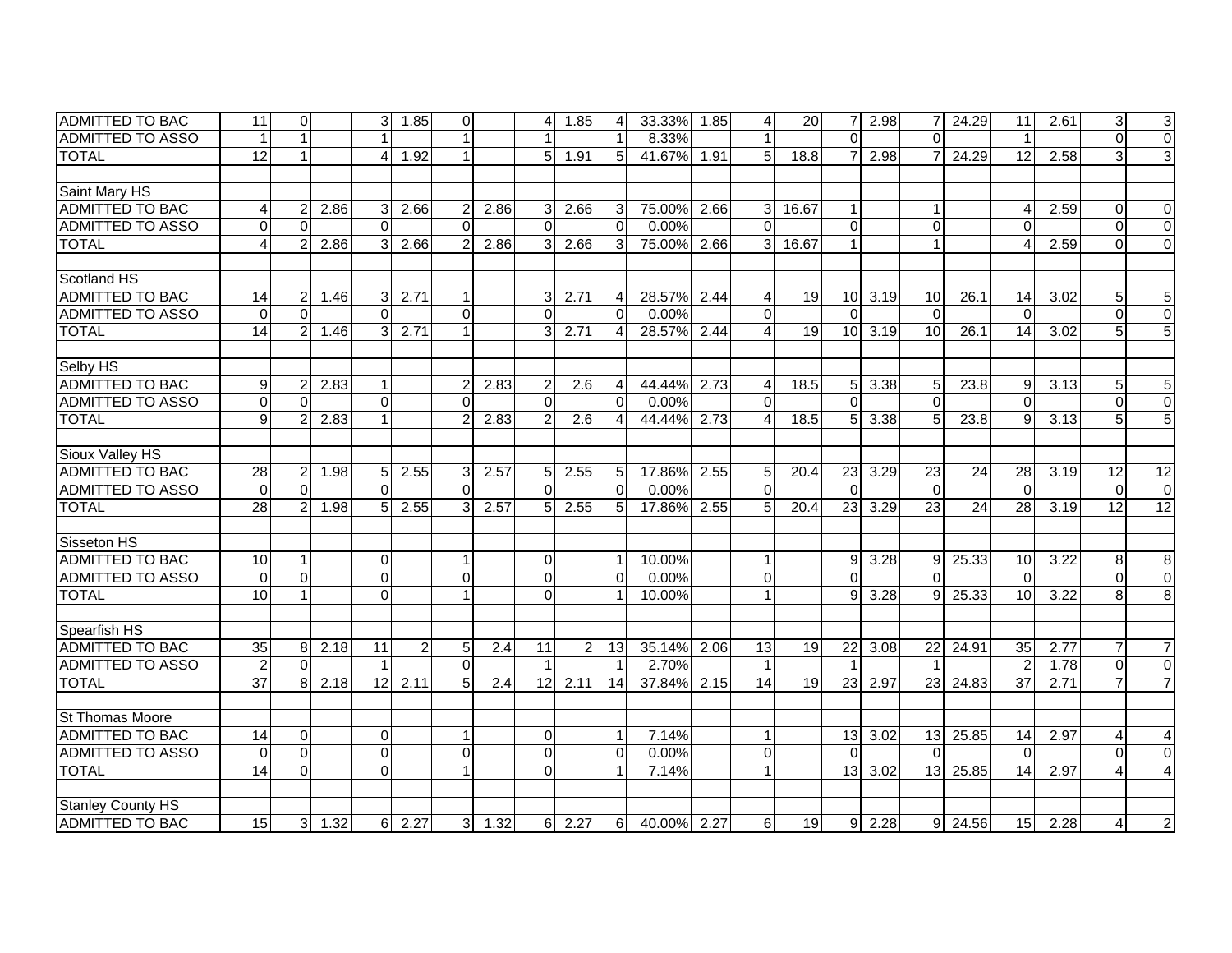| ADMITTED TO ASSO        | 0              | $\Omega$         |                | $\Omega$       |      | $\overline{0}$ |      | $\Omega$        |      | $\mathbf 0$    | $0.00\%$    |      | $\overline{0}$ |                 | $\Omega$                |         | $\Omega$       |       | $\Omega$        |      | $\Omega$       | $\overline{0}$   |
|-------------------------|----------------|------------------|----------------|----------------|------|----------------|------|-----------------|------|----------------|-------------|------|----------------|-----------------|-------------------------|---------|----------------|-------|-----------------|------|----------------|------------------|
| <b>TOTAL</b>            | 15             | $\overline{3}$   | 1.32           | 6              | 2.27 | 3              | 1.32 | 6 <sup>1</sup>  | 2.27 | 6              | 40.00%      | 2.27 | 6              | 19 <sup>1</sup> | $\mathbf{Q}$            | 2.28    | $\mathbf{Q}$   | 24.56 | 15              | 2.28 |                | $\overline{2}$   |
|                         |                |                  |                |                |      |                |      |                 |      |                |             |      |                |                 |                         |         |                |       |                 |      |                |                  |
| <b>Stevens HS</b>       |                |                  |                |                |      |                |      |                 |      |                |             |      |                |                 |                         |         |                |       |                 |      |                |                  |
| <b>ADMITTED TO BAC</b>  | 108            | $\overline{9}$   | 2.33           | 14             | 2.57 | 9              | 2.33 | 15              | 2.35 | 19             | 17.27%      | 2.44 | 19             | 20.05           |                         | 89 2.93 | 88             | 24.85 | 108             | 2.85 | 30             | 29               |
| <b>ADMITTED TO ASSO</b> | $\overline{c}$ | $\overline{1}$   |                |                |      |                |      |                 |      |                | 0.91%       |      | $\overline{1}$ |                 | $\overline{\mathbf{1}}$ |         | $\overline{1}$ |       |                 | 2.79 | $\mathbf{0}$   | $\overline{0}$   |
| <b>TOTAL</b>            | 110            | 10               | 2.35           | 15             | 2.58 | 10             | 2.35 | 16              | 2.37 | 20             | 18.18%      | 2.45 | 20             | 19.8            | 90 <sub>1</sub>         | 2.93    | 89             | 24.84 | 110             | 2.85 | 30             | 29               |
|                         |                |                  |                |                |      |                |      |                 |      |                |             |      |                |                 |                         |         |                |       |                 |      |                |                  |
| Stickney HS             |                |                  |                |                |      |                |      |                 |      |                |             |      |                |                 |                         |         |                |       |                 |      |                |                  |
| <b>ADMITTED TO BAC</b>  | 8              | $\overline{c}$   | 2.51           | $\overline{0}$ |      | $\overline{2}$ | 2.51 | $\Omega$        |      | 2              | 25.00%      | 2.51 | $\overline{2}$ | 19.5            | 61                      | 3.13    | 6              | 24.5  | 8               | 3.02 |                | 4                |
| <b>ADMITTED TO ASSO</b> | $\mathbf 0$    | $\Omega$         |                | $\overline{0}$ |      | $\Omega$       |      | $\Omega$        |      | $\Omega$       | 0.00%       |      | $\Omega$       |                 | $\Omega$                |         | $\Omega$       |       | $\Omega$        |      | $\Omega$       | $\mathbf 0$      |
| <b>TOTAL</b>            | 8              | $\overline{2}$   | 2.51           | $\overline{0}$ |      | $\overline{2}$ | 2.51 | $\overline{0}$  |      | 2              | 25.00%      | 2.51 | $\overline{2}$ | 19.5            | 6                       | 3.13    | 6              | 24.5  | 8               | 3.02 |                | $\overline{4}$   |
|                         |                |                  |                |                |      |                |      |                 |      |                |             |      |                |                 |                         |         |                |       |                 |      |                |                  |
| <b>Sturgis HS</b>       |                |                  |                |                |      |                |      |                 |      |                |             |      |                |                 |                         |         |                |       |                 |      |                |                  |
| <b>ADMITTED TO BAC</b>  | 41             | 5                | 1.25           | 11             | 1.69 | $\overline{4}$ | 1.17 | 12              | 1.94 | 13             | 33.33%      | 1.92 | 11             | 20.18           | 25                      | 3.03    | 25             | 24.44 | 38              | 2.73 | 9              | 9                |
| <b>ADMITTED TO ASSO</b> |                | $\overline{1}$   |                | 1              |      | $\Omega$       |      | $\Omega$        |      | $\Omega$       | 0.00%       |      | $\Omega$       |                 | $\overline{1}$          |         |                |       |                 |      | $\Omega$       | $\overline{0}$   |
| <b>TOTAL</b>            | 42             | 6                | 1.06           | 12             | 1.58 | $\overline{4}$ | 1.17 | 12 <sup>1</sup> | 1.94 | 13             | 33.33%      | 1.92 | 11             | 20.18           | 26 <sup>1</sup>         | 2.97    | 26             | 24.27 | 39              | 2.69 | 9              | $\overline{9}$   |
|                         |                |                  |                |                |      |                |      |                 |      |                |             |      |                |                 |                         |         |                |       |                 |      |                |                  |
| Sully Buttes HS         |                |                  |                |                |      |                |      |                 |      |                |             |      |                |                 |                         |         |                |       |                 |      |                |                  |
| ADMITTED TO BAC         | 11             | 3                | $\overline{2}$ | 4              | 1.5  | 3              | 2    | $\overline{4}$  | 1.5  | 5              | 41.67%      | 1.7  | 5              | 19.6            | 6                       | 3.03    | 6              | 23.17 | 11              | 2.59 | 3              | $\sqrt{3}$       |
| <b>ADMITTED TO ASSO</b> |                | 1                |                |                |      |                |      |                 |      |                | 8.33%       |      |                |                 | $\Omega$                |         | $\Omega$       |       |                 |      | $\Omega$       | $\overline{0}$   |
| <b>TOTAL</b>            | 12             | 4                | 2.07           | 5 <sub>l</sub> | 1.62 | $\overline{4}$ | 2.07 | 5 <sup>1</sup>  | 1.62 | 6              | 50.00%      | 1.77 | 6              | 18.17           | 6                       | 3.03    | 6              | 23.17 | $\overline{12}$ | 2.59 | 3              | 3                |
|                         |                |                  |                |                |      |                |      |                 |      |                |             |      |                |                 |                         |         |                |       |                 |      |                |                  |
| Sunshine Bible Aca      |                |                  |                |                |      |                |      |                 |      |                |             |      |                |                 |                         |         |                |       |                 |      |                |                  |
| <b>ADMITTED TO BAC</b>  | 3              | $\Omega$         |                | $\overline{0}$ |      | $\mathbf 0$    |      | $\Omega$        |      | $\Omega$       | 0.00%       |      | $\overline{0}$ |                 | 3 <sup>1</sup>          | 3.33    | $\overline{3}$ | 24.67 | 3               | 3.33 | $\Omega$       | $\Omega$         |
| <b>ADMITTED TO ASSO</b> | $\Omega$       | $\Omega$         |                | $\Omega$       |      | $\mathbf 0$    |      | $\Omega$        |      | $\Omega$       | 0.00%       |      | 0              |                 | $\Omega$                |         | $\Omega$       |       | $\Omega$        |      | $\Omega$       | $\overline{0}$   |
| <b>TOTAL</b>            | 3              | $\overline{0}$   |                | $\Omega$       |      | $\Omega$       |      | $\Omega$        |      | $\Omega$       | 0.00%       |      | $\overline{0}$ |                 | 3 <sup>1</sup>          | 3.33    | 3              | 24.67 |                 | 3.33 | $\Omega$       | $\mathbf 0$      |
|                         |                |                  |                |                |      |                |      |                 |      |                |             |      |                |                 |                         |         |                |       |                 |      |                |                  |
| T F Riggs Senior HS     |                |                  |                |                |      |                |      |                 |      |                |             |      |                |                 |                         |         |                |       |                 |      |                |                  |
| <b>ADMITTED TO BAC</b>  | 83             | $\boldsymbol{9}$ | 2.3            | 13             | 2.36 | 10             | 2.24 | 15              | 2.28 | 19             | 22.62%      | 2.28 | 19             | 19.26           | 62                      | 2.84    | 62             | 24.61 | 81              | 2.73 | 22             | 20               |
| <b>ADMITTED TO ASSO</b> | $\mathbf 3$    | $\mathbf{3}$     | 2.3            | 3              | 2.3  | 3              | 2.3  | $\mathbf{3}$    | 2.3  | 3              | 3.57%       | 2.3  | $\mathbf{3}$   | 17.33           | $\Omega$                |         | $\Omega$       |       | 3               | 2.3  | $\Omega$       | $\overline{0}$   |
| <b>TOTAL</b>            | 86             | 12               | 2.3            | 16             | 2.35 | 13             | 2.25 | 18              | 2.28 | 22             | 26.19%      | 2.28 | 22             | 19              | 62                      | 2.84    | 62             | 24.61 | 84              | 2.72 | 22             | 20               |
|                         |                |                  |                |                |      |                |      |                 |      |                |             |      |                |                 |                         |         |                |       |                 |      |                |                  |
| <b>Timber Lake HS</b>   |                |                  |                |                |      |                |      |                 |      |                |             |      |                |                 |                         |         |                |       |                 |      |                |                  |
| <b>ADMITTED TO BAC</b>  | 7              | $\mathbf{1}$     |                | $\mathbf{1}$   |      | $\overline{a}$ | 2.57 | $\overline{2}$  | 2.57 | $\overline{2}$ | 25.00%      | 2.57 | $\overline{2}$ | 18 <sup>1</sup> | 5 <sub>5</sub>          | 3.3     | 5              | 25    |                 | 3.15 | $\overline{c}$ | $\boldsymbol{2}$ |
| <b>ADMITTED TO ASSO</b> |                | $\mathbf{1}$     |                | $\mathbf{1}$   |      |                |      |                 |      |                | 12.50%      |      | $\mathbf{1}$   |                 | $\Omega$                |         | $\Omega$       |       |                 |      | $\Omega$       | $\overline{0}$   |
| <b>TOTAL</b>            | 8              | $\overline{2}$   | 1.68           | $\mathsf{2}$   | 1.68 | $\overline{3}$ | 2.12 | 3 <sup>l</sup>  | 2.12 | 3              | 37.50% 2.12 |      | 3              | 17              | 5 <sup>1</sup>          | 3.3     | $\overline{5}$ | 25    | 8               | 2.98 |                | $\overline{2}$   |
|                         |                |                  |                |                |      |                |      |                 |      |                |             |      |                |                 |                         |         |                |       |                 |      |                |                  |
| <b>Todd County HS</b>   |                |                  |                |                |      |                |      |                 |      |                |             |      |                |                 |                         |         |                |       |                 |      |                |                  |
| <b>ADMITTED TO BAC</b>  | 6              | 1                |                | 31             | 1.35 | $\mathbf 1$    |      | 3 <sup>1</sup>  | 1.35 | 3              | 50.00%      | 1.35 | $\mathbf{3}$   | 18.33           | 3 <sup>1</sup>          | 2.27    | $\overline{3}$ | 24.33 | 6               | 1.9  |                |                  |
| <b>ADMITTED TO ASSO</b> | $\Omega$       | $\Omega$         |                | $\Omega$       |      | $\Omega$       |      | $\Omega$        |      | $\Omega$       | 0.00%       |      | $\overline{0}$ |                 | $\overline{0}$          |         | $\Omega$       |       | $\Omega$        |      | $\Omega$       | $\overline{0}$   |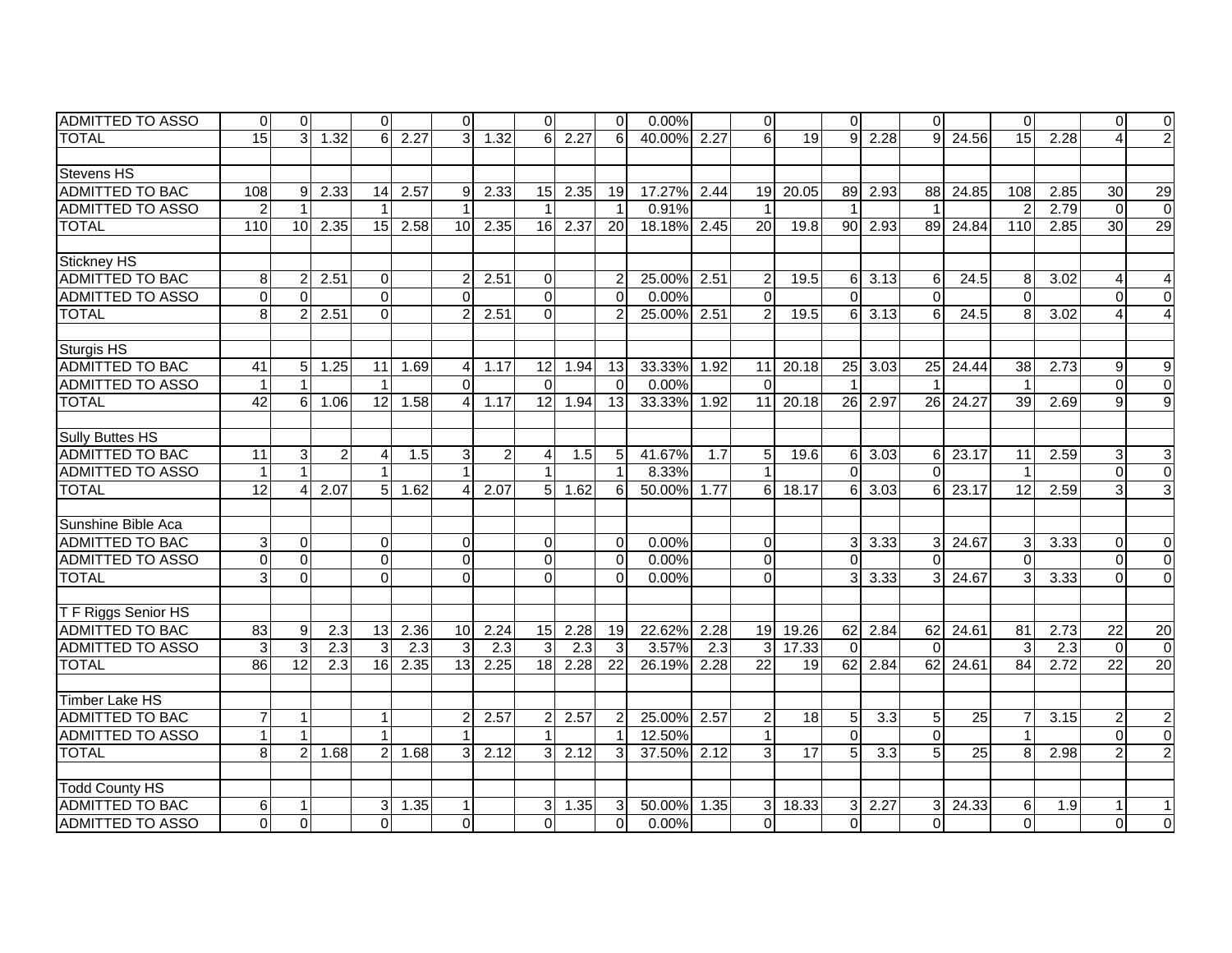| <b>TOTAL</b>               | 6               | $\mathbf{1}$   |      | 3              | 1.35 | 1                       |      | 3 <sup>1</sup> | 1.35 | 3              | 50.00% 1.35 |      | 3 <sup>1</sup>   | 18.33 | 3 <sup>1</sup> | 2.27          | 3 <sup>1</sup>  | 24.33 | 6               | 1.9            | 1.             | 11                        |
|----------------------------|-----------------|----------------|------|----------------|------|-------------------------|------|----------------|------|----------------|-------------|------|------------------|-------|----------------|---------------|-----------------|-------|-----------------|----------------|----------------|---------------------------|
|                            |                 |                |      |                |      |                         |      |                |      |                |             |      |                  |       |                |               |                 |       |                 |                |                |                           |
| <b>Tri-Valley Senior</b>   |                 |                |      |                |      |                         |      |                |      |                |             |      |                  |       |                |               |                 |       |                 |                |                |                           |
| ADMITTED TO BAC            | 21              | $\overline{c}$ | 3.49 | 4              | 2.89 | $\overline{2}$          | 3.49 |                | 2.89 | 5              | 23.81%      | 3.17 | 5 <sub>l</sub>   | 19    |                | 15 2.59       | 15              | 23.07 | 20              | 2.71           | 4              | $\ensuremath{\mathsf{3}}$ |
| ADMITTED TO ASSO           |                 | $\mathbf{1}$   |      |                |      |                         |      |                |      | $\overline{1}$ | 4.76%       |      | $\mathbf{1}$     |       | $\Omega$       |               | $\mathbf{0}$    |       | -1              |                | $\Omega$       | $\overline{0}$            |
| <b>TOTAL</b>               | 22              | 3              | 2.83 | 5              | 2.56 | 3                       | 2.83 | 5 <sup>1</sup> | 2.56 | 6              | 28.57%      | 2.87 | 6 <sup>1</sup>   | 19.17 | 15             | 2.59          | 15              | 23.07 | 21              | 2.66           |                | 3                         |
|                            |                 |                |      |                |      |                         |      |                |      |                |             |      |                  |       |                |               |                 |       |                 |                |                |                           |
| <b>Tripp-Delmont HS</b>    |                 |                |      |                |      |                         |      |                |      |                |             |      |                  |       |                |               |                 |       |                 |                |                |                           |
| <b>ADMITTED TO BAC</b>     | 8               | $\mathbf 0$    |      |                |      | $\overline{0}$          |      |                |      |                | 12.50%      |      | $\mathbf{1}$     |       |                | 3.32          |                 | 25.14 | 8               | 3.26           | 5              | $\overline{5}$            |
| <b>ADMITTED TO ASSO</b>    | $\Omega$        | $\overline{0}$ |      | $\mathbf 0$    |      | $\overline{\mathsf{o}}$ |      | $\Omega$       |      | $\Omega$       | 0.00%       |      | $\overline{0}$   |       | $\Omega$       |               | $\Omega$        |       | $\Omega$        |                | $\Omega$       | $\overline{0}$            |
| <b>TOTAL</b>               | 8               | $\mathbf 0$    |      |                |      | $\Omega$                |      |                |      |                | 12.50%      |      | $\mathbf{1}$     |       |                | 3.32          |                 | 25.14 | 8               | 3.26           | 5              | $\overline{5}$            |
|                            |                 |                |      |                |      |                         |      |                |      |                |             |      |                  |       |                |               |                 |       |                 |                |                |                           |
| <b>Tulare HS</b>           |                 |                |      |                |      |                         |      |                |      |                |             |      |                  |       |                |               |                 |       |                 |                |                |                           |
| <b>ADMITTED TO BAC</b>     | 10              | $\overline{c}$ | 2.88 | 5              | 3.02 | $\overline{2}$          | 2.88 | 5 <sup>1</sup> | 3.02 | 5              | 50.00%      | 3.02 | 5                | 21.2  | 5 <sub>l</sub> | 3             | 5               | 24    | 10              | 3.01           | 2              | $\overline{c}$            |
| <b>ADMITTED TO ASSO</b>    | $\Omega$        | $\Omega$       |      | $\Omega$       |      | $\Omega$                |      | $\Omega$       |      | $\Omega$       | 0.00%       |      | $\Omega$         |       | $\Omega$       |               | $\Omega$        |       | $\Omega$        |                | $\Omega$       | $\overline{0}$            |
| <b>TOTAL</b>               | $\overline{10}$ | $\overline{c}$ | 2.88 | 5              | 3.02 | $\overline{2}$          | 2.88 | 5 <sup>1</sup> | 3.02 | 5              | 50.00%      | 3.02 | 5                | 21.2  | 5              | 3             | $5\phantom{.0}$ | 24    | 10              | 3.01           | $\overline{2}$ | $\overline{2}$            |
|                            |                 |                |      |                |      |                         |      |                |      |                |             |      |                  |       |                |               |                 |       |                 |                |                |                           |
| Vermillion HS              |                 |                |      |                |      |                         |      |                |      |                |             |      |                  |       |                |               |                 |       |                 |                |                |                           |
| <b>ADMITTED TO BAC</b>     | 28              | $\overline{c}$ | 0.84 | 9              | 1.77 | 5 <sub>l</sub>          | 1.27 | 11             | 1.69 | 13             | 46.43%      | 1.66 | 13               | 18.85 | 15             | 2.63          | 15              | 24.73 | 28              | 2.29           | 4              | $\ensuremath{\mathsf{3}}$ |
| <b>ADMITTED TO ASSO</b>    | $\Omega$        | $\Omega$       |      | $\Omega$       |      | $\Omega$                |      | $\Omega$       |      | $\Omega$       | 0.00%       |      | $\Omega$         |       | $\Omega$       |               | $\Omega$        |       | $\Omega$        |                | $\Omega$       | $\overline{0}$            |
| <b>TOTAL</b>               | $\overline{28}$ | $\overline{2}$ | 0.84 | 9              | 1.77 | 5                       | 1.27 | 11             | 1.69 | 13             | 46.43%      | 1.66 | 13               | 18.85 |                | $15$ 2.63     | 15              | 24.73 | $\overline{28}$ | 2.29           |                | $\overline{3}$            |
|                            |                 |                |      |                |      |                         |      |                |      |                |             |      |                  |       |                |               |                 |       |                 |                |                |                           |
| Viborg HS                  |                 |                |      |                |      |                         |      |                |      |                |             |      |                  |       |                |               |                 |       |                 |                |                |                           |
| <b>ADMITTED TO BAC</b>     |                 | $\mathbf{1}$   |      |                |      | $\overline{1}$          |      |                |      | $\overline{1}$ | 14.29%      |      | $\mathbf{1}$     |       | 61             | 3.39          | 6               | 23.5  |                 | 3.17           | 4              | $\overline{4}$            |
| <b>ADMITTED TO ASSO</b>    | $\Omega$        | $\pmb{0}$      |      | $\Omega$       |      | $\mathbf 0$             |      | $\Omega$       |      | $\Omega$       | 0.00%       |      | $\overline{0}$   |       | $\Omega$       |               | $\Omega$        |       | $\Omega$        |                | $\Omega$       | $\mathbf 0$               |
| <b>TOTAL</b>               | $\overline{7}$  | $\mathbf{1}$   |      | 1              |      | $\mathbf 1$             |      | 1              |      |                | 14.29%      |      | $\mathbf{1}$     |       | 6              | 3.39          | 6               | 23.5  |                 | 3.17           | 4              | $\overline{\mathbf{4}}$   |
|                            |                 |                |      |                |      |                         |      |                |      |                |             |      |                  |       |                |               |                 |       |                 |                |                |                           |
| <b>Wagner Community HS</b> |                 |                |      |                |      |                         |      |                |      |                |             |      |                  |       |                |               |                 |       |                 |                |                |                           |
| <b>ADMITTED TO BAC</b>     | 16              | $\mathbf{1}$   |      | $\Omega$       |      | $\mathbf 1$             |      | $\Omega$       |      | -1             | 6.25%       |      | $\mathbf{1}$     |       |                | $15$ 2.99     | 15              | 23.53 | 16              | $\overline{3}$ | 5              | 4                         |
| <b>ADMITTED TO ASSO</b>    | $\Omega$        | $\mathbf 0$    |      | $\Omega$       |      | $\mathbf 0$             |      | $\Omega$       |      | $\Omega$       | 0.00%       |      | $\mathbf 0$      |       | $\Omega$       |               | $\Omega$        |       | $\Omega$        |                | $\Omega$       | $\overline{0}$            |
| <b>TOTAL</b>               | 16              | $\mathbf{1}$   |      | $\Omega$       |      | $\mathbf{1}$            |      | $\Omega$       |      |                | 6.25%       |      | $\mathbf{1}$     |       | 15             | 2.99          | 15              | 23.53 | 16              | $\overline{3}$ | 5              | $\overline{4}$            |
|                            |                 |                |      |                |      |                         |      |                |      |                |             |      |                  |       |                |               |                 |       |                 |                |                |                           |
| Wakonda HS                 |                 |                |      |                |      |                         |      |                |      |                |             |      |                  |       |                |               |                 |       |                 |                |                |                           |
| <b>ADMITTED TO BAC</b>     | $\overline{7}$  | $\Omega$       |      | 2              | 1.79 | 1                       |      | 2              | 1.79 | $\overline{2}$ | 28.57%      | 1.79 | $\boldsymbol{2}$ | 19    |                | $5 \mid 3.77$ | 5               | 24.8  |                 | 3.38           | 3              | $\ensuremath{\mathsf{3}}$ |
| <b>ADMITTED TO ASSO</b>    | $\Omega$        | $\mathbf{0}$   |      | $\Omega$       |      | $\mathbf 0$             |      | $\Omega$       |      | $\Omega$       | 0.00%       |      | $\Omega$         |       | $\Omega$       |               | $\Omega$        |       | $\Omega$        |                | $\Omega$       | $\overline{0}$            |
| <b>TOTAL</b>               | $\overline{7}$  | $\mathbf 0$    |      | $\overline{2}$ | 1.79 | $\mathbf{1}$            |      | $\overline{2}$ | 1.79 | $\overline{2}$ | 28.57%      | 1.79 | $\overline{2}$   | 19    | 5 <sup>1</sup> | 3.77          | $5\overline{)}$ | 24.8  |                 | 3.38           | 3              | $\overline{3}$            |
|                            |                 |                |      |                |      |                         |      |                |      |                |             |      |                  |       |                |               |                 |       |                 |                |                |                           |
| Wall High Schoool          |                 |                |      |                |      |                         |      |                |      |                |             |      |                  |       |                |               |                 |       |                 |                |                |                           |
| <b>ADMITTED TO BAC</b>     | 5               | $\mathbf 0$    |      | 2              | 3.02 | $\mathbf 0$             |      | 2              | 3.02 | $\overline{2}$ | 40.00%      | 3.02 | $\overline{c}$   | 19.5  |                | $3 \mid 3.51$ | 3 <sup>1</sup>  | 22.33 | .5              | 3.36           |                | $\mathbf{1}$              |
| <b>ADMITTED TO ASSO</b>    | $\Omega$        | $\overline{0}$ |      | $\Omega$       |      | $\mathbf 0$             |      | $\Omega$       |      | $\Omega$       | 0.00%       |      | $\Omega$         |       | $\Omega$       |               | $\Omega$        |       | $\Omega$        |                | $\Omega$       | $\overline{0}$            |
| <b>TOTAL</b>               | 5               | $\mathbf 0$    |      | 2              | 3.02 | $\Omega$                |      | $\overline{2}$ | 3.02 | $\overline{2}$ | 40.00%      | 3.02 | $\overline{2}$   | 19.5  | 31             | 3.51          | 3               | 22.33 | 5               | 3.36           |                | $\mathbf{1}$              |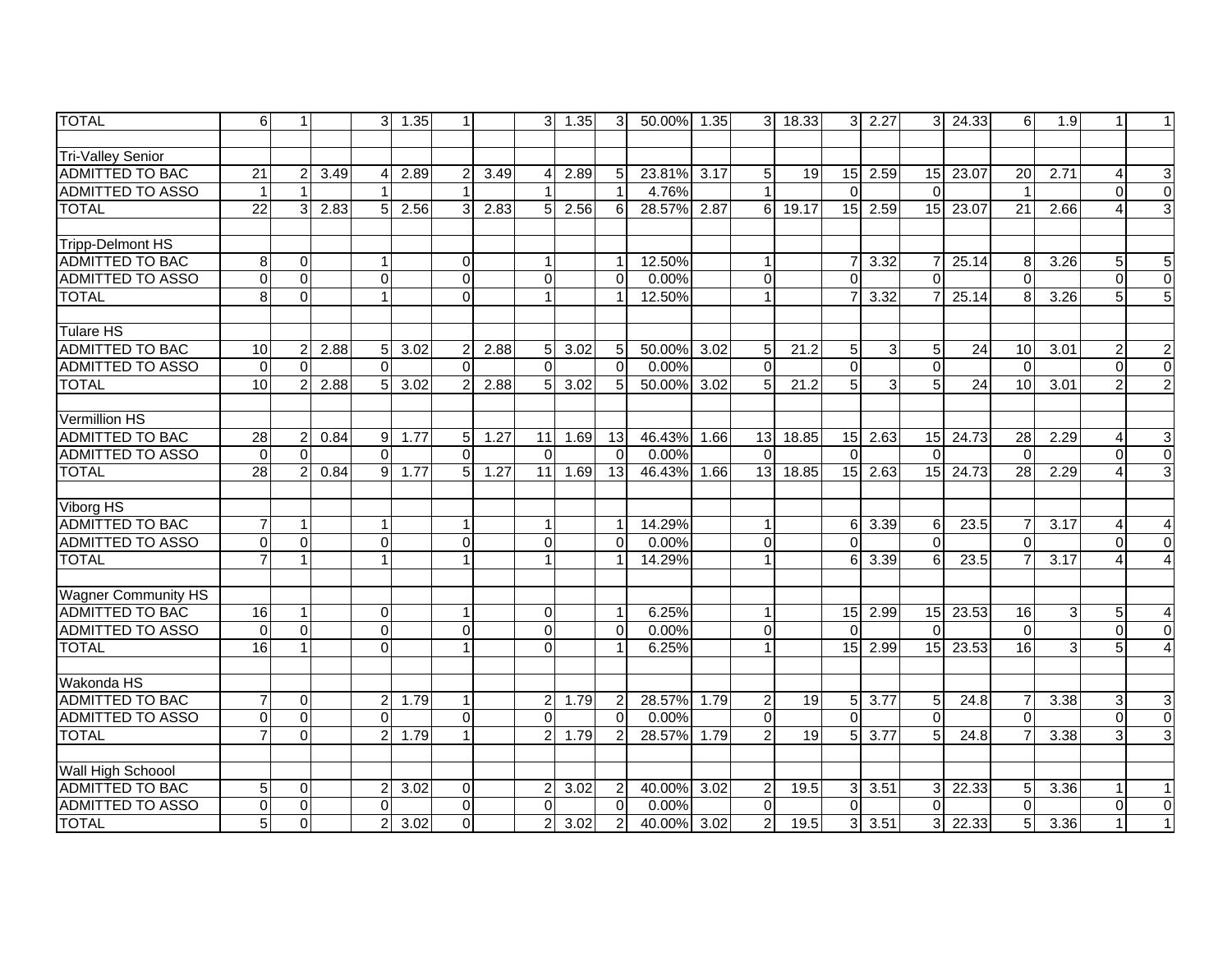| <b>Warner HS</b>           |                 |                  |      |                |      |                      |      |                 |      |                |        |      |                 |       |                |             |                 |                 |                 |      |          |                  |
|----------------------------|-----------------|------------------|------|----------------|------|----------------------|------|-----------------|------|----------------|--------|------|-----------------|-------|----------------|-------------|-----------------|-----------------|-----------------|------|----------|------------------|
| <b>ADMITTED TO BAC</b>     | 7               | $\pmb{0}$        |      | $\Omega$       |      | $\Omega$             |      | $\Omega$        |      | $\Omega$       | 0.00%  |      | $\overline{0}$  |       | 71             | 2.49        | $\overline{7}$  | 23.29           |                 | 2.49 |          | $\mathbf{1}$     |
| <b>ADMITTED TO ASSO</b>    | 3 <sup>1</sup>  | $\boldsymbol{2}$ | 1.83 | 31             | 1.51 | $\overline{2}$       | 1.83 | 3               | 1.51 | 3              | 30.00% | 1.51 | $\sqrt{3}$      | 18    | $\mathbf{0}$   |             | $\Omega$        |                 | 3               | 1.51 | $\Omega$ | $\overline{0}$   |
| <b>TOTAL</b>               | 10              | $\overline{2}$   | 1.83 | 3 <sup>1</sup> | 1.51 | $\overline{2}$       | 1.83 | $\overline{3}$  | 1.51 | 3              | 30.00% | 1.51 | دی              | 18    |                | 2.49        | $\overline{7}$  | 23.29           | 10              | 2.26 |          | $\mathbf{1}$     |
|                            |                 |                  |      |                |      |                      |      |                 |      |                |        |      |                 |       |                |             |                 |                 |                 |      |          |                  |
| Washington SR HS           |                 |                  |      |                |      |                      |      |                 |      |                |        |      |                 |       |                |             |                 |                 |                 |      |          |                  |
| <b>ADMITTED TO BAC</b>     | 101             | 11               | 2.3  | 26             | 2.21 | 13                   | 2.33 | 25              | 2.18 | 28             | 27.45% | 2.21 | 28              | 18.71 |                | 72 2.98     | $\overline{72}$ | 24.19           | 100             | 2.81 | 34       | 30               |
| <b>ADMITTED TO ASSO</b>    | $\overline{2}$  | $\Omega$         |      |                | 1.18 | $\Omega$             |      |                 | 1.18 | $\overline{2}$ | 1.96%  | 1.18 | $\overline{2}$  | 18    | $\Omega$       |             | $\Omega$        |                 |                 | 1.18 | $\Omega$ | $\boldsymbol{0}$ |
| <b>TOTAL</b>               | 103             | 11               | 2.3  | 28             | 2.14 | 13 <sup>1</sup>      | 2.33 | 27              | 2.11 | 30             | 29.41% | 2.15 | 30 <sup>1</sup> | 18.67 |                | 72 2.98     | 72              | 24.19           | 102             | 2.79 | 34       | 30               |
|                            |                 |                  |      |                |      |                      |      |                 |      |                |        |      |                 |       |                |             |                 |                 |                 |      |          |                  |
| <b>Watertown Senior HS</b> |                 |                  |      |                |      |                      |      |                 |      |                |        |      |                 |       |                |             |                 |                 |                 |      |          |                  |
| <b>ADMITTED TO BAC</b>     | $\overline{72}$ | 5                | 2.06 | 14             | 2.34 | 8 <sup>1</sup>       | 1.8  | 14              | 2.34 | 21             | 28.38% | 2.17 | 21              | 19.38 | 50             | 3.14        | 50              | 24.82           | $\overline{71}$ | 2.92 | 20       | $\overline{18}$  |
| <b>ADMITTED TO ASSO</b>    | 3               | $\overline{2}$   | 1.98 | 3              | 1.7  | $\mathbf{1}$         |      | $\overline{2}$  | 1.98 | $\overline{2}$ | 2.70%  | 1.98 | $\overline{2}$  | 17    |                |             | -1              |                 | 3               | 1.7  | $\Omega$ | $\boldsymbol{0}$ |
| <b>TOTAL</b>               | 75              | $\overline{7}$   | 2.03 | 17             | 2.24 | $\overline{9}$       | 1.81 | 16 <sup>1</sup> | 2.3  | 23             | 31.08% | 2.15 | 23 <sup>1</sup> | 19.17 | 51             | 3.12        | 51              | 24.71           | 74              | 2.88 | 20       | 18               |
|                            |                 |                  |      |                |      |                      |      |                 |      |                |        |      |                 |       |                |             |                 |                 |                 |      |          |                  |
| <b>Waubay HS</b>           |                 |                  |      |                |      |                      |      |                 |      |                |        |      |                 |       |                |             |                 |                 |                 |      |          |                  |
| <b>ADMITTED TO BAC</b>     | $\overline{2}$  | $\mathbf{1}$     |      |                |      | 1                    |      |                 |      | $\mathbf 1$    | 33.33% |      | $\mathbf{1}$    |       | $\mathbf{1}$   |             | -1              |                 | $\overline{2}$  | 1.79 | $\Omega$ | $\mathbf 0$      |
| <b>ADMITTED TO ASSO</b>    | $\mathbf{1}$    | $\mathbf{1}$     |      |                |      | $\mathbf{1}$         |      |                 |      | $\overline{1}$ | 33.33% |      | $\mathbf{1}$    |       | $\Omega$       |             | $\Omega$        |                 |                 |      | $\Omega$ | $\mathbf 0$      |
| <b>TOTAL</b>               | $\overline{3}$  | $\overline{2}$   | 1.98 | $\overline{2}$ | 1.98 | $\overline{2}$       | 1.98 | $\overline{2}$  | 1.98 | $\overline{2}$ | 66.67% | 1.98 | $\overline{2}$  | 17    | $\mathbf{1}$   |             | $\overline{1}$  |                 | 3               | 2.09 | $\Omega$ | $\overline{0}$   |
|                            |                 |                  |      |                |      |                      |      |                 |      |                |        |      |                 |       |                |             |                 |                 |                 |      |          |                  |
| <b>Waverly HS</b>          |                 |                  |      |                |      |                      |      |                 |      |                |        |      |                 |       |                |             |                 |                 |                 |      |          |                  |
| <b>ADMITTED TO BAC</b>     | $\overline{2}$  | $\Omega$         |      | $\Omega$       |      | $\Omega$             |      | $\Omega$        |      | $\Omega$       | 0.00%  |      | $\Omega$        |       | $2 \vert$      | 3.06        | $\overline{c}$  | $\overline{23}$ | 2               | 3.06 |          | $\mathbf{1}$     |
| <b>ADMITTED TO ASSO</b>    |                 | $\mathbf{1}$     |      |                |      | $\blacktriangleleft$ |      |                 |      | 1              | 33.33% |      | $\mathbf{1}$    |       | $\Omega$       |             | $\Omega$        |                 |                 |      | $\Omega$ | $\Omega$         |
| <b>TOTAL</b>               | $\overline{3}$  | 1                |      |                |      | $\mathbf{1}$         |      |                 |      | $\overline{1}$ | 33.33% |      | $\mathbf{1}$    |       | $\overline{2}$ | 3.06        | 2               | 23              | 3               | 3.01 |          | $\mathbf{1}$     |
|                            |                 |                  |      |                |      |                      |      |                 |      |                |        |      |                 |       |                |             |                 |                 |                 |      |          |                  |
| <b>Webster HS</b>          |                 |                  |      |                |      |                      |      |                 |      |                |        |      |                 |       |                |             |                 |                 |                 |      |          |                  |
| <b>ADMITTED TO BAC</b>     | 10              | $\Omega$         |      |                |      | $\overline{0}$       |      | $\Omega$        |      | $\Omega$       | 0.00%  |      | $\overline{0}$  |       |                | $10 \ 3.41$ | 10              | 23.4            | $\overline{10}$ | 3.41 | 4        | 4                |
| <b>ADMITTED TO ASSO</b>    | $\overline{0}$  | $\mathbf 0$      |      | $\Omega$       |      | $\overline{0}$       |      | $\Omega$        |      | $\Omega$       | 0.00%  |      | $\mathbf{0}$    |       | $\Omega$       |             | $\Omega$        |                 | $\Omega$        |      | $\Omega$ | $\overline{0}$   |
| <b>TOTAL</b>               | 10              | $\overline{0}$   |      |                |      | $\Omega$             |      | $\Omega$        |      | $\Omega$       | 0.00%  |      | $\mathbf{0}$    |       |                | 10 3.41     | 10              | 23.4            | 10              | 3.41 |          | $\overline{4}$   |
|                            |                 |                  |      |                |      |                      |      |                 |      |                |        |      |                 |       |                |             |                 |                 |                 |      |          |                  |
| <b>Wessington HS</b>       |                 |                  |      |                |      |                      |      |                 |      |                |        |      |                 |       |                |             |                 |                 |                 |      |          |                  |
| <b>ADMITTED TO BAC</b>     | $\overline{3}$  | $\Omega$         |      | $\Omega$       |      | $\Omega$             |      | $\Omega$        |      | $\Omega$       | 0.00%  |      | $\overline{0}$  |       | 31             | 2.42        | $\mathbf{3}$    | 23.33           | 3               | 2.42 | $\Omega$ | $\Omega$         |
| <b>ADMITTED TO ASSO</b>    | $\Omega$        | $\Omega$         |      | $\Omega$       |      | $\overline{0}$       |      | $\Omega$        |      | $\Omega$       | 0.00%  |      | $\mathbf 0$     |       | $\Omega$       |             | $\Omega$        |                 | $\Omega$        |      | $\Omega$ | $\overline{0}$   |
| <b>TOTAL</b>               | $\overline{3}$  | $\overline{0}$   |      | $\Omega$       |      | $\overline{0}$       |      | $\Omega$        |      | $\Omega$       | 0.00%  |      | $\mathbf{0}$    |       | 3 <sup>1</sup> | 2.42        | $\overline{3}$  | 23.33           | 3               | 2.42 | $\Omega$ | $\overline{0}$   |
|                            |                 |                  |      |                |      |                      |      |                 |      |                |        |      |                 |       |                |             |                 |                 |                 |      |          |                  |
| <b>Wessington SPGS HS</b>  |                 |                  |      |                |      |                      |      |                 |      |                |        |      |                 |       |                |             |                 |                 |                 |      |          |                  |
| <b>ADMITTED TO BAC</b>     | 12              | $\overline{c}$   | 2.72 | $\overline{a}$ | 1.92 | $\mathbf{2}$         | 2.72 | 3               | 2.09 | $\overline{4}$ | 33.33% | 2.39 | 4               | 18    | 8 <sup>1</sup> | 3.01        | 8               | 25              | 12              | 2.83 | 2        | $\overline{c}$   |
| <b>ADMITTED TO ASSO</b>    | $\Omega$        | $\Omega$         |      | $\Omega$       |      | $\Omega$             |      | $\Omega$        |      | $\Omega$       | 0.00%  |      | $\Omega$        |       | $\Omega$       |             | $\Omega$        |                 | $\Omega$        |      | $\Omega$ | $\overline{0}$   |
| <b>TOTAL</b>               | $\overline{12}$ | $\overline{c}$   | 2.72 | 2              | 1.92 | $\overline{2}$       | 2.72 |                 | 2.09 | Δ              | 33.33% | 2.39 | 4               | 18    | 8              | 3.01        | 8               | 25              | $\overline{12}$ | 2.83 |          | $\overline{2}$   |
|                            |                 |                  |      |                |      |                      |      |                 |      |                |        |      |                 |       |                |             |                 |                 |                 |      |          |                  |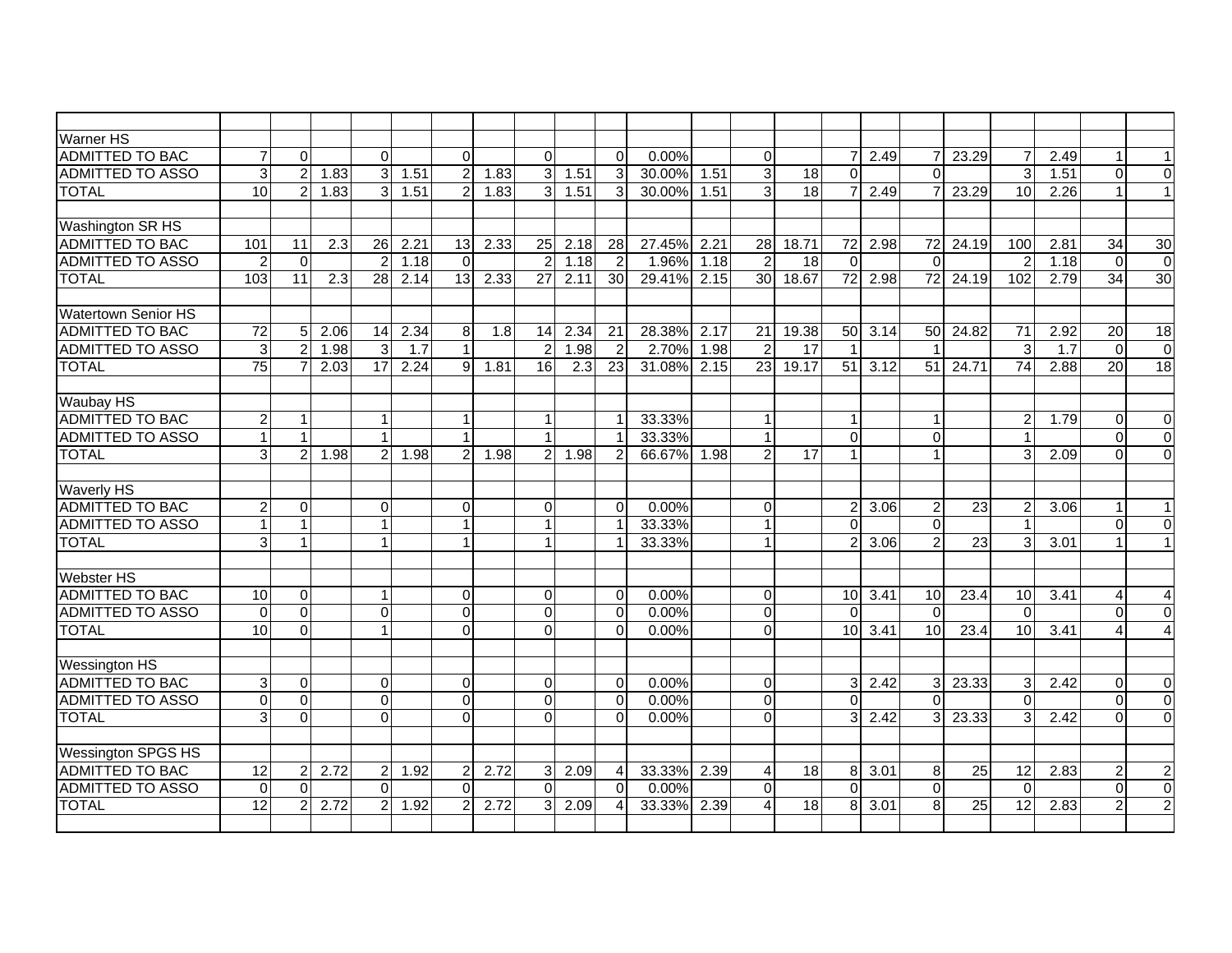| <b>West Central HS</b>  |                 |                |      |                |      |                |      |                |        |                |             |      |                |       |                |                      |                           |       |                |      |                |                  |
|-------------------------|-----------------|----------------|------|----------------|------|----------------|------|----------------|--------|----------------|-------------|------|----------------|-------|----------------|----------------------|---------------------------|-------|----------------|------|----------------|------------------|
| <b>ADMITTED TO BAC</b>  | 29              | 1              |      | 6              | 3.02 | $\mathbf{1}$   |      | 5 <sup>1</sup> | 2.97   | 5              | 16.13%      | 2.97 | 5              | 18.8  | 24             | 3.19                 | 24                        | 24.42 | 29             | 3.16 | 10             | $\boldsymbol{9}$ |
| <b>ADMITTED TO ASSO</b> | $\overline{2}$  | $\overline{2}$ | 3.02 |                |      | $\overline{2}$ | 3.02 |                |        | $\overline{2}$ | 6.45%       | 3.02 | $\overline{2}$ | 18    | $\Omega$       |                      | $\Omega$                  |       | $\mathcal{P}$  | 3.02 | $\Omega$       | $\overline{0}$   |
| <b>TOTAL</b>            | $\overline{31}$ | 3              | 3.09 | $\overline{7}$ | 3.1  | 3 <sup>1</sup> | 3.09 |                | 6 3.07 | $\overline{7}$ | 22.58% 2.98 |      | $\overline{7}$ | 18.57 | 24             | 3.19                 | 24                        | 24.42 | 31             | 3.15 | 10             | $\overline{9}$   |
|                         |                 |                |      |                |      |                |      |                |        |                |             |      |                |       |                |                      |                           |       |                |      |                |                  |
| White Lake HS           |                 |                |      |                |      |                |      |                |        |                |             |      |                |       |                |                      |                           |       |                |      |                |                  |
| <b>ADMITTED TO BAC</b>  |                 | $\mathbf{1}$   |      |                |      | $\mathbf{1}$   |      |                |        | 1              | 25.00%      |      | $\mathbf{1}$   |       | 3              | 3.4                  | 3 <sup>l</sup>            | 22.67 | 4              | 3.36 | $\overline{2}$ | $\boldsymbol{2}$ |
| <b>ADMITTED TO ASSO</b> | $\Omega$        | $\Omega$       |      | $\Omega$       |      | $\Omega$       |      | $\Omega$       |        | $\Omega$       | 0.00%       |      | $\Omega$       |       | $\Omega$       |                      | $\Omega$                  |       |                |      | $\Omega$       | $\Omega$         |
| <b>TOTAL</b>            |                 | $\mathbf{1}$   |      |                |      | $\mathbf{1}$   |      |                |        | 1              | 25.00%      |      | $\mathbf{1}$   |       | 3 <sup>l</sup> | 3.4                  | $\overline{3}$            | 22.67 | $\Delta$       | 3.36 |                | $\overline{2}$   |
|                         |                 |                |      |                |      |                |      |                |        |                |             |      |                |       |                |                      |                           |       |                |      |                |                  |
| <b>White River HS</b>   |                 |                |      |                |      |                |      |                |        |                |             |      |                |       |                |                      |                           |       |                |      |                |                  |
| <b>ADMITTED TO BAC</b>  | 5 <sup>5</sup>  | $\overline{c}$ | 1.09 | 4              | 2.06 | $\overline{2}$ | 1.09 | 4              | 2.06   | $\overline{4}$ | 80.00%      | 2.06 | 4              | 18.5  | $\mathbf{1}$   |                      |                           |       | 5              | 2.17 | $\Omega$       | $\mathbf 0$      |
| <b>ADMITTED TO ASSO</b> | $\Omega$        | $\Omega$       |      | $\Omega$       |      | $\Omega$       |      | $\Omega$       |        | $\Omega$       | 0.00%       |      | $\Omega$       |       | $\Omega$       |                      | $\Omega$                  |       | $\Omega$       |      | $\Omega$       | $\overline{0}$   |
| <b>TOTAL</b>            | 5 <sup>5</sup>  | $\overline{2}$ | 1.09 | 4              | 2.06 | $\overline{2}$ | 1.09 |                | 2.06   | $\overline{4}$ | 80.00%      | 2.06 | $\overline{4}$ | 18.5  | $\mathbf{1}$   |                      | $\mathbf{1}$              |       | 5              | 2.17 | $\Omega$       | $\overline{0}$   |
|                         |                 |                |      |                |      |                |      |                |        |                |             |      |                |       |                |                      |                           |       |                |      |                |                  |
| <b>Willow Lake HS</b>   |                 |                |      |                |      |                |      |                |        |                |             |      |                |       |                |                      |                           |       |                |      |                |                  |
| <b>ADMITTED TO BAC</b>  |                 | $\mathbf 0$    |      | 3              | 2.84 | $\Omega$       |      |                | 2.47   | 4              | 57.14%      | 2.47 | 4              | 19.5  |                | $2 \mid 3.75$        | $\overline{2}$            | 26.5  | 6              | 2.91 |                |                  |
| <b>ADMITTED TO ASSO</b> | $\mathbf 1$     | $\overline{1}$ |      |                |      | 1              |      |                |        | $\mathbf{1}$   | 14.29%      |      |                |       | $\Omega$       |                      | $\Omega$                  |       |                |      | 0              | $\Omega$         |
| <b>TOTAL</b>            | 8               | $\mathbf{1}$   |      | 4              | 2.61 | $\mathbf{1}$   |      | 5              | 2.33   | 5              | 71.43%      | 2.33 | 5              | 18.8  | $\overline{2}$ | 3.75                 | 2                         | 26.5  |                | 2.77 |                | $\mathbf{1}$     |
|                         |                 |                |      |                |      |                |      |                |        |                |             |      |                |       |                |                      |                           |       |                |      |                |                  |
| <b>Wilmot HS</b>        |                 |                |      |                |      |                |      |                |        |                |             |      |                |       |                |                      |                           |       |                |      |                |                  |
| <b>ADMITTED TO BAC</b>  | 5               | 0              |      | 0              |      | $\overline{0}$ |      | $\Omega$       |        | $\Omega$       | 0.00%       |      | $\overline{0}$ |       | 5 <sub>l</sub> | 3.1                  | 5 <sub>l</sub>            | 21.4  | 5              | 3.1  | 2              | $\mathbf{2}$     |
| <b>ADMITTED TO ASSO</b> | $\Omega$        | $\mathbf 0$    |      | $\overline{0}$ |      | $\overline{0}$ |      | $\Omega$       |        | $\Omega$       | 0.00%       |      | $\mathbf 0$    |       | $\Omega$       |                      | $\Omega$                  |       | $\Omega$       |      | $\Omega$       | $\overline{0}$   |
| <b>TOTAL</b>            | 5 <sup>1</sup>  | $\Omega$       |      | $\Omega$       |      | $\Omega$       |      | $\Omega$       |        | $\Omega$       | 0.00%       |      | $\Omega$       |       | 5 <sub>l</sub> | 3.1                  | $5 \frac{1}{2}$           | 21.4  | 5 <sub>l</sub> | 3.1  |                | $\overline{2}$   |
|                         |                 |                |      |                |      |                |      |                |        |                |             |      |                |       |                |                      |                           |       |                |      |                |                  |
| Winner HS               |                 |                |      |                |      |                |      |                |        |                |             |      |                |       |                |                      |                           |       |                |      |                |                  |
| <b>ADMITTED TO BAC</b>  | 20              | $\mathbf{3}$   | 2.57 | $\overline{2}$ | 2.67 | 3 <sup>1</sup> | 2.57 | $\overline{3}$ | 2.84   | 5              | 25.00%      | 2.61 | 5              | 20    | 15             | 3.18                 | 15                        | 24    | 20             | 3.06 | 11             | $\overline{11}$  |
| <b>ADMITTED TO ASSO</b> | $\Omega$        | $\Omega$       |      | $\Omega$       |      | $\Omega$       |      | $\Omega$       |        | $\Omega$       | 0.00%       |      | $\Omega$       |       | $\Omega$       |                      | $\Omega$                  |       | $\Omega$       |      | $\Omega$       | $\Omega$         |
| <b>TOTAL</b>            | $\overline{20}$ | 3              | 2.57 | $\overline{2}$ | 2.67 | $\overline{3}$ | 2.57 |                | 2.84   | 5              | 25.00%      | 2.61 | 5              | 20    | 15             | 3.18                 | 15                        | 24    | 20             | 3.06 | 11             | 11               |
|                         |                 |                |      |                |      |                |      |                |        |                |             |      |                |       |                |                      |                           |       |                |      |                |                  |
| <b>Wolsey HS</b>        |                 |                |      |                |      |                |      |                |        |                |             |      |                |       |                |                      |                           |       |                |      |                |                  |
| <b>ADMITTED TO BAC</b>  | 6               | $\mathbf{1}$   |      |                | 0.38 | $\mathbf{1}$   |      |                | 0.38   | $\overline{2}$ | 33.33%      | 0.38 | 2              | 19.5  | $\overline{4}$ | 3.22                 | $\boldsymbol{\varLambda}$ | 23.5  | 6              | 2.7  | 3              | 3                |
| <b>ADMITTED TO ASSO</b> | $\Omega$        | $\mathbf 0$    |      | $\Omega$       |      | $\Omega$       |      | $\Omega$       |        | $\Omega$       | 0.00%       |      | $\Omega$       |       | $\Omega$       |                      | $\Omega$                  |       | $\Omega$       |      | $\Omega$       | $\overline{0}$   |
| <b>TOTAL</b>            | 6               | 1              |      |                | 0.38 | $\mathbf{1}$   |      |                | 0.38   | $\overline{2}$ | 33.33%      | 0.38 | $\overline{2}$ | 19.5  | 4              | 3.22                 | $\boldsymbol{\Lambda}$    | 23.5  | 6              | 2.7  | 3              | 3                |
|                         |                 |                |      |                |      |                |      |                |        |                |             |      |                |       |                |                      |                           |       |                |      |                |                  |
| Woonsocket HS           |                 |                |      |                |      |                |      |                |        |                |             |      |                |       |                |                      |                           |       |                |      |                |                  |
| <b>ADMITTED TO BAC</b>  | 6               | $\mathbf 0$    |      |                | 2.39 | $\Omega$       |      | 3              | 2.15   | 3              | 50.00%      | 2.15 | 3              | 19    |                | $3 \overline{)2.31}$ | 3 <sup>l</sup>            | 23.33 | 6              | 2.24 |                | $\mathbf{1}$     |
| <b>ADMITTED TO ASSO</b> | $\Omega$        | $\Omega$       |      |                |      | $\Omega$       |      | $\Omega$       |        | $\Omega$       | 0.00%       |      | $\Omega$       |       | $\Omega$       |                      | $\Omega$                  |       | $\Omega$       |      | $\Omega$       | $\Omega$         |
| <b>TOTAL</b>            | 6               | $\mathbf 0$    |      |                | 2.39 | $\Omega$       |      | 3              | 2.15   | 3              | 50.00%      | 2.15 | 3              | 19    | 3 <sup>1</sup> | 2.31                 | $\overline{3}$            | 23.33 | 6              | 2.24 |                | $\mathbf{1}$     |
|                         |                 |                |      |                |      |                |      |                |        |                |             |      |                |       |                |                      |                           |       |                |      |                |                  |
| Yankton HS              |                 |                |      |                |      |                |      |                |        |                |             |      |                |       |                |                      |                           |       |                |      |                |                  |